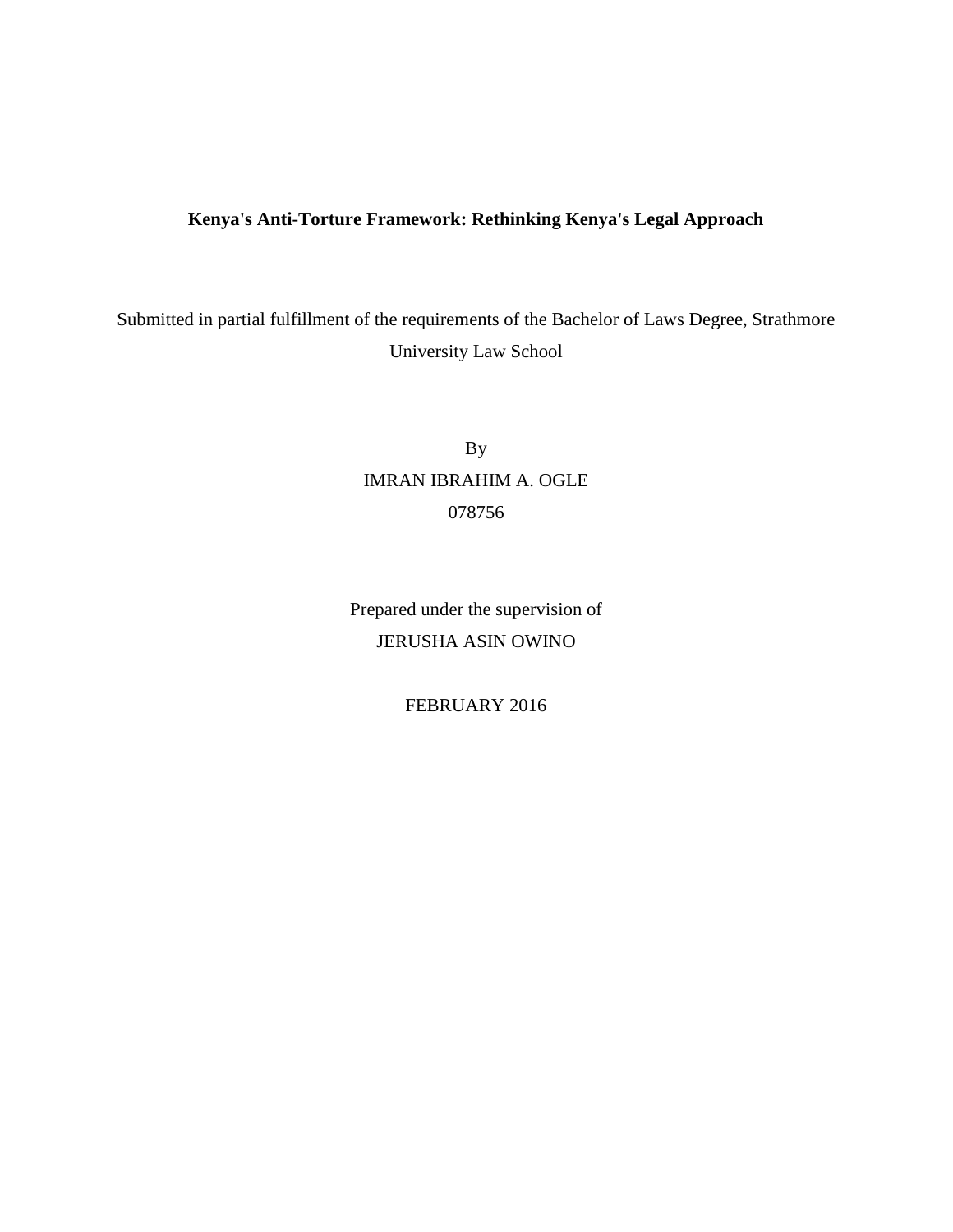#### **Declaration**

I, IMRAN IBRAHIM A. OGLE, do hereby declare that this research is my original work and that to the best of my knowledge and belief, it has not been previously, in its entirety or in part, been submitted to any other university for a degree or diploma. Other works cited or referred to are accordingly acknowledged.

Signed: .......................................................................

Date: ..........................................................................

This dissertation has been submitted for examination with my approval as University Supervisor.

Signed:..........................................................................

JERUSHA ASIN OWINO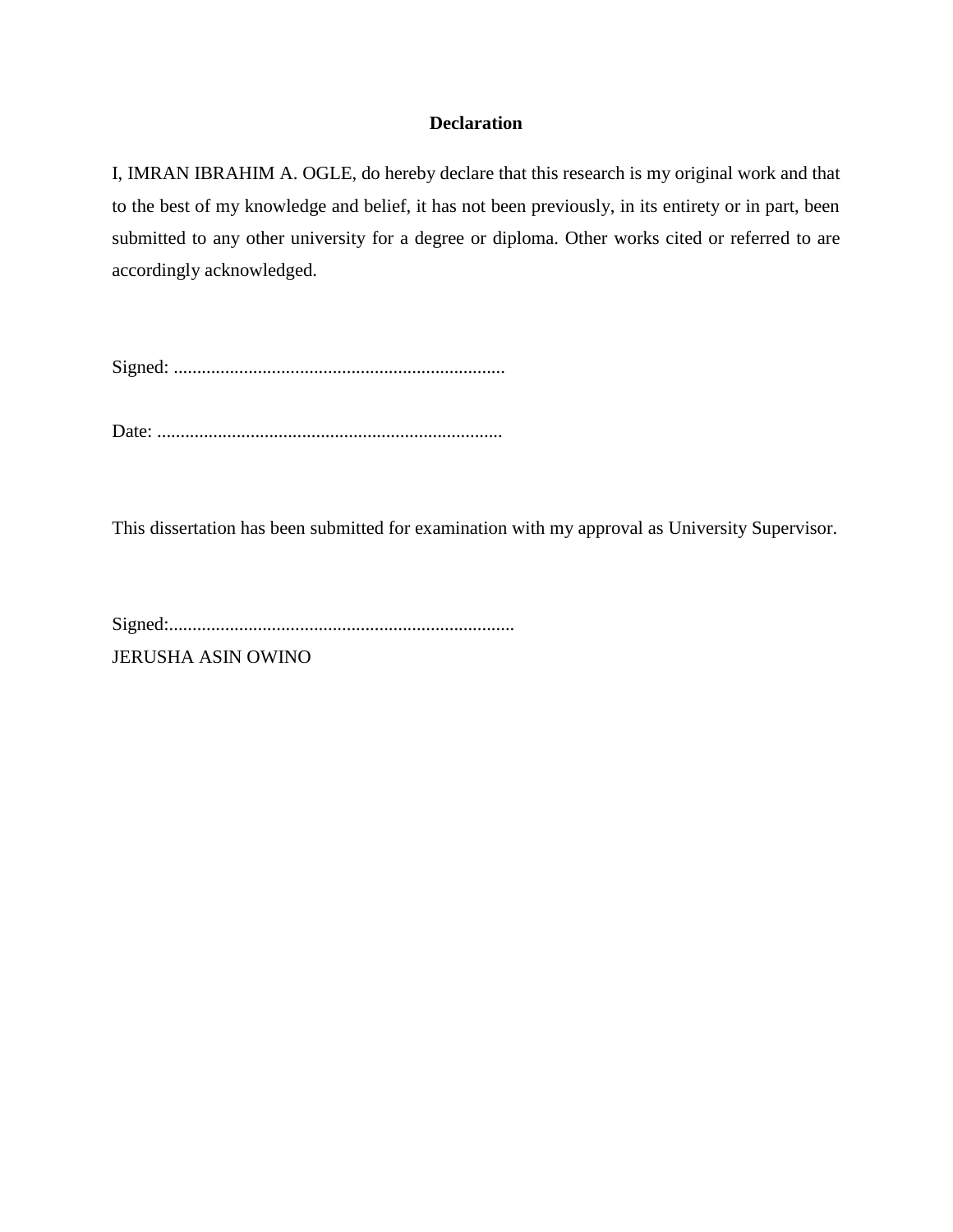# Table of Contents

| 1.1.    |                                                              |  |
|---------|--------------------------------------------------------------|--|
| 1.2.    |                                                              |  |
| 1.3.    |                                                              |  |
| 1.4.    |                                                              |  |
| 1.5.    |                                                              |  |
| 1.6.    |                                                              |  |
| 1.7.    |                                                              |  |
| 1.8.    |                                                              |  |
|         |                                                              |  |
|         |                                                              |  |
| $2.1$ . |                                                              |  |
|         |                                                              |  |
|         |                                                              |  |
|         |                                                              |  |
| 3.1.1.  |                                                              |  |
| 3.1.2.  |                                                              |  |
| 3.1.3.  |                                                              |  |
| 3.1.4.  | THE PROHIBITION OF TORTURE AS A PART OF JUS COGENS  15       |  |
| 3.2.    | APPLICATION OF THE INTERNATIONAL LAWS ON TORTURE IN KENYA 16 |  |
|         |                                                              |  |
| 3.2.2.  |                                                              |  |
| 3.3.    |                                                              |  |
| 3.3.1.  |                                                              |  |
| 3.3.2.  |                                                              |  |
| 3.3.3.  |                                                              |  |
| 3.4.    |                                                              |  |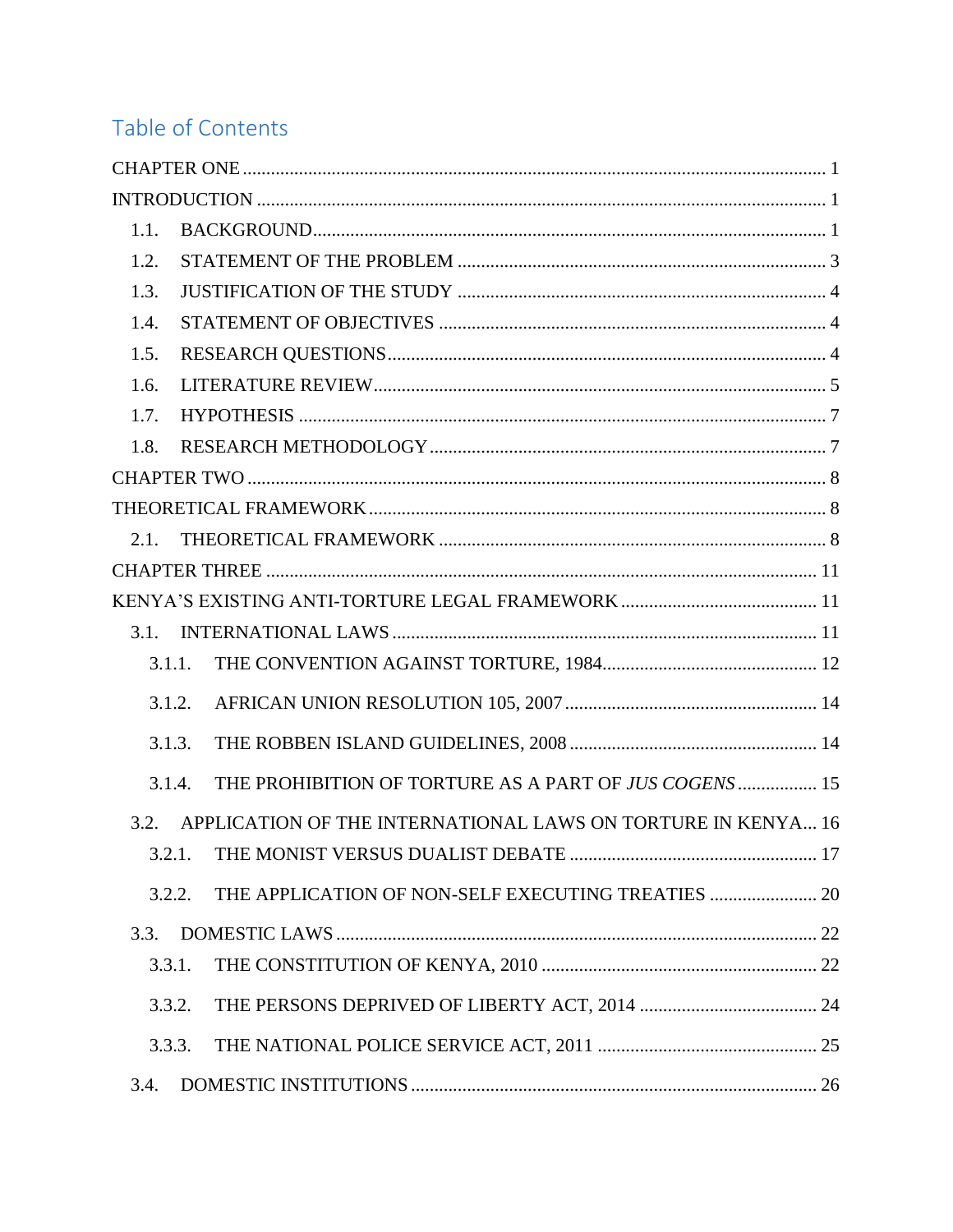| 3.4.1. | THE KENYA NATIONAL COMMISSION ON HUMAN RIGHTS  26                 |  |
|--------|-------------------------------------------------------------------|--|
| 3.4.2. |                                                                   |  |
| 3.4.3. |                                                                   |  |
|        |                                                                   |  |
|        | SHORTCOMINGS OF KENYA'S EXISTING ANTI-TORTURE LEGAL FRAMEWORK  28 |  |
|        |                                                                   |  |
|        |                                                                   |  |
|        |                                                                   |  |
|        |                                                                   |  |
| 5.1.2  |                                                                   |  |
| 5.1.3. |                                                                   |  |
|        |                                                                   |  |
|        |                                                                   |  |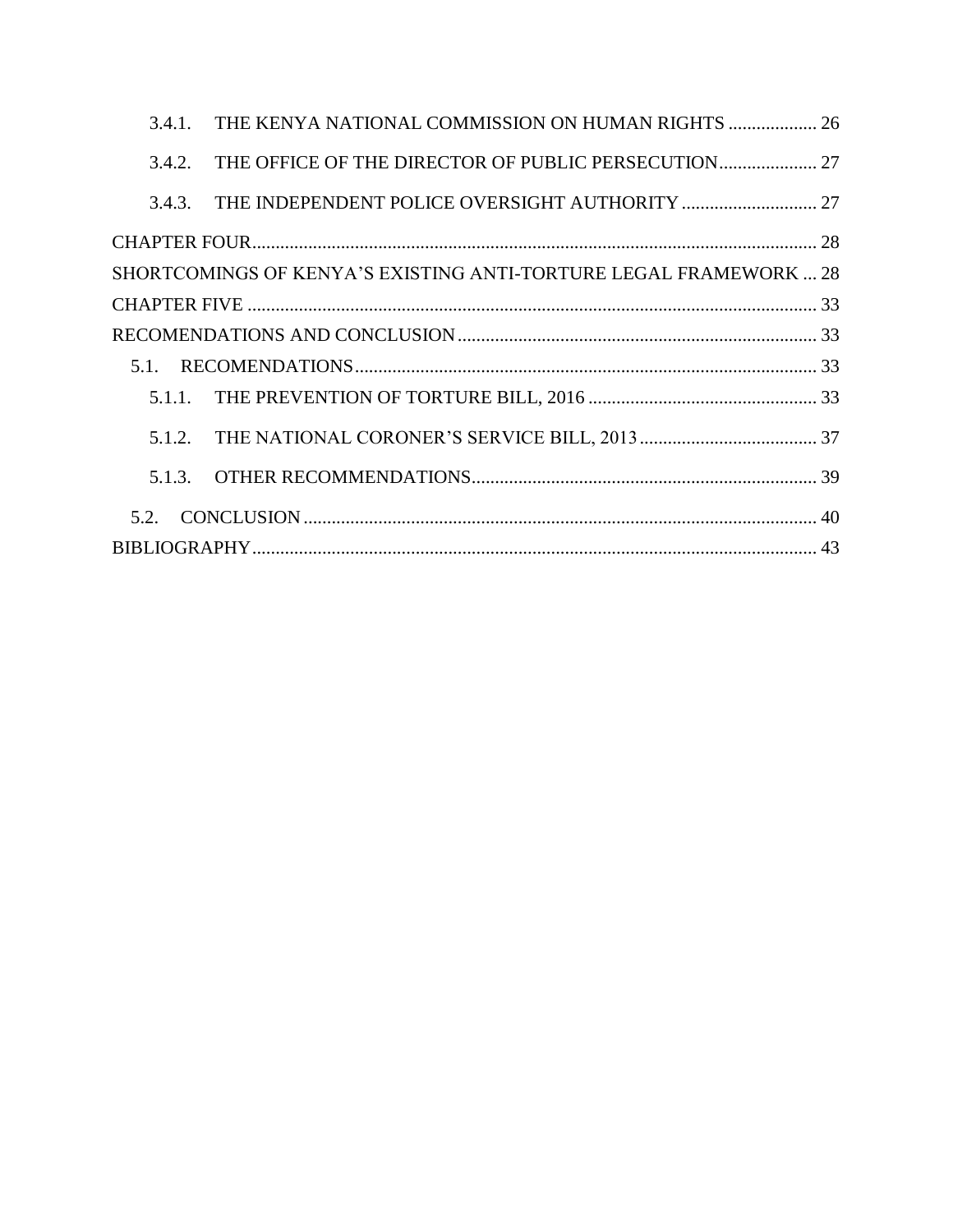# **Table of Statutes, Cases and Acronyms**

### **Statutes**

Constitution of Kenya (2010)

Prevention of Terrorism Act (No. 30 of 2012)

National Police Service Act (No. 11A of 2011)

National Intelligence Service Act (No. 28 of 2012)

Kenya Defence Forces Act (No. 25 of 2012)

The Security Laws (Amendment) Act (2014)

Independent Police Oversight Authority Act (CAP 88 of 2011)

Kenya National Commission on Human Rights Act (No. 14 of 2011)

Prevention of Torture Bill, National Assembly Bills No. 47, 2016.

The National Coroner's Service Bill, 2013.

The Persons Deprived of Liberty Act, 2014.

United Nations Convention against Torture and Other Cruel, Inhuman or Degrading Treatment or Punishment (1984)

Robben Island Guidelines for the Prohibition and Prevention of Torture in Africa, APT, ACHPR and OHCHR, (2008).

Istanbul Protocol: The Manual on Effective Investigation and Documentation of Torture and Other Cruel, Inhuman or Degrading Treatment or Punishment, 9th August 1999.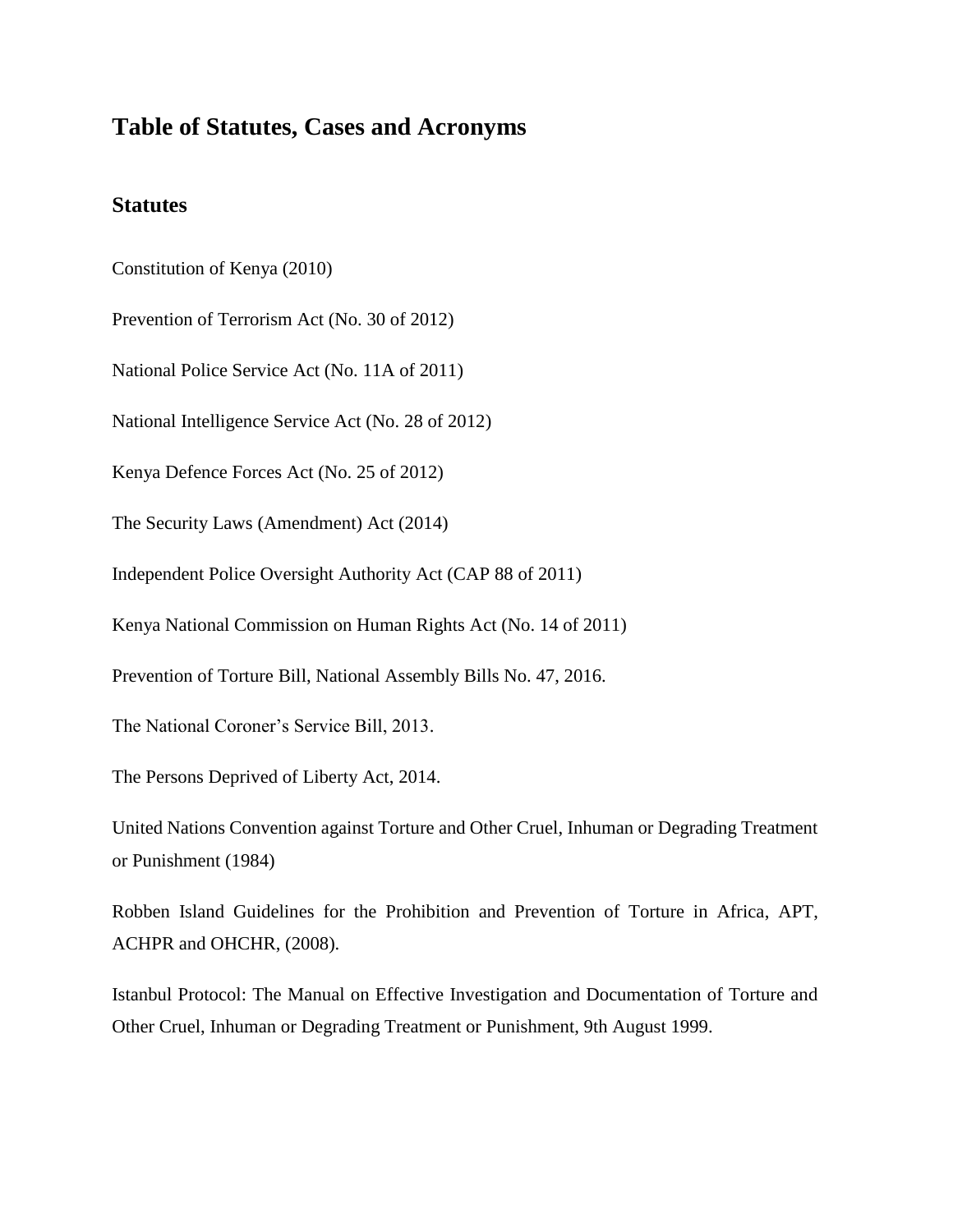### **Cases**

David Ndungo Maina v Zipporah Wambui Mathara (2010)

Beatrice Wanjiku & Another v The Attorney-General (2010)

Okunda v. Republic (1970)

David Njoroge Macharia v Republic (2011)

Diamond Trust (K) Ltd. v. Daniel Mwema Mulwa (2002)

Prosecutor v Anto Furundzija (1998)

Forser & Elam v Neilson (1829)

# **Acronyms**

KNCHR – Kenya National Commission on Human Rights

- IPOA Independent Police Oversight Authority
- UN United Nations
- NIS National Intelligent Service
- ATPU Anti-Terrorism Police Unit

KDF – Kenya Defence Forces

CAT – Convention Against Torture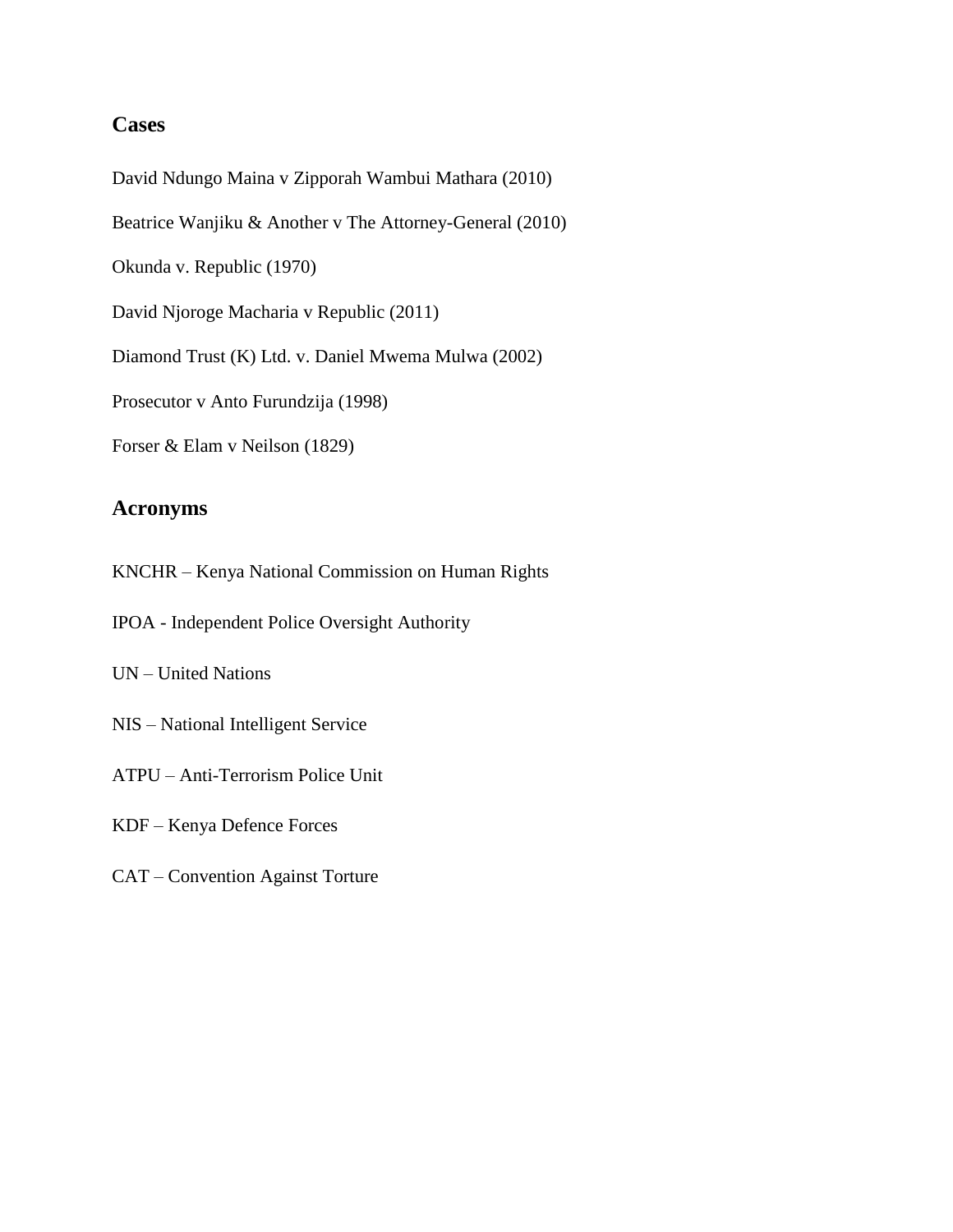# **CHAPTER ONE**

# **INTRODUCTION**

# <span id="page-6-2"></span><span id="page-6-1"></span><span id="page-6-0"></span>**1.1. BACKGROUND**

On 10<sup>th</sup> December 1984 the UN General Assembly adopted the UN CAT (herein referred to as the UN Convention against  $Torture)^1$ . The main aim of the Convention was the prevention of torture and other acts of cruel, inhuman, or degrading treatment or punishment on a global scale<sup>2</sup> an effort that had been long in the making especially since the inception of the 1949 Geneva Conventions. The Convention came into force on 26<sup>th</sup> June 1987 and Kenya became a State Party to it in 1997 and thus took on the responsibility that requires states to take effective measures to ensure the prevention of torture in any territory under their jurisdiction and also forbids states to transport people to any country where there is reasonable ground to believe the person will be subject to acts of torture<sup>3</sup>.

In Kenya's 2010 Constitution, having taken into account the historical mistreatment of people in the country primarily at the hands of the state, provisions against torture are provided as a means of safeguarding the people<sup>4</sup>. Under the belief that certain freedoms are inalienable human rights, the Constitution guarantees the Bill of Rights for every individual<sup>5</sup>. The Constitution also provides for the freedom from torture and cruel, inhuman or degrading treatment or punishment being unlimited and guaranteed by the constitution<sup>6</sup>. The Constitution provides that the freedom from

<sup>1</sup>UN Convention against Torture and Other Cruel, Inhuman or Degrading Treatment or Punishment, 39/46 of 10 December 1984, 39/46 of 10 December 1984.

<sup>2</sup> UN CAT, 39/46 of 10 December 1984.

<sup>3</sup> UN CAT, 39/46 of 10 December 1984.

<sup>4</sup> The World Organisation Against Torture, *State of Torture and Related Human Rights Violations in Kenya Alternative Report to the Human Rights Committee to Inform its Review of Kenya's Third Periodic Report at its 105th Session (9-27 July 2012) on the Implementation of the Provisions of the International Covenant on the Civil and Political Rights on Relation to Torture*, June 2012, 24. ; Citizens of Justice, *We Lived to Tell the Nyayo House Story*, Friedrich Ebert Stiftung (FES), 2003. ; Kenya Human Rights Commission, *International Day in Support of Victims of Torture*, 28 June 2011.

 $<sup>5</sup>$  Article 19(3) (a), Constitution of Kenya, 2010.</sup>

 $6$  Article 25(a), Constitution of Kenya, 2010.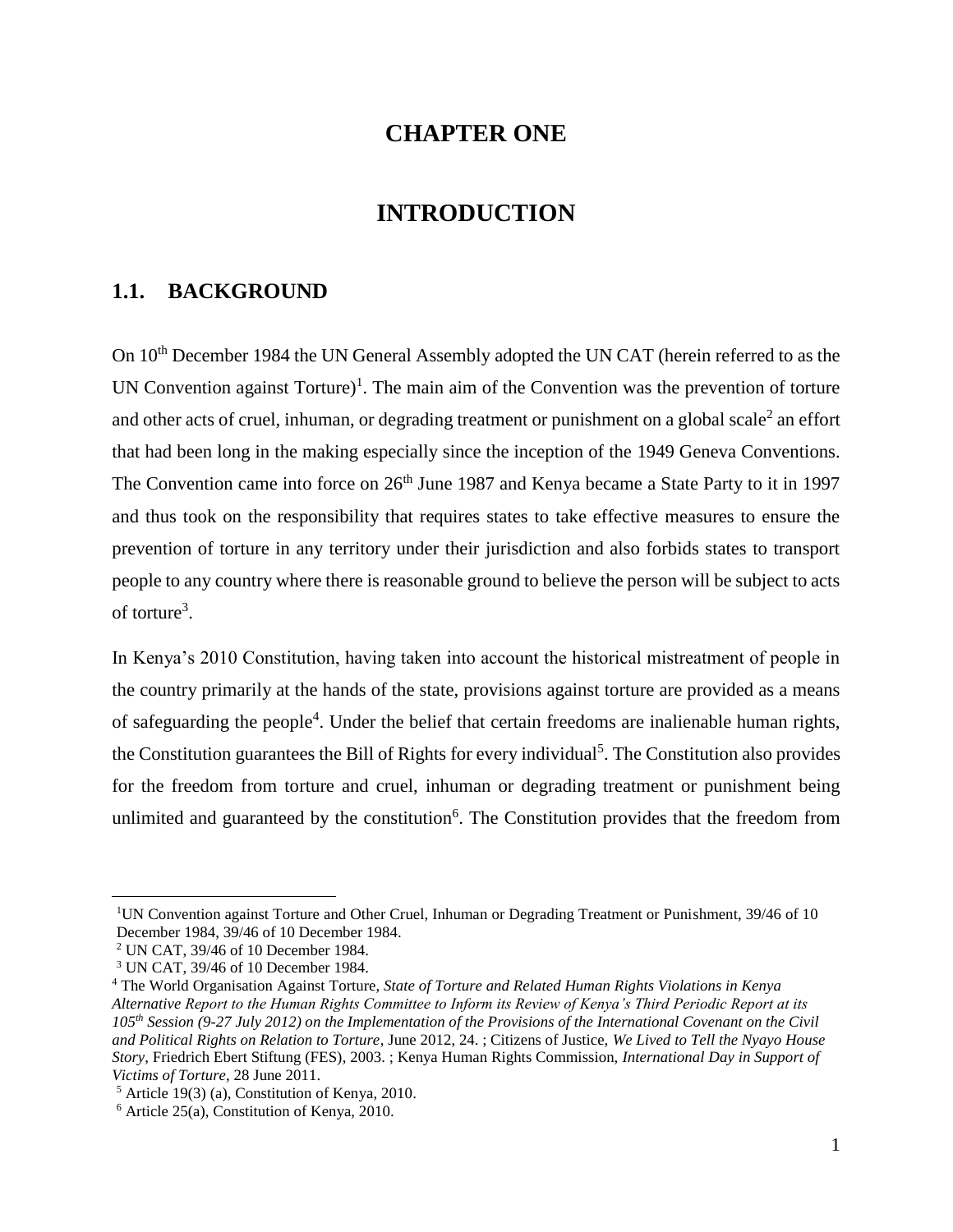torture and cruel, inhuman or degrading treatment or punishment cannot be limited<sup>7</sup>. When creating National Security Organs in Chapter fourteen of the Constitution which includes the Kenya Defence Forces<sup>8</sup>, the National Intelligence Service<sup>9</sup> and the National Police Service<sup>10</sup> the Constitution still guarantees this protection in security-related scenarios. It does so by providing constitutionally mandated principles which crucially includes the requirement that national security shall be pursued in compliance with the law and with the utmost respect for the rule of law, democracy, human rights and fundamental freedoms<sup>11</sup>. To this end, both civilian<sup>12</sup> and parliamentary<sup>13</sup> oversight authorities are created to ensure a system of checks and balances to ensure proper accountability within the national security framework.

However, with the rise of clandestine non-state military actors and the expansion of their operations, Kenya has become an active frontier in the fight against global terror due to its geographical proximity to Somalia.<sup>14</sup> After Kenya's military intervention in Somalia in October 2011, it has become a clear and accessible target of the Somalia-based terror group Al-Shabaab, which is trying to further its political goals in light of an extremist interpretation of Islamic teachings<sup>15</sup>. At the outset it is important to establish the fact that Kenya is home to a sizeable ethnic Somali population<sup>16</sup>, which is overwhelmingly Muslim, that is indigenous to the North-Eastern region of Kenya. In general, the country also has a significant portion of its population that is affiliated with the Islamic religion.<sup>17</sup>

Due to an increase in indiscriminate non-conventional militant attacks perpetrated by the terror group on civilian and military targets, Kenya's national security organs have found themselves ineffectual in an information-intensive form of warfare and as such their counter terror response

<sup>7</sup> Article 25(a), Constitution of Kenya, 2010.

<sup>8</sup> Article 241(1), Constitution of Kenya, 2010.

<sup>9</sup> Article 242(1), Constitution of Kenya, 2010.

<sup>&</sup>lt;sup>10</sup> Article 243(1), Constitution of Kenya, 2010.

<sup>&</sup>lt;sup>11</sup> Article 238(2) (b), Constitution of Kenya, 2010.

<sup>&</sup>lt;sup>12</sup> Article 239(5), Constitution of Kenya, 2010.

<sup>&</sup>lt;sup>13</sup> Article 95(5) (b) and Article 239(6), Constitution of Kenya, 2010.

<sup>14</sup> Aronson S, '*Kenya and the Global War on Terror: Neglecting History and Geopolitics in Approaches to Counterterrorism*' 7 African Journal of Criminology and Justice Studies (2013), 24.

<sup>&</sup>lt;sup>15</sup> The group is affiliated with the Salafist Jihadi ideology that is controversial due to its promotion of overt militancy based on a contentious reading of religious texts.

<sup>16</sup> 2,385,572 according to the Ministry of State for Planning, National Development and Vision 2030, 2009 Population and Housing Census Results,  $31<sup>st</sup>$  August 2010.

<sup>&</sup>lt;sup>17</sup> 11.1% according to the Ministry of State for Planning, National Development and Vision 2030, 2009 Population and Housing Census Results, 31st August 2010.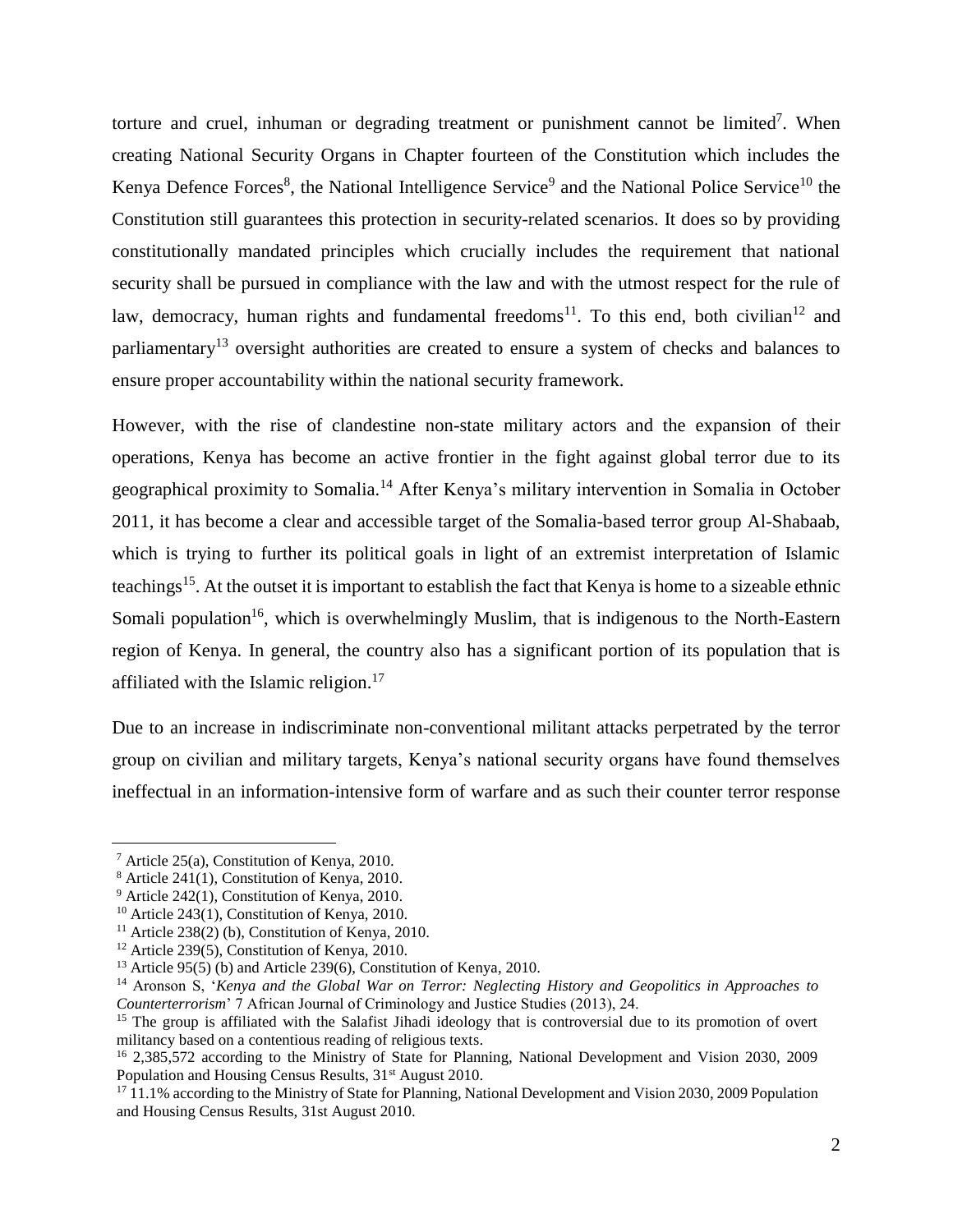has been less than ideal.<sup>18</sup> It has been documented that since the commencement of Operation Linda Nchi and subsequent domestic anti-terror operations, Kenya's National Security Organs have carried out acts that have severely impacted primarily on the human rights of Kenyan Somalis.<sup>19</sup> There have been reports of these security forces perpetrating acts that have resulted in arbitrary arrests, illegal detentions, holding suspects *incommunicado*, torture and enforced disappearances which inevitably result in extra judicial killings<sup>20</sup>.

# <span id="page-8-0"></span>**1.2. STATEMENT OF THE PROBLEM**

The above example of Kenya's security forces anti-terror operations is but a single example in the mass perpetration of torture by security forces in Kenya. In a survey carried out in 2016 by the Independent Medico Legal Unit it was discovered that 30.3% of the surveyed respondents when asked indicated that they had indeed been victims of torture or ill treatment at one time or the other. This was in stark comparison to a similar survey conducted in 2011 where just 23% of surveyed respondents indicated that they had been victims of torture or ill treatment<sup>21</sup>. The survey findings found that 61.4% of these acts were perpetrated by regular police, 13.0% was carried out by the administrative police, county government security and local chiefs were each responsible for 4.9% and 4.8% respectively and the army was responsible for  $4.6\%$ .<sup>22</sup>

Despite Kenya being party to the UN Convention Against Torture, providing for protection from torture and creating a system of accountability in its own Constitution, the prevailing conditions within the country seem to be ineffectual in curtailing torture and other acts of cruel, inhuman, or degrading treatment or punishment which results in the violations of an absolute and nonderogable right that is inherent to every human being<sup>23</sup>.

<sup>18</sup> Kenya National Commission on Human Rights, *Occasional Report (2010-2014), 'Are We Under Siege? The State Of Security in Kenya'*, 2014.

<sup>19</sup> Kenya National Commission on Human Rights, Preliminary Report, '*The Error of Fighting Terror with Terror'*, September 2015.

<sup>20</sup> Kenya National Commission on Human Rights, Preliminary Report, '*The Error of Fighting Terror with Terror'*, September 2015.

<sup>21</sup>. Independent Medico Legal Unit, *Kenya Fact Sheet, National Torture Prevalence Survey,* 2016.

<sup>22</sup> Independent Medico Legal Unit, Kenya Fact Sheet, *National Torture Prevalence Survey*, 2016.

<sup>23</sup> Article 2(2), UN CAT, 39/46 of 10 December 1984.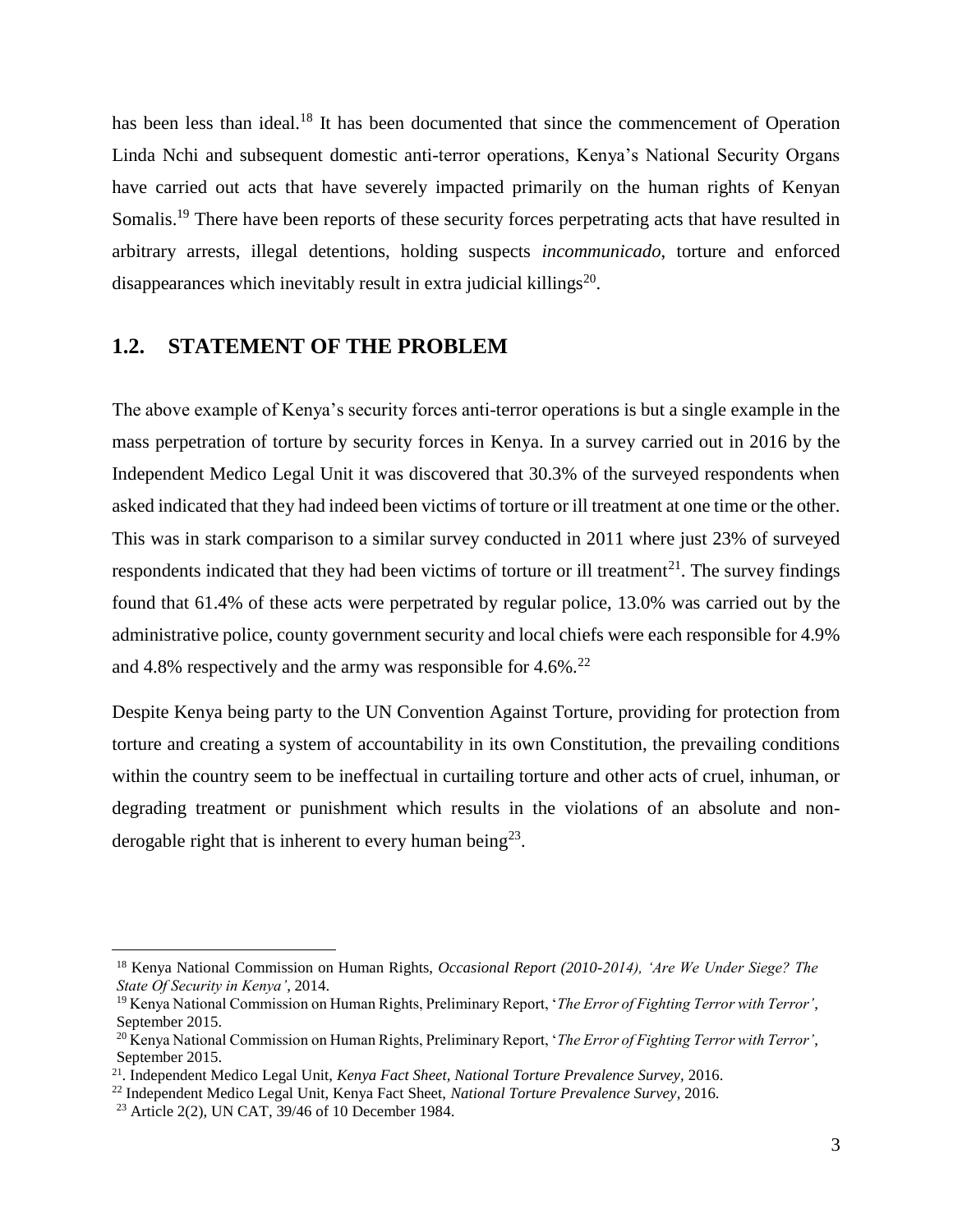### <span id="page-9-0"></span>**1.3. JUSTIFICATION OF THE STUDY**

This study is justified on the basis that although the vast majority of the world has agreed on the fact that torture is to be prohibited and it has since attained the status of *jus cogens* in the international arena<sup>24</sup>, it still remains a pertinent issue on the global stage and this is especially true in Kenya where it is hindering the constitutionally guaranteed enjoyment of fundamental freedoms. One of the main reasons contributing to its prevalence is the differences of opinion on what constitutes torture on the global stage and how to best curtail it. As such state parties to the UN Convention against Torture have mandated that the treaty be domesticated in national legislations and countries such as Kenya have not done  $\mathrm{so}^{25}$ . The purpose of this study will be to interrogate the established torture framework, its shortcomings and explores legal solutions.

## <span id="page-9-1"></span>**1.4. STATEMENT OF OBJECTIVES**

The primary aim of this study is to interrogate the sufficiency of Kenya's established Anti-Torture framework and its implementation in considering national security. The secondary purpose of this study is to make evident the shortcomings of such a system and to suggest viable legal solutions to remedy them.

# <span id="page-9-2"></span>**1.5. RESEARCH QUESTIONS**

 $\overline{a}$ 

The research questions that are of relevance to this study are:

- i) What is the existing framework in place in Kenya to prevent torture?
- ii) What are the implications of Kenya's monist versus dualist state debate by virtue of Article 2 (6) of the 2010 Constitution on the established framework?
- iii) What are the shortcomings of the existing framework?
- iv) How can the framework be improved to so as to yield better results?

<sup>24</sup> United Nations Commission on Human Rights, *Torture And Other Cruel, Inhuman Or Degrading Treatment Or Punishment, Report by the Special Rapporteur, Mr P. Kooijmans, appointed pursuant to Commission on Human Rights Resolution 1985/33*, 1986, 1.

<sup>&</sup>lt;sup>25</sup> Article 2, UN CAT, 39/46 of 10 December 1984. ; Article 4, UN CAT, 39/46 of 10 December 1984.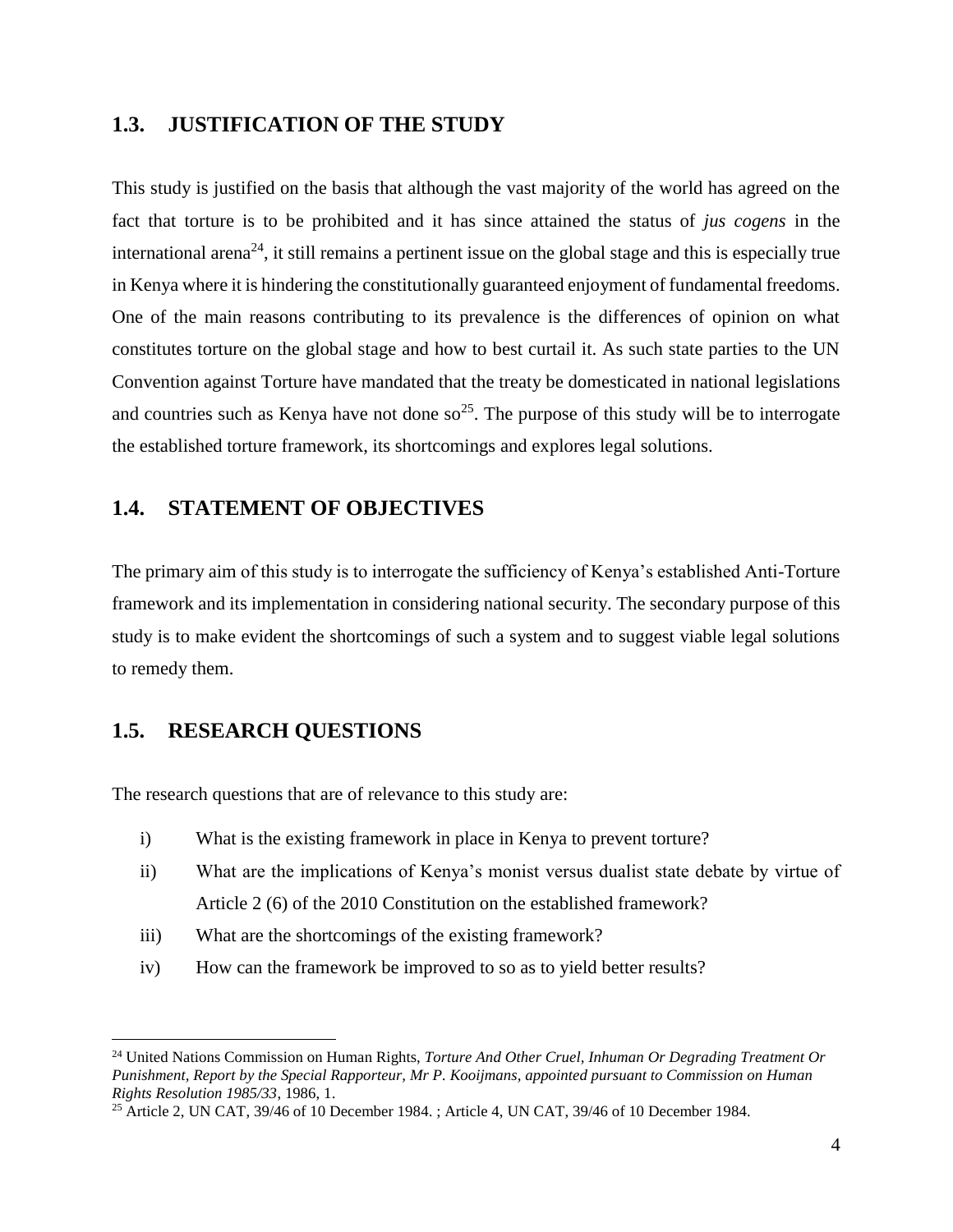### <span id="page-10-0"></span>**1.6. LITERATURE REVIEW**

The prohibition of torture was first legally provided for on the international stage when it became a pertinent issue in the international community, especially after the events of the World Wars in the first half of the twentieth century. As the international community became more concerned about the gravity of torture, primarily guided by natural law theories and principles on human dignity, their stance on the legal status of torture continue to change. At first, torture was condemned as unacceptable in the Universal Declaration on Human Rights and subsequently, it was unanimously agreed upon by the signatories of the Geneva Conventions of 1949 and the Additional Protocols I and II that none of them would torture captured persons in armed conflicts, whether international or internal. The most comprehensive international legal instrument that deals with torture is the UN Convention Against Torture. Kenya's primary instrument in its anti-torture framework is the Constitution and the UN Convention against Torture which both prohibit torture. The UN Convention against Torture is an international treaty and the prohibition against torture has since attained the status of *jus cogens* in the international arena<sup>26</sup>. This means that it forms part of a set of rules, which are peremptory in nature and from which no derogation is allowed under any circumstances $27$ .

However both instruments only provide for the substantive element of the legal prevention of torture leaving its procedural aspect lacking. This is clearly seen in the UN Convention against Torture where it obliges State Parties with the primary responsibility of ensuring that effective legislative, administrative, judicial or other measures are taken to prevent acts of torture in any territory under its jurisdiction<sup>28</sup> and that acts of torture are offences under its criminal law<sup>29</sup>. Further obligatory provisions are provided in the Convention.

Regional commendations and international instruments also offer suggested systems that may be applied to address the issue of torture. The Robben Island guidelines offers a practical approach

<sup>26</sup> United Nations Commission on Human Rights, *TORTURE AND OTHER CRUEL, INHUMAN OR DEGRADING TREATMENT OR PUNISHMENT, Report by the Special Rapporteur, Mr P. Kooijmans, appointed pursuant to Commission on Human Rights Resolution 1985/33*, 1986, 1.

<sup>27</sup> Hossain K, 'The Concept of *Jus cogens* and the Obligation under the U.N. Charter, *Santa Clara Journal of International Law* (2005), 73.

<sup>28</sup> Article 2 (1), UN CAT, 39/46 of 10 December 1984.

<sup>29</sup> Article 4, UN CAT, 39/46 of 10 December 1984.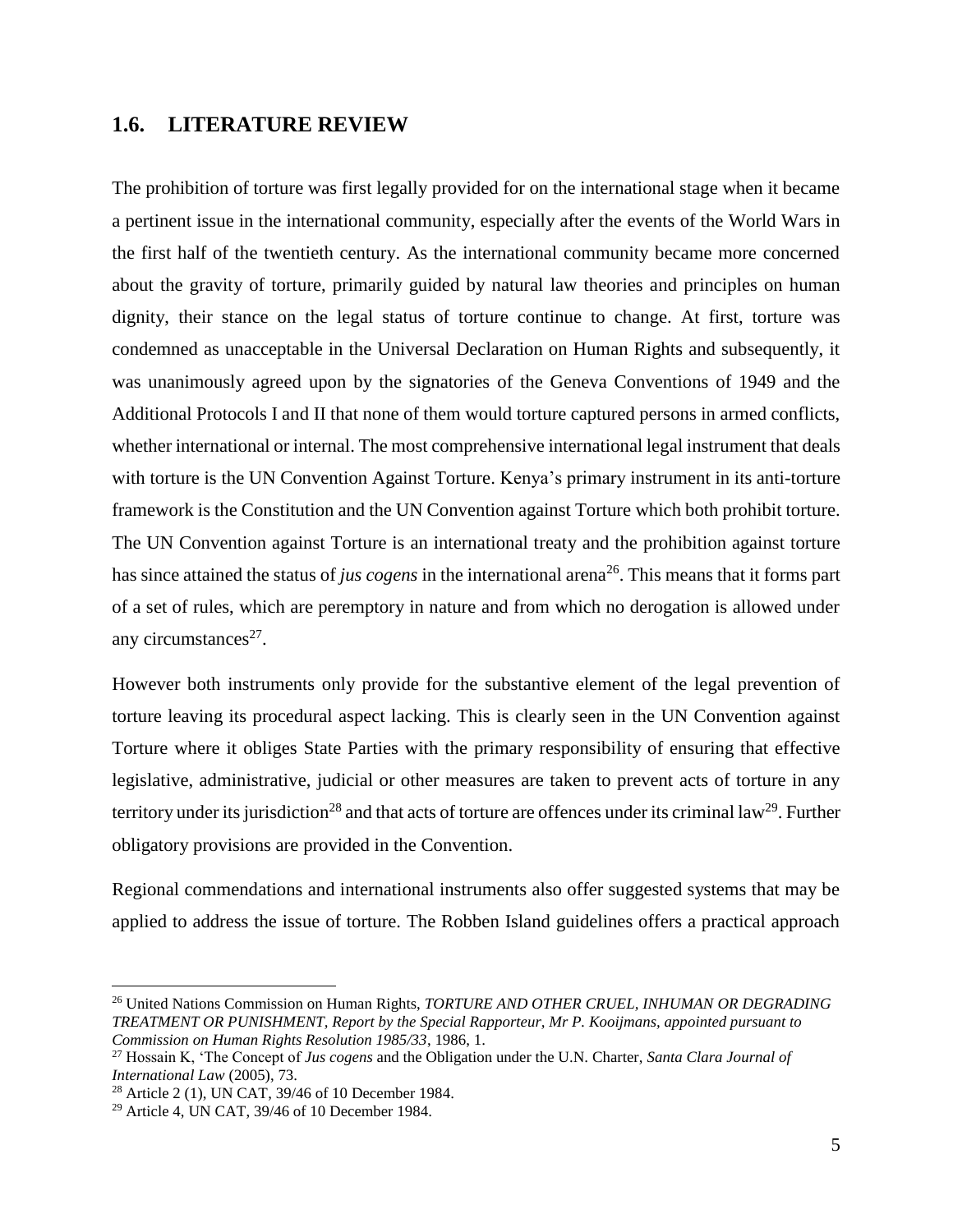for effective implementation of the prohibition and prevention of torture at a national level with special regard for African states<sup>30</sup>. Additionally, the Istanbul Protocol provides a set of guidelines for the assessment of persons who allege torture and ill treatment, for investigating cases of alleged torture, and for reporting such findings to the judiciary and any other investigative body<sup>31</sup>.

Furthermore the hierarchical application of international instruments in Kenya has changed with the promulgation of the 2010 Constitution. With the addition of Article 2 (5) and Article 2 (6) of the Constitution, Kenya would seem to have moved to become a monist country but incoherent and inconsistent judicial jurisprudence with regards to cases<sup>32</sup> have failed to clarify the theoretical basis for the application of international law. This is because while it is clear that The Constitution is superior to International Law<sup>33</sup>, the relationship between International Law and Municipal Law has yet to be clarified<sup>34</sup>. As such it is necessary to determine Kenya's position on the monist-dualist spectrum in order to finally establish the position of international law and by extension, the UN Convention against Torture in Kenya's legal realm.

Due to this paradigm shift there has arisen a debate with regard to the application of International Law which will inevitably affect the legal framework pertaining to torture. In a bid to exhaust the options available to Kenya, I will look into monist system jurisdictions and their approach to International Law. I will then do the same for dualist system jurisdictions and finally I will look into 'mixed' system jurisdictions and how they have approached International Law. Whichever approach will be implemented in Kenya will subsequently have an effect on the implementation of treaties on torture. Furthermore, there is a lack of definition of what constitutes torture and what

<sup>&</sup>lt;sup>30</sup> Robben Island Guidelines for the Prohibition and Prevention of Torture in Africa, APT, ACHPR and OHCHR, (2008).

<sup>&</sup>lt;sup>31</sup> Istanbul Protocol: The Manual on Effective Investigation and Documentation of Torture and Other Cruel, Inhuman or Degrading Treatment or Punishment, 9th August 1999.

 $32$  David Ndungo Maina v Zipporah Wambui Mathara, Bankruptcy Cause 19 of 2010. ; Beatrice Wanjiku & Another v The Attorney-General Eklr (2010)

<sup>33</sup> Article 2, Constitution of Kenya, 2010.

<sup>&</sup>lt;sup>34</sup> Wasonga N, The 2010 Kenyan Constitution and the hierarchical place of international law in the Kenyan domestic legal system: A comparative perspective, The 2010 Kenyan Constitution and the hierarchical place of international law in the Kenyan domestic legal system: A comparative perspective (Chapter 7 Vol 2) [2013] *African Human Rights Law Journal*, 18**.**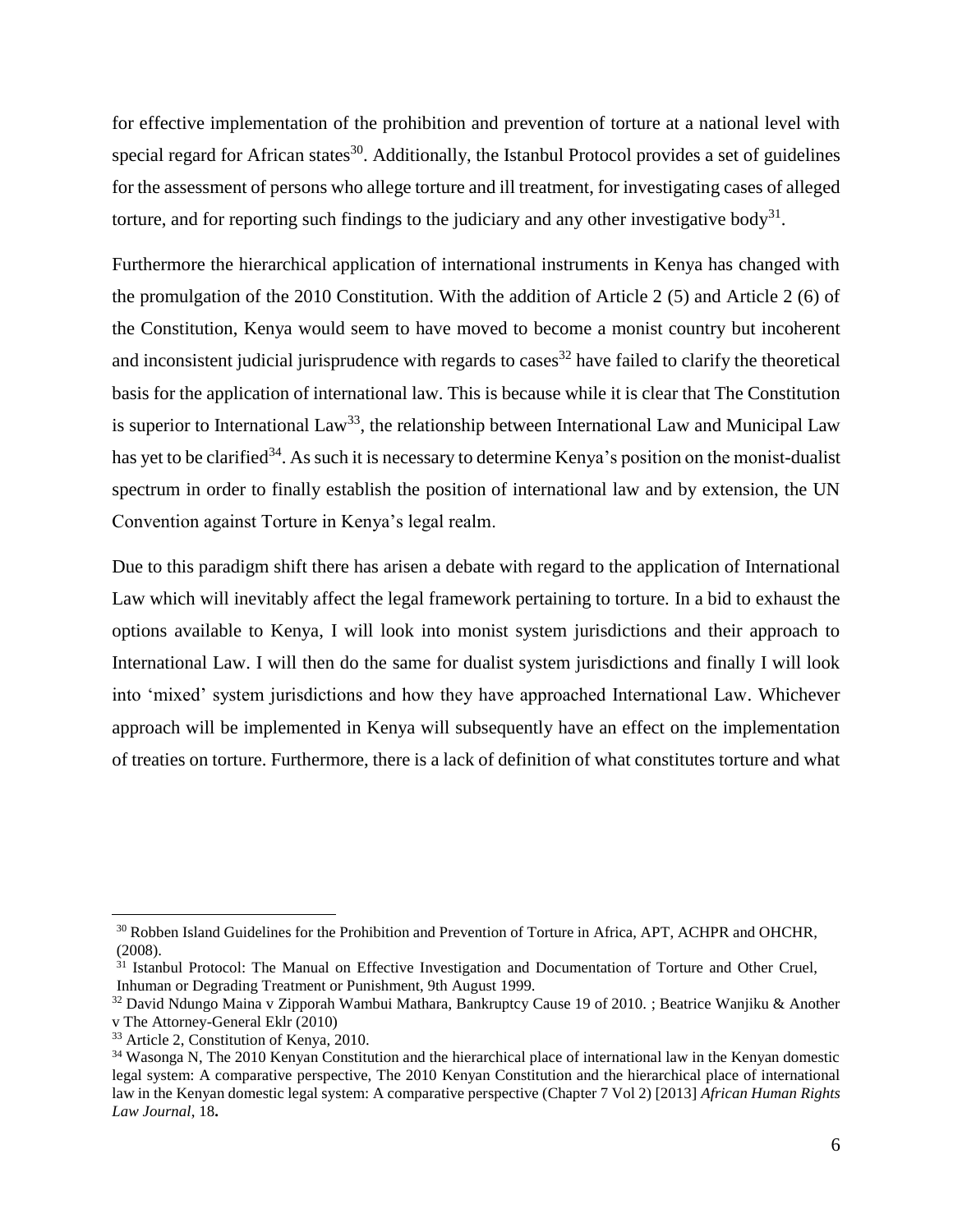constitutes cruel, inhuman and degrading treatment since its definition varies from country to country<sup>35</sup> and I will look into its ramifications.

#### <span id="page-12-0"></span>**1.7. HYPOTHESIS**

 $\overline{a}$ 

In pursuit of the above objective, the working hypothesis for the following research will be the presumption that there exists gaps within Kenya's current Anti-Torture framework which requires re-examination, restructuring and reinforcement in order to address and prevent cases of torture and cruel, inhuman or degrading treatment or punishment especially by security forces. This is best done through the legislation of national statutes that prevent torture in Kenya. It also proceeds on the presumption that International Laws with regards to the prevention of torture have to be domesticated in Kenya in order to be sufficiently enforceable.

# <span id="page-12-1"></span>**1.8. RESEARCH METHODOLOGY**

The foundation of this research will be qualitative and will rely on secondary data where the research process will be desk based and will primarily rely on library research and internet searches. It will primarily be an analysis of existing literature. Secondary data will be obtained from analysis and review of statutes, cases, books, journals, papers and other available literature on the issue under study. The chosen research methodology is deemed to be sufficient considering the analytical approach to the study. The results will be presented under identified themes. A degree of quantitative data will be obtained from already conducted surveys.

<sup>35</sup> Kenya National Commission on Human Rights, *Report to the Committee against Torture on the Review of Kenya's Second Periodic Report on Implementation of the Provisions of the International Covenant against Torture and Other Cruel, Inhuman and Degrading Treatment and/or Punishment*, March 2013.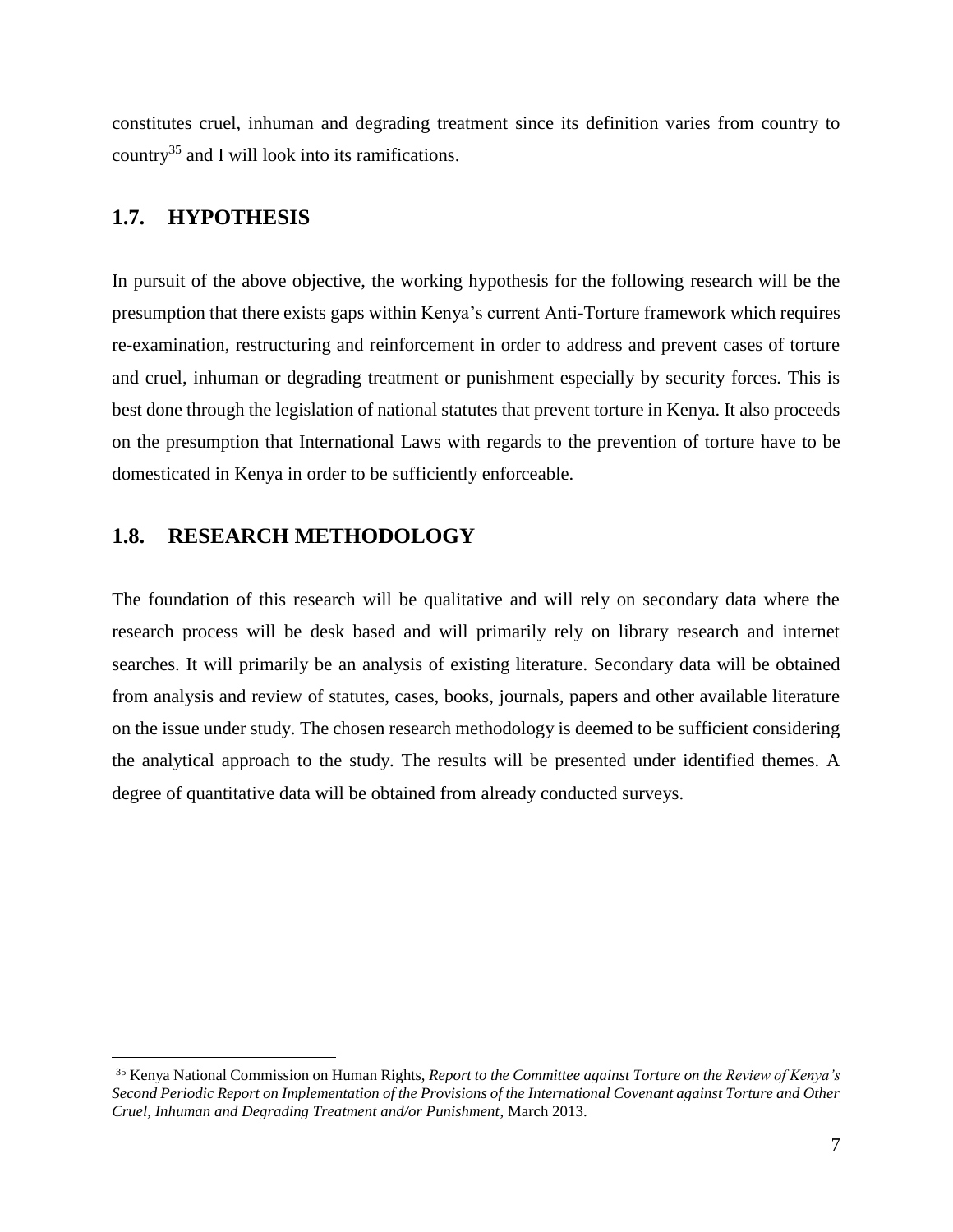# **CHAPTER TWO**

# **THEORETICAL FRAMEWORK**

### <span id="page-13-2"></span><span id="page-13-1"></span><span id="page-13-0"></span>**2.1. THEORETICAL FRAMEWORK**

What are the ultimate goals sought by mandated laws and the sanctions they prescribe upon a society? This is a question that lies at the heart of all theories of punishment which forms a rudimentary foundation for any legal regime. Over the years, several scholar have undertaken the task of trying to propose a comprehensive theory of punishment that seeks to determine the fundamental aim of punishment that justify its existence and distribution. In his book '*Punishment'*, author Thom Brooks identifies traditional general theories of punishment as retributivism which is found under the deontological school of thought on one hand and deterrence, rehabilitation and restorative justice which forms the utilitarian school of thought on the other. Below I shall analyse the two schools of thoughts further.

The concept that the 'punishment should fit the crime' was first coined by Cesare Beccaria, who is considered the father of the Utilitarian school of thought deriving it from two major philosophies; that of 'social contract' and 'free will'.<sup>36</sup> Under a social contract, one was attached to his respective society by virtue of his consent and therefore society was responsible to them and vice versa. Guided by this staunch belief in the social contract, Beccaria reflected a similar view that each individual surrendered only enough liberty to the state to make society viable. Therefore, the necessity of laws should be no more than a condition of the social contract. Furthermore, punishment 'should exist only to defend the sacrificed liberties against usurpation of those liberties by other individuals.<sup>37</sup> He was also guided by a utilitarian view vis-à-vis the legislature, which was that Parliament should be guided by the principle of the greatest happiness be shared by the greatest number of people.

<sup>36</sup>Beccaria C, *On crimes and punishments* (introduction by H. Paolucci, Trans.). New York: Macmillan. (Original work published (1764) (1963).

<sup>37</sup>Beccaria C, *On crimes and punishments*.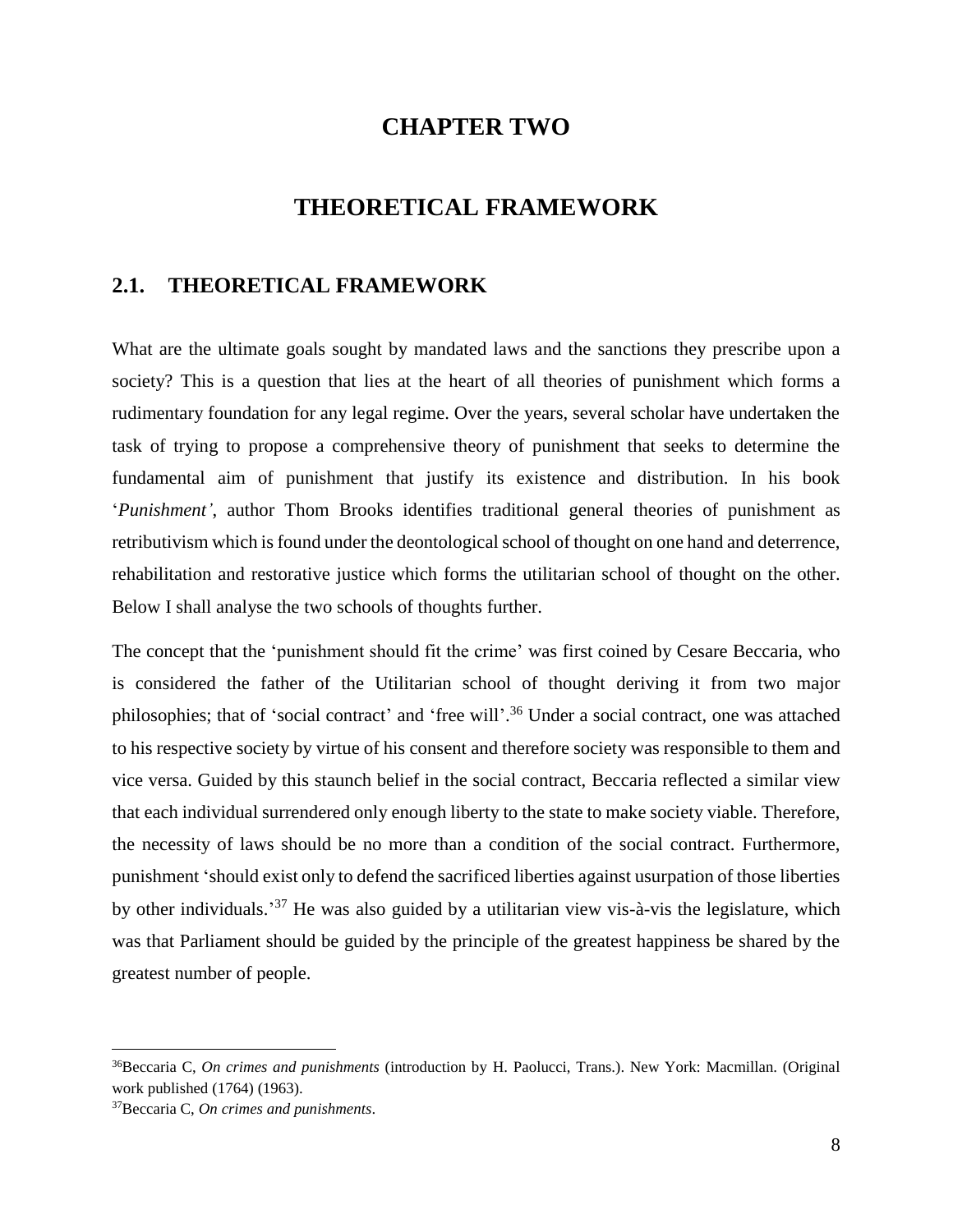Under the philosophy of free will, Beccaria argued that human behaviour is purposive and that it is based on hedonism which was guided by the pain and pleasure principle. According to this view, people select actions that yield pleasure and abstain from actions that yield pain. This led to the philosophy of 'punishment should fit the crime'. This philosophy proposed that punishment should be attached to each crime to a level that would result in greater pain than those who committed the forbidden act.<sup>38</sup>

Jeremy Bentham was influenced by Beccaria's argument that mankind is ruled by the hedonistic principle of pursuit of pleasure and avoidance of pain. According to him, these two agents of hedonism affect the behaviour of man and could be used to rehabilitate criminal behaviour through the diligent implementation of the law.<sup>39</sup> This idea was based on a theory called the 'hedonistic calculus'. It was comprised of two ideas; that man was rational and hedonistic and thus sought to increase pleasure and consequently, reduce pain. Bentham propounded that "all punishment is mischief and if it ought to be admitted, it should only be admitted in as far as it promises to exclude some greater evil." By "reforming the criminal, by deterring him or others from similar offences in the future, the good that comes out of punishment may outweigh the intrinsic evil of suffering deliberately inflicted."<sup>40</sup> If that is not the effect, or if the punishment inflicted exceeds the suffering avoided, the instigation of punishment would be unjustified.

Bentham also believed that a legal system could precisely ascertain the correct measure of punishment that was required to somewhat offset the possible pleasure derived from a criminal act. Therefore, if done accurately everyone would rationally choose to observe the law because of the pain and pleasure dynamic of the hedonistic principle.<sup>41</sup> From Bentham's perspective, the goals of punishment were to avert all offences, to avert worse offences, to avert mischief and to act at the least expense.<sup>42</sup> Thus, the Utilitarian school of thought was guided by the view that punishment must govern the good coming from it, must offset the intrinsic evil of such punishment and that

<sup>&</sup>lt;sup>38</sup>Bentham J, (*An introduction to the principles of morals and legislation* (with an introduction by W. Harrison, Ed.). New York: Macmillan. 1948.

<sup>39</sup> Bentham J, *An introduction to the principles of morals and legislation*.

<sup>40</sup> Bentham J, (*An introduction to the principles of morals and legislation*.

<sup>41</sup>Gibbs JP, *Crime, Punishment and Deterrence*, *Advances in Applied Sociology*, Southwestern Social Science Quarterly*,* 1968. 515–530.

<sup>42</sup> Bentham J, (*An introduction to the principles of morals and legislation*.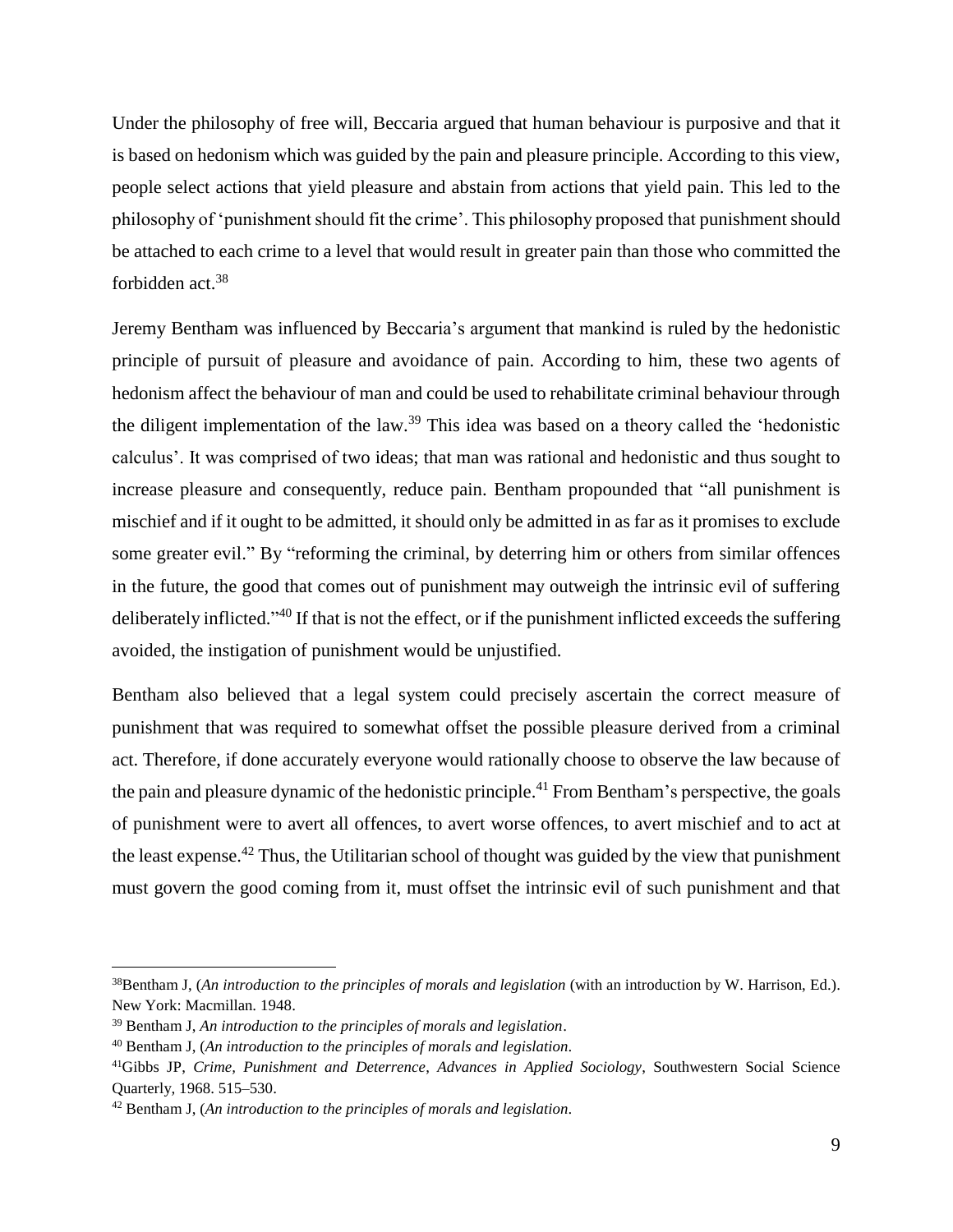the subsequent benefits of imprisonment must be rehabilitation and deterrence. It is with specific regard to this deterrent and rehabilitative purpose of law that I will approach this study.

On the other end of the spectrum there exists the retributive school of thought which asserts that society has a right to punish criminals, in so far as it is carried out within the ambit of the law and in proportion to the crime committed by the offender.<sup>43</sup> It propounded that one who is guilty should suffer and in pursuit of justice and moral order which demand punishment.<sup>44</sup> The retributive school of thought was of the view that as opposed to the punishment fitting the crime as seen in the utilitarian school, it should instead fit the criminal. It criticised the utilitarian school of thought by further propounding that if reforming criminals justified punishment, then it would be more fitting to punish criminals before rather than after they have committed a criminal act. The retributive school of thought asserted that the utilitarian school of thought had dismissed two conditions which are mandatory to the idea of punishment. These are; "that an offence has been committed and that punishment should be for the offender himself who alone deserves it."<sup>45</sup>Elements of this school of thought have also been incorporated in modern legal systems especially in the sentencing phase of a case and in the prisons system.

<sup>43</sup> Akers RL, *Criminological theories: Introduction and Evaluation,* Roxbury, California, 2000.

<sup>44</sup> Murphy J*, Punishment and rehabilitation*, Wadsworth publishers, California, 1973, 21.

<sup>45</sup> Murphy J, *Punishment and rehabilitation*, 23.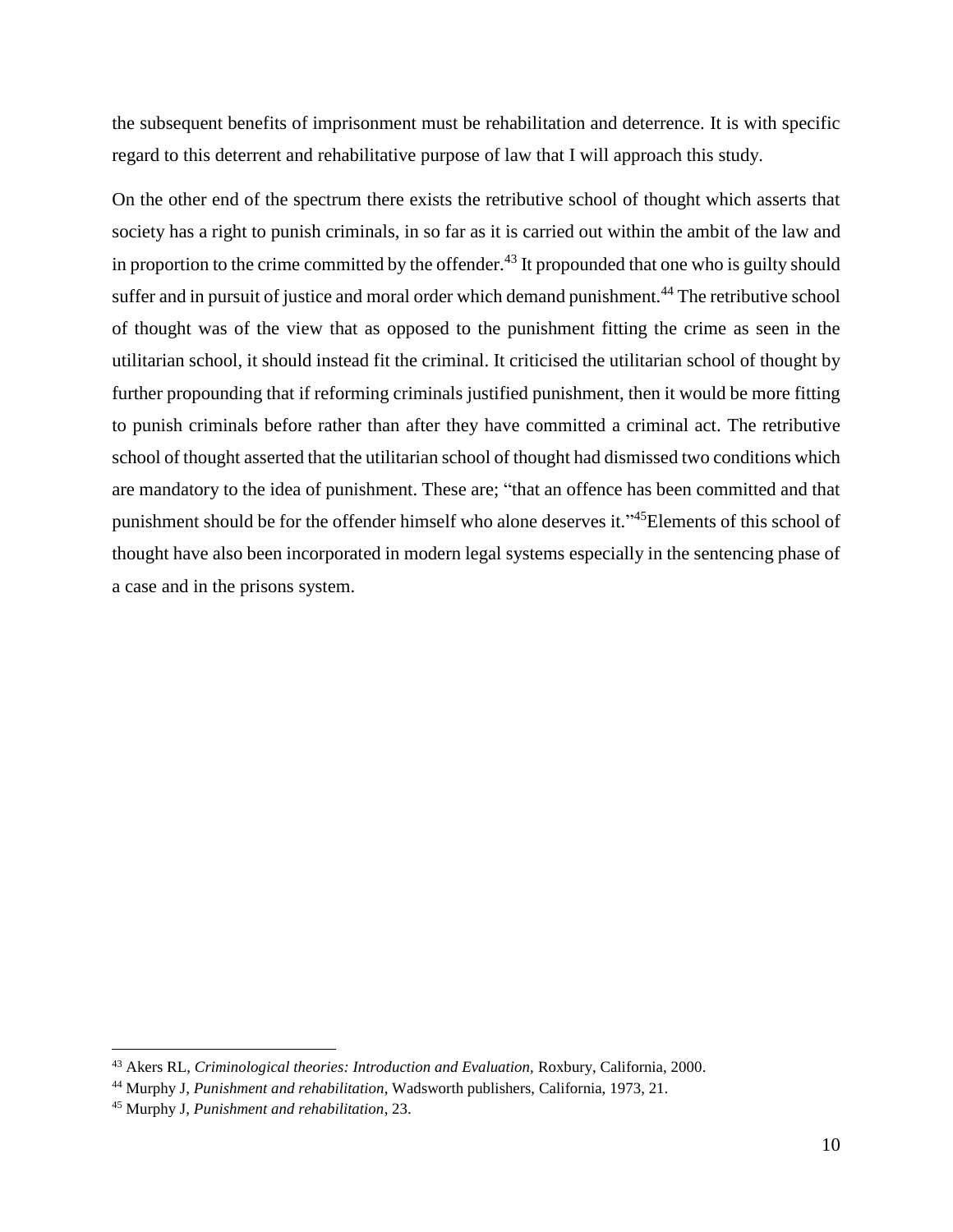# **CHAPTER THREE**

# <span id="page-16-1"></span><span id="page-16-0"></span>**KENYA'S EXISTING ANTI-TORTURE LEGAL FRAMEWORK**

The primary purpose of this chapter will be to delve into the legal status that the prohibition of torture enjoys on the international stage, the obligations that Kenya has undertaken with regards to it and finally, how these obligations have been provided for within the country's domestic legal framework. To do so I will expound on the most prominent international legal instruments that are instructive on the prohibition on torture and will demonstrate how the prohibition on torture has come to be part of *jus cogens*. I will then proceed to investigate the status of international law within Kenya's legal framework, with due regard to special status enjoyed by provisions prohibiting torture, and then demonstrate how these international obligations have found effect within Kenya's domestic legal framework. I will do so by highlighting key legal instruments and institutions that have been created in response to these obligations.

### <span id="page-16-2"></span>**3.1. INTERNATIONAL LAWS**

I will begin this chapter by first providing the key international provisions that prohibit torture and the obligations that Kenya has as a result. The prohibition of torture was first legally provided for on the international stage when it became a pertinent issue in the international community, especially after the events of the World Wars in the first half of the twentieth century. As the international community became more concerned about the gravity of torture, primarily guided by natural law theories and principles on human dignity, their stance on the legal status of torture continuously changed. At first, torture was condemned as unacceptable in the Universal Declaration on Human Rights and subsequently, it was unanimously agreed upon by the signatories of the Geneva Conventions of 1949 and the Additional Protocols I and II that none of them would torture captured persons in armed conflicts, whether international or internal. However, the most comprehensive international legal instrument that deals with torture is the UN Convention Against Torture and it is from this document that I will begin my analysis.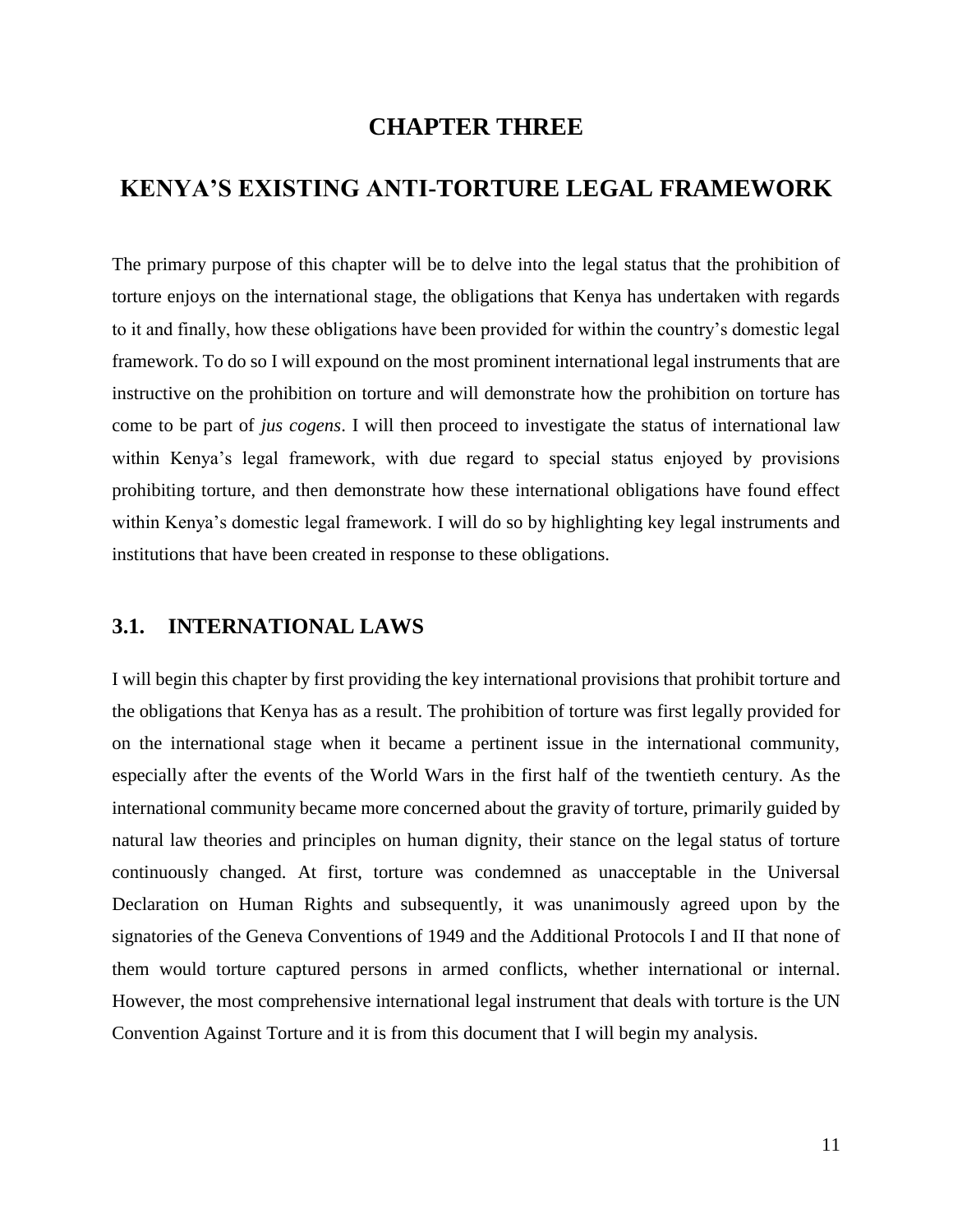#### <span id="page-17-0"></span>**3.1.1. THE CONVENTION AGAINST TORTURE, 1984.**

As mentioned above, the primary international instrument pertaining to torture in international law is the Convention against Torture which came into force on 26th June 1987 and to which Kenya became a State Party to in 1997. The Convention was meant to give effect to Article 55 of the United Nations Charter which stated that in order to create conditions of stability and well-being necessary for peaceful and friendly international relations, the United Nations would promote among other things the universal respect for, and observance of, human rights and fundamental freedoms for all without distinction as to race, sex, language, or religion<sup>46</sup>. In pursuit of this objective the Convention revised and gave force to the Declaration on the Protection of All Persons from Being Subjected to Torture and Other Cruel, Inhuman or Degrading Treatment or Punishment, adopted by the General Assembly on 9 December 1975<sup>47</sup> which was concerned with Article 5 of the Universal Declaration of Human Rights and Article 7 of the International Covenant on Civil and Political Rights, both of which provide that no one shall be subjected to torture or to cruel, inhuman or degrading treatment or punishment. As such it was meant to provide a legal foundation for the struggle against torture and other cruel, inhuman or degrading treatment or punishment throughout the world<sup>48</sup>.

The first part of the Convention<sup>49</sup> defines torture as follows:

"… *the term "torture" means any act by which severe pain or suffering, whether physical or mental, is intentionally inflicted on a person for such purposes as obtaining from him or a third person information or a confession, punishing him for an act he or a third person has committed or is suspected of having committed, or intimidating or coercing him or a third person, or for any reason based on discrimination of any kind, when such pain or suffering is inflicted by or at the instigation of or with the consent or acquiescence of a public official or other person acting in an official capacity. It does not include pain or suffering arising only from, inherent in or incidental to lawful sanctions…"*<sup>50</sup>

<sup>46</sup> Article 55, Charter of the United Nations, 1945.

<sup>47</sup> UN CAT, 39/46 of 10 December 1984.

<sup>48</sup> UN CAT, 39/46 of 10 December 1984.

<sup>49</sup> Part 1, Articles 1 -16, UN CAT, 39/46 of 10 December 1984.

<sup>50</sup> Article 1, UN CAT, 39/46 of 10 December 1984.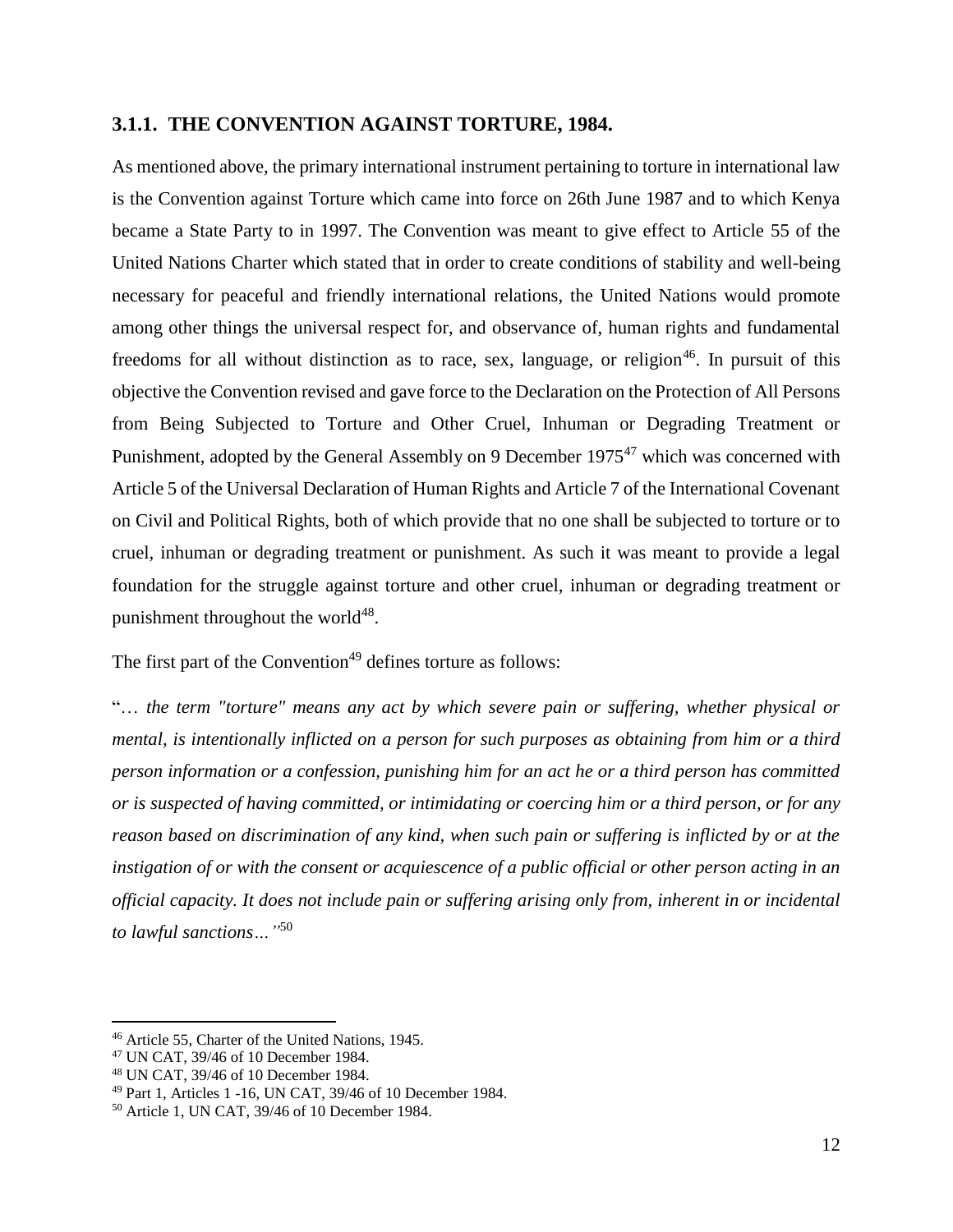The Convention then proceeds to oblige parties to take effectiveness measures to prevent any act of torture in any territory under their jurisdiction<sup>51</sup>. This is to be done by ensuring that torture is a criminal offense under the State Party's national laws<sup>52</sup>, establishing jurisdiction over acts of torture committed by or against a State Party's nationals<sup>53</sup>, ensuring that torture forms part of a State Party's extraditable offenses<sup>54</sup> and establishing universal jurisdiction to try cases of torture where an alleged torturer cannot be extradited<sup>55</sup>. State Parties are obliged to investigate any allegation of torture without delay<sup>56</sup> and also afford the enforceable right to compensation to victims of torture or their dependants in the case that victims die as a result of torture<sup>57</sup>. In addition to this State Parties are obliged to ban the use of evidence produced by torture in their courts<sup>58</sup> and are impeded from deporting, extraditing, or refouling people where there are substantial grounds for believing they will be tortured in another jurisdiction<sup>59</sup>.

Furthermore, State Parties are required to train and educate their law enforcement personnel, civilian or military personnel, medical personnel, public officials and other persons involved in the custody, interrogation or treatment of any individual subjected to any form of arrest, detention or imprisonment regarding the prohibition against torture<sup>60</sup>. Parties also must keep interrogation rules, instructions, methods and practices under systematic review regarding individuals who are under custody or physical control in any territory under their jurisdiction in order to prevent all acts of torture<sup>61</sup>.

The second part<sup>62</sup> governs reporting and monitoring of the Convention and the steps taken by the parties to implement it. It establishes the Committee against Torture<sup>63</sup> and gives it the power to investigate allegations of systematic torture in the jurisdiction of State Parties<sup>64</sup>. It also establishes

<sup>51</sup> Article 2, UN CAT, 39/46 of 10 December 1984.

<sup>52</sup> Article 4, UN CAT, 39/46 of 10 December 1984.

<sup>53</sup> Article 5, UN CAT, 39/46 of 10 December 1984.

<sup>54</sup> Article 8, UN CAT, 39/46 of 10 December 1984.

<sup>55</sup> Article 5, UN CAT, 39/46 of 10 December 1984.

<sup>56</sup> Articles 12 and Article 13, UN CAT, 39/46 of 10 December 1984.

<sup>57</sup> Article 14, UN CAT, 39/46 of 10 December 1984.

<sup>58</sup> Article 15, UN CAT, 39/46 of 10 December 1984.

<sup>59</sup> Article 3, UN CAT, 39/46 of 10 December 1984.

<sup>60</sup> Article 10, UN CAT, 39/46 of 10 December 1984.

<sup>61</sup> Article 11, UN CAT, 39/46 of 10 December 1984.

 $62$  Part 2, Articles  $17 - 24$ , UN CAT, 39/46 of 10 December 1984.

<sup>63</sup> Article 17, UN CAT, 39/46 of 10 December 1984.

<sup>64</sup> Article 20, UN CAT, 39/46 of 10 December 1984.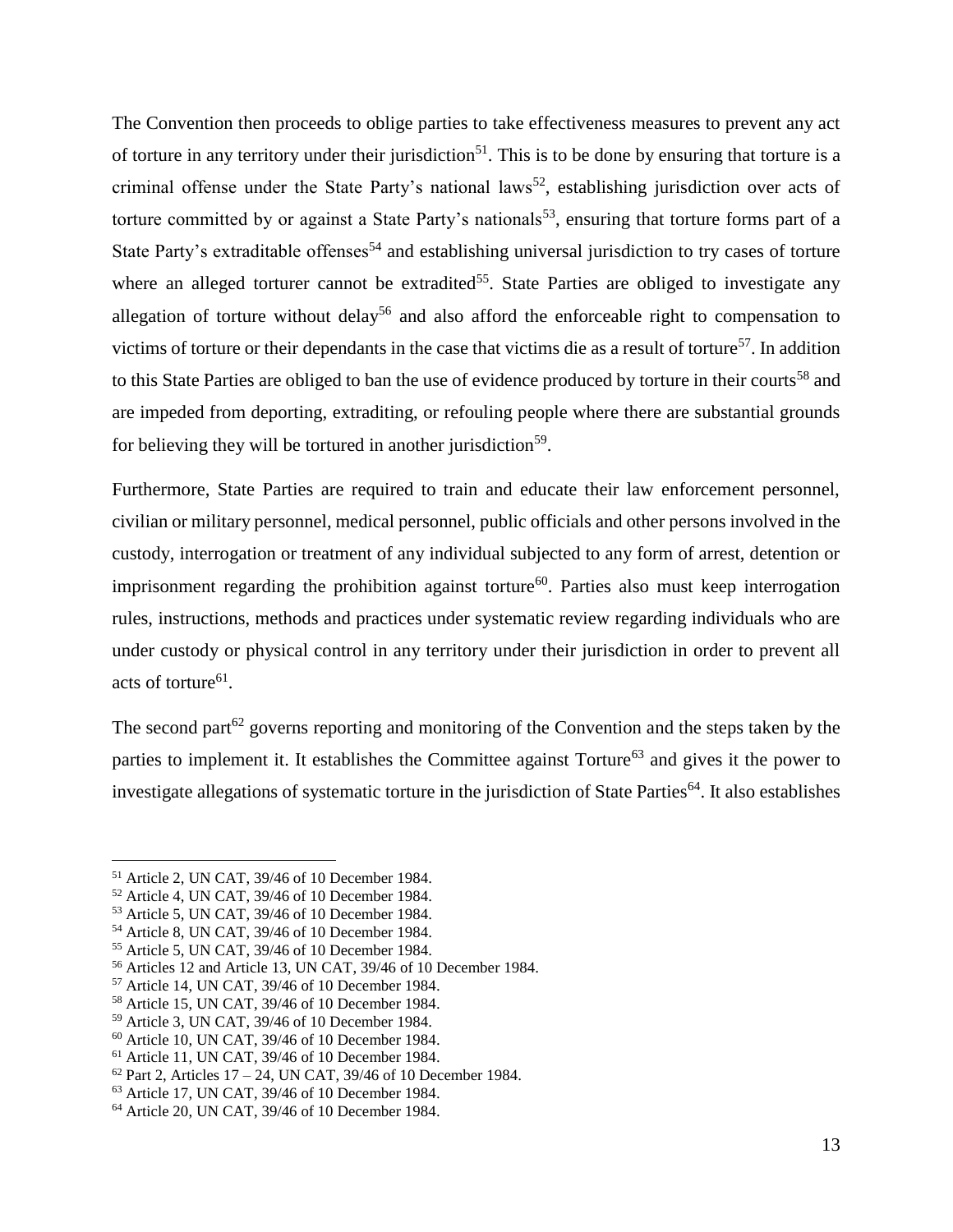an optional dispute resolution mechanism between State Parties<sup>65</sup> and allows them to recognize the competence of the Committee to hear complaints from individuals about violations of the Convention by a State Party<sup>66</sup>. The third part<sup>67</sup> governs ratification, entry into force and amendment of the Convention. It also includes an optional arbitration mechanism for disputes between State Parties<sup>68</sup>. Aside from the Convention, there also exists the Optional Protocol to the Convention against Torture<sup>69</sup> which establishes an international inspection system for places of detention. While Kenya is party to the Convention Against Torture and its provisions are binding upon it, it is not party to the Optional Protocols and as such, these provisions are not binding upon it.

#### <span id="page-19-0"></span>**3.1.2. AFRICAN UNION RESOLUTION 105, 2007**

The African Union Resolution on the Prevention and Prohibition of Torture and Other Cruel, Inhuman or Degrading Treatment or Punishment of 2007, serves the same purpose as the Convention against Torture and additionally urges States Parties to implement the Robben Island Guidelines and Measures, and to ratify all regional and international instruments dealing with the prevention of torture. It further urges States Parties to criminalise and penalise all acts of torture, promote and support cooperation with international mechanisms, establish complaints and investigation procedures, establish and support training and awareness-raising programmes for enforcement agents. It also requests States Parties to inform the African Commission of the concrete measures that they are taking to implement and operationalise the Robben Island Guidelines when they submit their Initial and Periodic Reports in compliance with Article 62 of the Charter<sup>70</sup>.

#### <span id="page-19-1"></span>**3.1.3. THE ROBBEN ISLAND GUIDELINES, 2008**

The Robben Island Guidelines for the Prohibition and Prevention of Torture in Africa offers a practical approach for effective implementation of the prohibition and prevention of torture at a national level with special regard for African states. It is complementary to the above international

<sup>65</sup> Article 21, UN CAT, 39/46 of 10 December 1984.

<sup>66</sup> Article 22, UN CAT, 39/46 of 10 December 1984.

 $67$  Part 3, Article 25 – 33, UN CAT, 39/46 of 10 December 1984.

<sup>68</sup> Article 30, UN CAT, 39/46 of 10 December 1984.

<sup>69</sup> The Optional Protocol to the UN CAT (OPCAT), 2002.

<sup>70</sup> African Charter on Human and Peoples' Rights, 1981.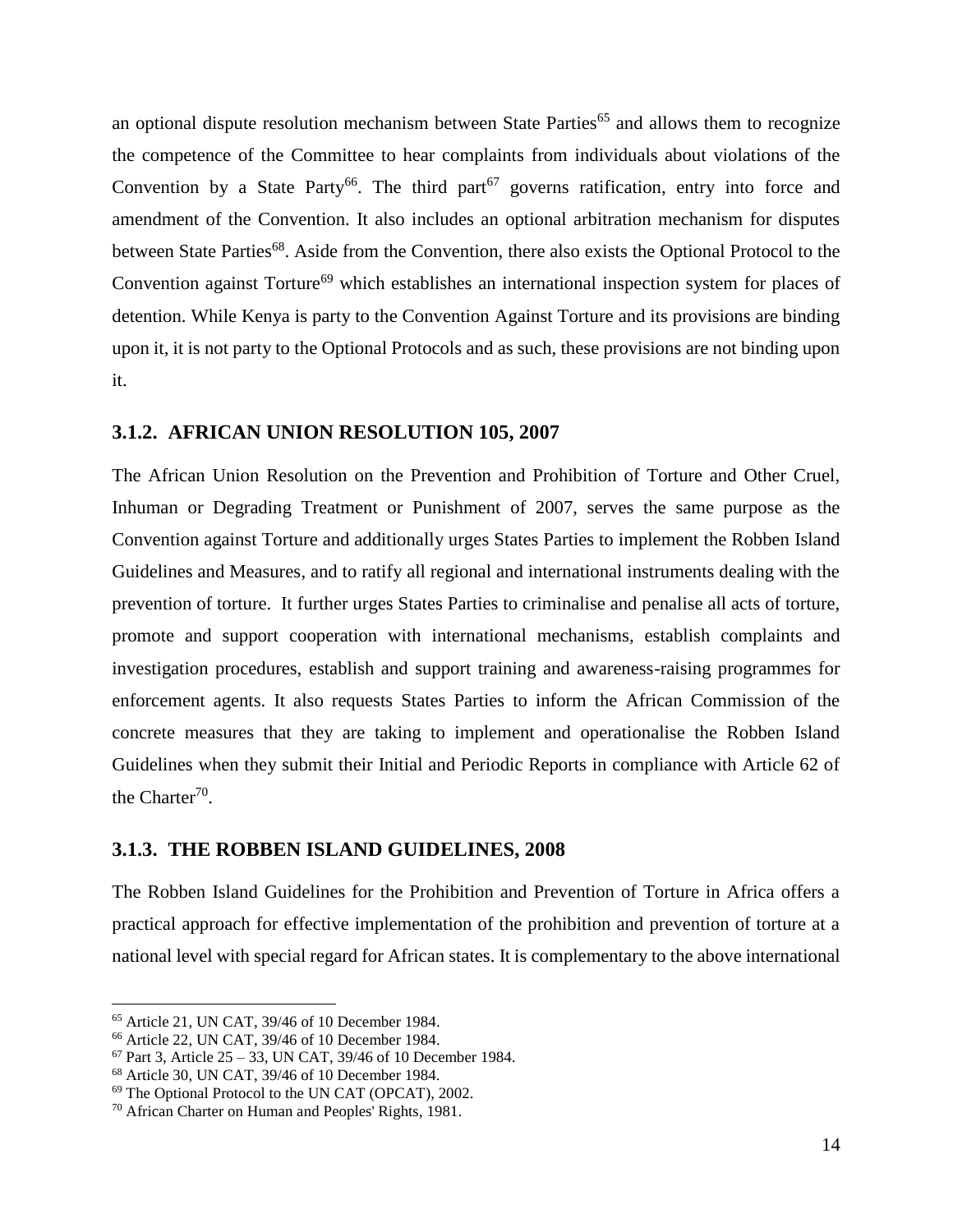instruments by providing for the prohibition of torture in its first part<sup>71</sup>. It envisions that this will be possible by State Parties ratifying regional and international instruments relevant to torture, the promotion and support for cooperation with international mechanisms, the criminalization of torture, the respect for non-refoulment, combating impunity by strengthening the rule of law in the jurisdictions of State Parties and the implementation of complaints and investigation procedures. The guidelines were annexed to the UN General Assembly Resolution A/55/89 of December 2000 dealing with torture and other cruel, inhuman or degrading treatment or punishment and is thus binding on Kenya.

#### <span id="page-20-0"></span>**3.1.4. THE PROHIBITION OF TORTURE AS A PART OF** *JUS COGENS*

*Jus cogens*, the literal meaning of which is "compelling law," is the technical term given to those norms of general international law that are argued as hierarchically superior<sup>72</sup>. They comprise set of rules, which are peremptory in nature and from which no derogation is allowed under any circumstances<sup>73</sup>. It is generally understood that a state's treaty making power is subdued when confronted by a super-customary norm of *jus cogens* and that abrogate such a rule is impossible<sup>74</sup>. Therefore, a treaty providing that *pacta sunt servanda* is mere reaffirmation and one denying it is an absurdity<sup>75</sup>. By this logic, rules contrary to the notion of *jus cogens* could be regarded as void, since those rules oppose the fundamental norms of international public policy<sup>76</sup>. As a result, *jus cogens* rules has gained the nature akin to that of international constitutional rules for two reasons. First, they limit the ability of states to create or change rules of international law. Second, these rules prevent states from violating fundamental rules of international public policy since the resulting rules or violations of rules would be seriously detrimental to the international legal system $^{77}$ .

<sup>&</sup>lt;sup>71</sup> Part 1, Robben Island Guidelines for the Prohibition and Prevention of Torture in Africa, APT, ACHPR and OHCHR, (2008).

<sup>72</sup> R Wallace, International Law 33, 2d E, 1994 and K Hossein, The Concept of *Jus cogens* And The Obligation Under The U.N. Charter, Santa Clara Journal of International Law, 73, 2005.

<sup>73</sup> K Hossein, The Concept of *Jus cogens* and The Obligation Under The U.N. Charter, Santa Clara Journal of International Law, 2005. 73

<sup>74</sup> K Hossein, The Concept of *Jus cogens*, 73.

<sup>75</sup> K Hossein, The Concept of *Jus cogens*, 73.

<sup>76</sup> K Hossein, The Concept of *Jus cogens*, 73.

<sup>77</sup> K Hossein, The Concept of *Jus cogens*, 73.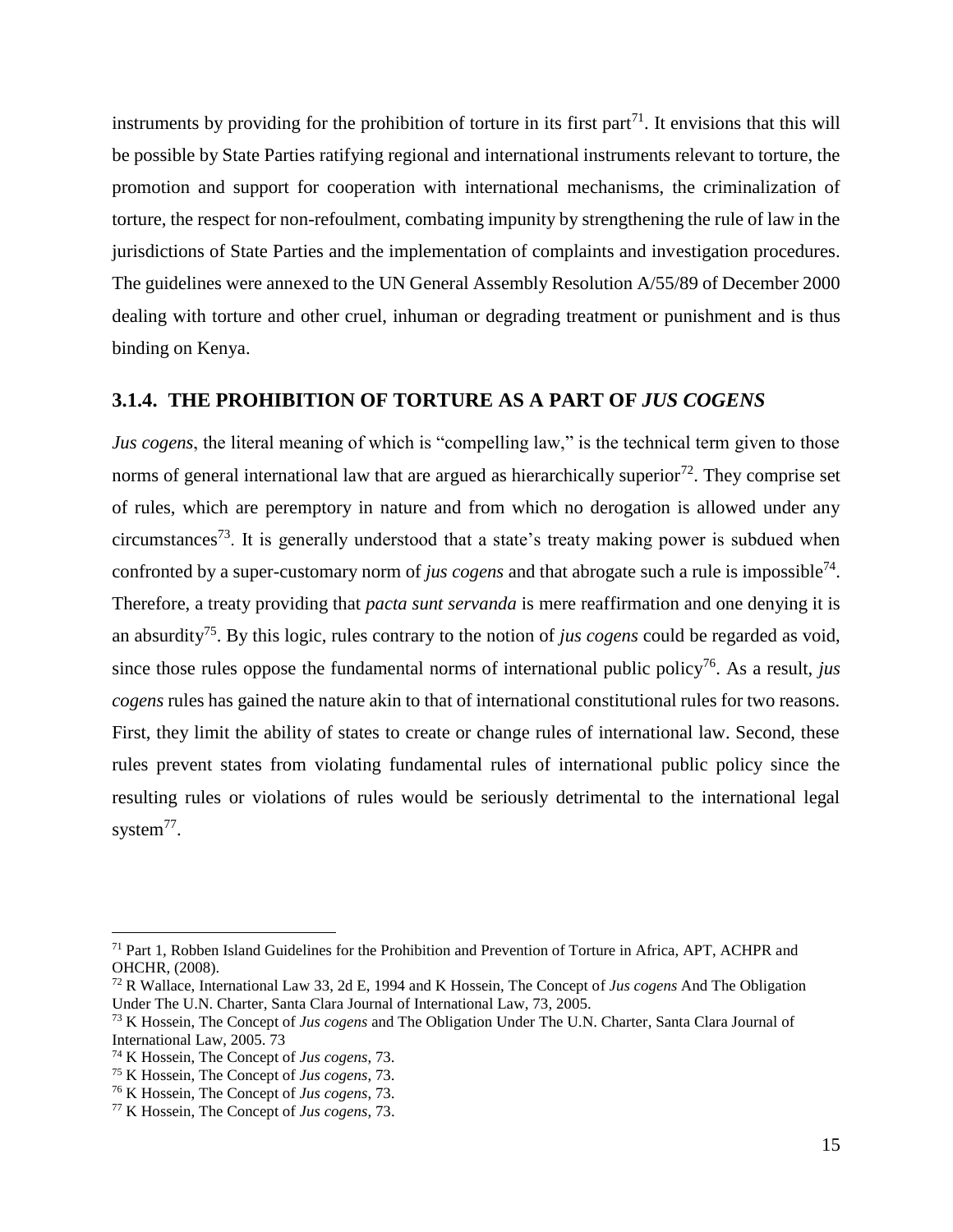In the case of the *Prosecutor v Anto Furundzija<sup>78</sup>* the International Criminal Tribunal for the former Yugoslavia (ICTY) stated in the *obiter dictum* that the violation of the prohibition against torture was the violation of a *jus cogens* norm that had direct legal consequences for the legal character of all official domestic actions relating to the violation<sup>79</sup>. This was an affirmation of the conclusion made by the United Nations Commission on Human Rights Report on Torture and Other Cruel, Inhuman or Degrading Treatment or Punishment which informed the UN position on torture. It was in this report that the Special Rapporteur stated as follows:

"… *the International Court of Justice has qualified the obligations to respect the basic human rights, to which the right not to be tortured belongs beyond any doubt, as obligations erga omnes, obligations which the State has vis-à-vis the community of States as a whole and in the implementation of which every State has a legal interest. The International Law Commission in its draft articles on State responsibility has labelled serious violations of these basic human rights as "international crimes", giving rise to the specific responsibility of the State concerned. In view of these qualifications the prohibition of torture can be considered to belong to the rules of jus cogens*."

He went on to elaborate in no uncertain terms that "… *If ever a phenomenon was outlawed unreservedly and unequivocally it is torture*" 80 .

# <span id="page-21-0"></span>**3.2. APPLICATION OF THE INTERNATIONAL LAWS ON TORTURE IN KENYA**

Depending on the type of approach a State takes to international law, whether monist or dualist, it will have different repercussions on the applicability of international law within its jurisdiction. As such, it is of utmost importance that one be able to identify the status of international law within the Kenyan jurisdiction and give special attention to the law relating to the prohibition of torture. It is with this in mind that I undertakes to clarify the place of international law in Kenya, determine

<sup>78</sup> Prosecutor v Anto Furundzija, Case No. IT-95-17/1-T10, Trial Chamber Judgement, 10 December 1998.

<sup>79</sup> Prosecutor v Anto Furundzija, 1998.

<sup>80</sup> P Kooijmans, *United Nations Commission on Human Rights Report on Torture and Other Cruel, Inhuman or Degrading Treatment or Punishment*, UN Doc. E/CN. 4/1986/15, 1, 1986, para 5.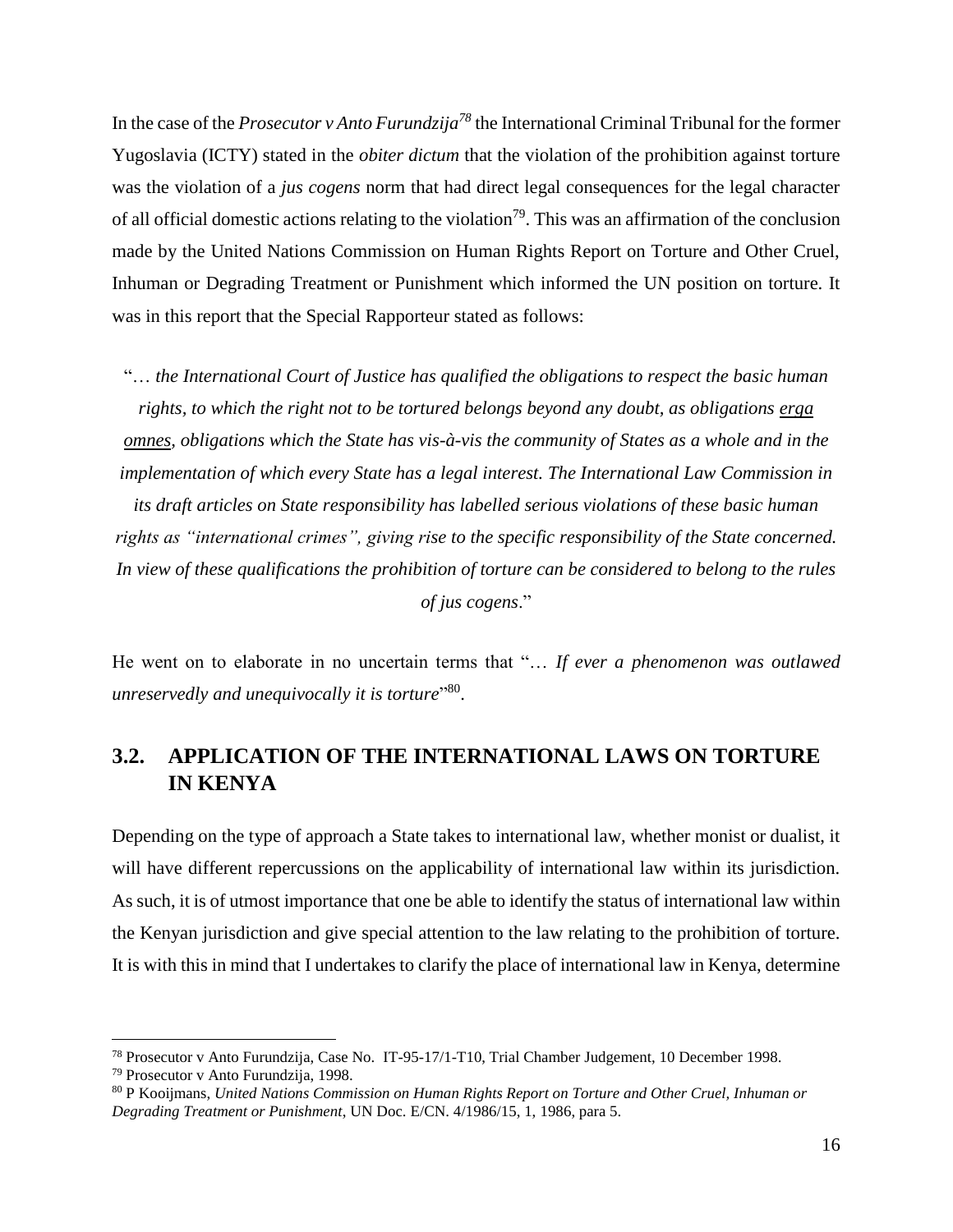the effect it has on the laws on the prohibition on torture and finally establish how these laws are meant to be given effect within the country's domestic legal framework.

#### <span id="page-22-0"></span>**3.2.1. THE MONIST VERSUS DUALIST DEBATE**

Prior to Kenya's promulgation of a second constitution in 2010, it was regarded as a primarily dualist country<sup>81</sup> where, by borrowing heavily from English practice, treaty making was the sole function of the executive<sup>82</sup>. Parliament was only involved when the treaty was placed before it for domestication in order to give municipal effect to its provisions<sup>83</sup>. After the promulgation of Kenya's second constitution in 2010, Article 2 (5) and 2 (6) had the effect of introducing and integrating general international law as well as treaties ratified or acceded to by Kenya into Kenya's legal framework. This would seem to suggest that at least *prima facie* Kenya had embraced the monist approach to international law and transitioned from its previous dualist approach<sup>84</sup>.

Monism, is based on the concept that both international law and domestic law form part of a unified legal system and by virtue of this domestic courts are obliged to apply rules of international law directly without the need for any act of adoption by the courts or transformation by the legislature<sup>85</sup>. It asserts that domestic and international law are two components of a single body of knowledge called Law<sup>86</sup>. This is because once a treaty has been ratified and published 'externally', it becomes part of domestic law and no legislative action is needed to lower international law norms to national laws<sup>87</sup>. It adopts the doctrine of incorporation where a rule of international law becomes part of national law without the need for express adoption by the legislature or by the local courts. This 'automatic adoption is said to operate unless there is some clear provision of

<sup>81</sup> Okunda v. Republic, [1970] E.A. 453 at p. 455.

<sup>82</sup> Harrington J, Redressing the Democratic Deficit in Treaty Law Making: (Re-) Establishing a Role for Parliament. McGill Law Journal, 2005. 465-509.

<sup>83</sup> Constitution of Kenya Review Commission, The Final Report of the Constitution of Kenya Review Commission. Nairobi, 2005, 154-155.

<sup>84</sup> Jama I, What is the place of international law in Kenya?

<sup>85</sup> H Kelsen, Principles of International Law, 2nd ed, 569, 1969 and Kabau T and Ambani J, The 2010 Constitution and the Application of International Law in Kenya: A Case of Migration to Monism or Regression to Dualism? Africa Nazarene Law Journal, 2013, 38.

<sup>86</sup> M Dixon, Textbook on International Law, Clarendon Press, New York, 1996, 65.

<sup>87</sup> F Viljoen, International Human Rights Law in Africa, Oxford, 18, 2007 and and Kabau T and Ambani J, The 2010 Constitution and the Application of International Law in Kenya: A Case of Migration to Monism or Regression to Dualism? Africa Nazarene Law Journal, 2013, 38.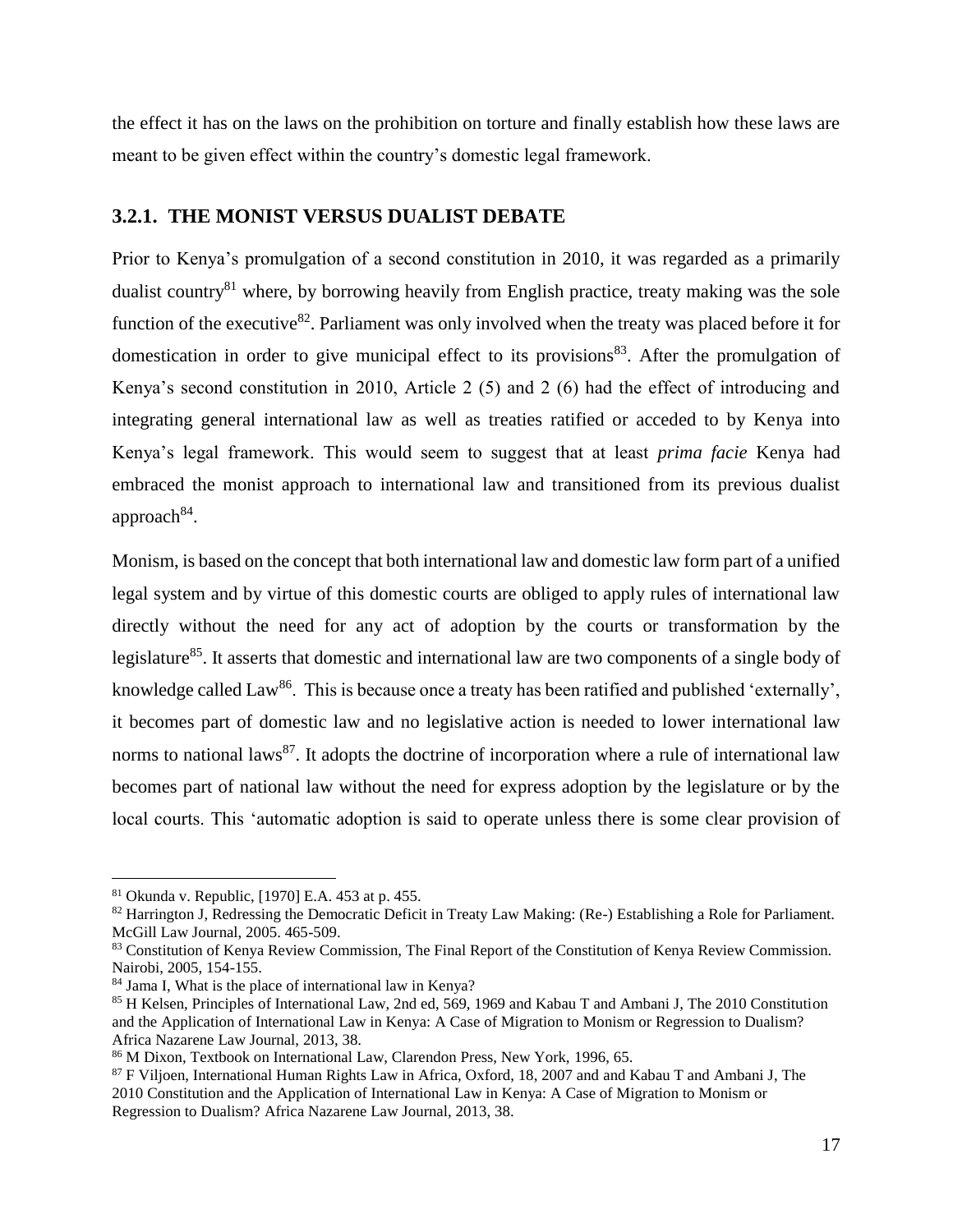national law, such as statute or judicial decision, which precludes the use of the international law rule by the national court<sup>88</sup>. With regards to which system, international law or domestic law, has supremacy over the other, Kelsen has stated that either of the systems has supremacy over the other in a given dispensation<sup>89</sup>.

The dualist doctrine asserts several essential differences between international law and municipal law<sup>90</sup> and concludes that the two systems of law are different, each competent in its own domain<sup>91</sup>. Consequently, States ought to apply municipal law with no obligation to make it conform to international law and international law is binding municipally only if the State, through a deliberate process, allows it to do so<sup>92</sup>. It utilizes the doctrine of transformation where rules of international law do not become part of national law until they have been expressly adopted by the State. International law is not *ipso facto* part of national law<sup>93</sup>. Consequently, a national court cannot apply a particular rule of international law until that rule has been deliberately 'transformed' into national law in the appropriate manner, as by legislation<sup>94</sup>. This approach is prevalent in common law countries, of which Kenya is a part of, where parliamentary sovereignty is fundamentally protected especially from the excesses of the executive arm of government and thus when new obligations are created by treaty, legislation is needed for them to become rules of national law<sup>95</sup>.

However some scholars have argued that Kenya's transition has been wrought with incoherent and inconsistent judicial jurisprudence with regards to cases which have failed to clarify the theoretical basis for the application of international law<sup>96</sup>. Consequently it has left ambiguity with regards to the hierarchical status of international law vis-à-vis other sources of law and most importantly it status in relation to national law<sup>97</sup>. Under Justice Martha Koome, in the High Court case of *Re*: *The Matter of Zipporah Wambui Mathara*, the Court stated as follows;

<sup>88</sup> M Dixon, Textbook on International Law, 65.

<sup>89</sup> H Kelsen, Principles of International Law, 38.

<sup>90</sup> L Oppenheim, International Law: A Treatise, New York. Longmans, Green & Co, 1912, 25.

<sup>91</sup> F Rigaux, Hans Kelsen on International Law, European Journal of International Law 9, 1998, 325 – 343.

<sup>92</sup> J Maina, *Do articles 2 (5) and 2(6) of the Constitution of Kenya 2010 transform Kenya into a monist state?* 2013,

<sup>6.</sup>

<sup>&</sup>lt;sup>93</sup> M Dixon, Textbook on International Law, 65.

<sup>94</sup> J Maina, *Do articles 2 (5) and 2(6) of the Constitution of Kenya 2010 transform Kenya into a monist state?* 8.

<sup>95</sup> S Ololade*, Monism/Dualism Or Self Executory: The Application Of Human Rights Treaties By Domestic Courts In Africa, Institute For Human Rights*, Abo Akademi University, 2009, 9.

<sup>96</sup> Kabau T and Ambani J, *The 2010 Constitution and the Application of International Law in Kenya: A Case of Migration to Monism or Regression to Dualism?* Africa Nazarene Law Journal, 2013, 38.

<sup>97</sup> Kabau T and Ambani J, *The 2010 Constitution and the Application of International Law in Kenya*, 38.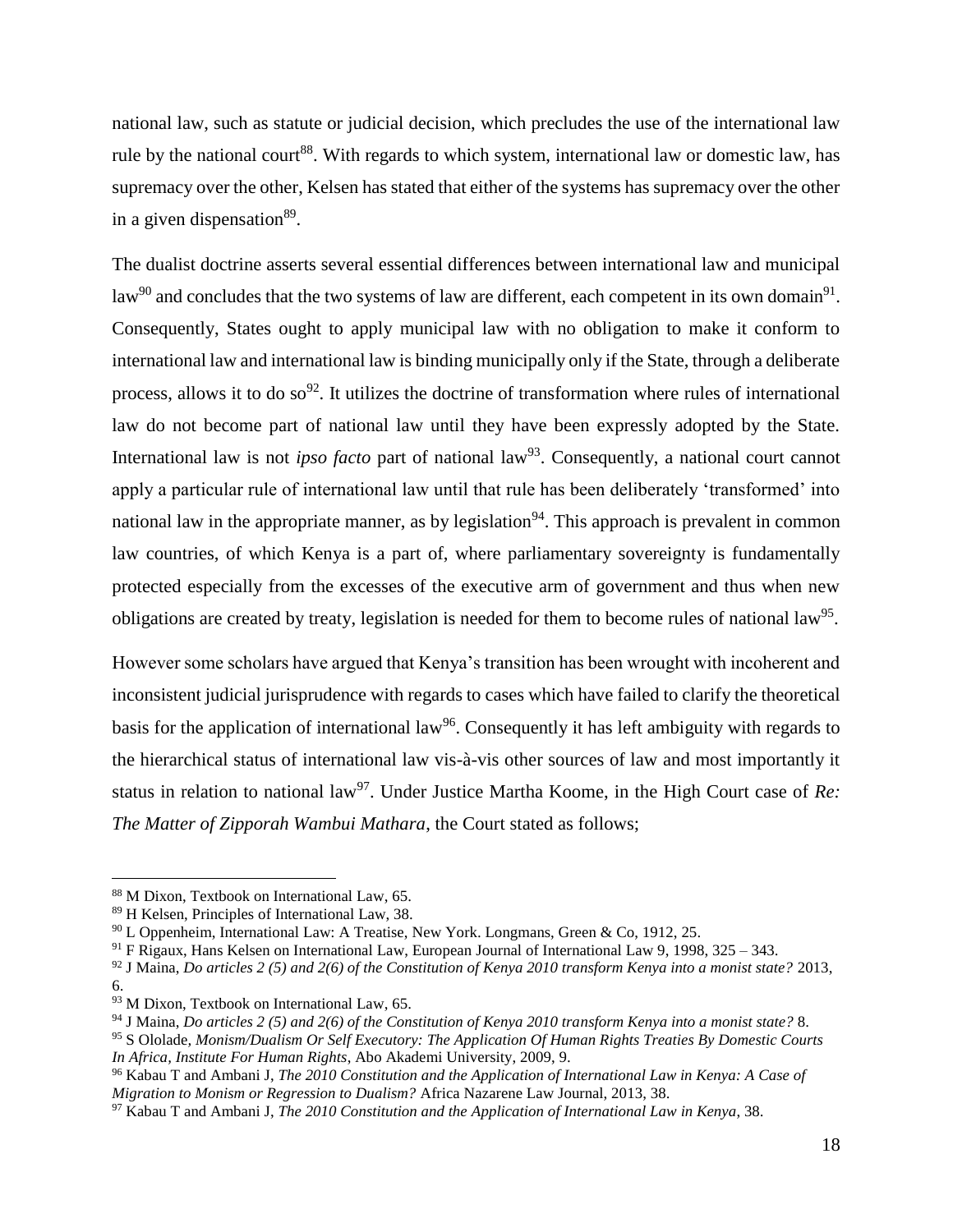"…*before the promulgation of the Constitution, Kenya took a dualist approach to the application of international law. A treaty or international convention which Kenya had ratified would only apply nationally if parliament domesticated the particular treaty or convention by passing the relevant legislation. The Constitution and in particular articles 2(5) and 2(6) gave new colour to the relationship between international law and international instruments and national law."<sup>98</sup>*

This was reiterated in the High Court case of *David Macharia v Republic<sup>99</sup>* .

While the above approach would seem to have the effect of elevating international law above municipal law, Justice Majanja gave an opposing view in the case of *Beatrice Wanjiku & Another v Attorney General & Another* where he stated that the use of the phrase 'under this Constitution' in Article 2 (6) of the Constitution meant that international conventions and treaties are subordinate to and ought to be in compliance with the Constitution. With regards to the position of international law in relation to the domestic legislation the learned Judge stated that in his opinion the framers of the Constitution did not intend to make international conventions and treaties superior to local legislation thus giving them precedence over laws enacted by chosen representatives. His understanding was that Article 2 (5) and 2 (6) should not be taken as creating a hierarchy of laws akin to that set out in the provisions of section 3 of the Judicature Act but must rather be seen in the light of the historical application of international law in Kenya where there was a reluctance by the courts to rely on international instruments even those Kenya has ratified in order to enrich and enhance the enjoyment of human rights<sup>100</sup>. This reiterates a similar approach that was taken in the case of *Diamond Trust (K) Ltd. v. Daniel Mwema Mulwa<sup>101</sup>* .

In addition to the above judicial ambiguity it has also been argued that the retention of constitutional supremacy and the incorporation of a Treaty Making and Ratification Act into Kenyan law that requires treaties be subject to public scrutiny along with parliamentary supervision and approval before they are ratified by the executive makes Kenya a hybrid system which is neither pure dualist nor pure monist in the domestication of treaties  $102$ . However, I will discuss below that the above debate is inconsequential to the application of international law with

<sup>98</sup> David Ndungo Maina v Zipporah Wambui Mathara, Bankruptcy Cause 19 of 2010

<sup>99</sup> David Njoroge Macharia v Republic [2011] eKLR.

<sup>100</sup> Beatrice Wanjiku & Another v Attorney General & Another [2012] eKLR.

<sup>&</sup>lt;sup>101</sup> Diamond Trust (K) Ltd. v. Daniel Mwema Mulwa HCCC No. 70 of 2002.

<sup>&</sup>lt;sup>102</sup> D Maraga, The Legal Implications Of Article 2(6) Of The Constitution Of Kenya 2010, 2012, 117.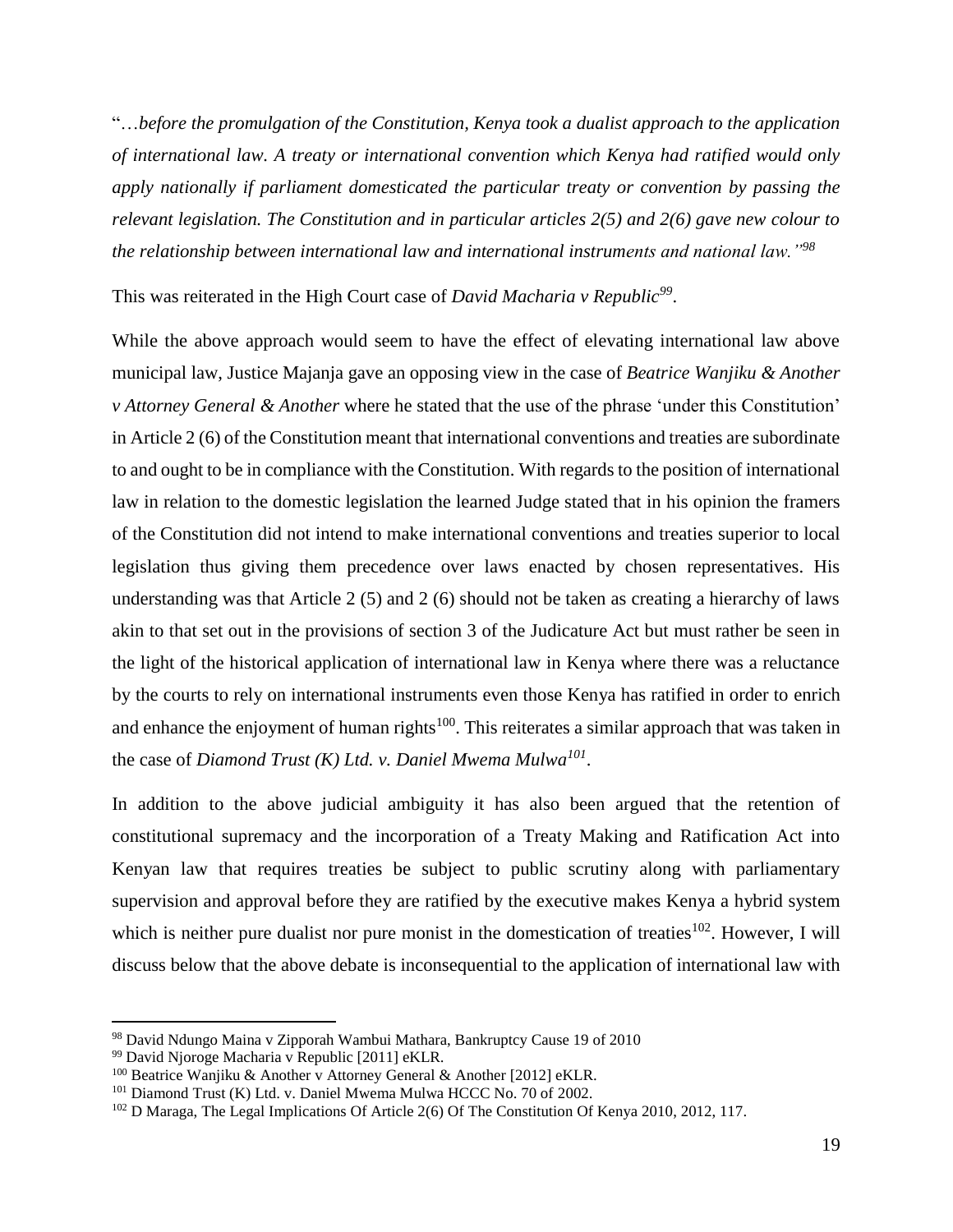regards to torture due to the fact that it qualifies as a non-self-executing treaty and the implications that this has.

#### <span id="page-25-0"></span>**3.2.2. THE APPLICATION OF NON-SELF EXECUTING TREATIES**

In international law an important distinction is made between treaties which are self-executing and those which are not, in determining the effect of a treaty in domestic law. A self-executing treaty is one which of its own force furnishes a rule of municipal law for the guidance of municipal courts in deciding cases involving the rights of individuals<sup>103</sup>. It can be carried into effect by administrative authorities and create a rule for the courts<sup>104</sup>. In monist jurisdictions such an approach is ideal but although treaties automatically become part of municipal law in such dispensations an existing paradox of the direct application of international law within municipal setting is that the treaty in question may call for implementing legislation<sup>105</sup>. As such although they still form part of the State's laws they are no immediately operative with the domestic legal system. As was stated by Chief Justice Marshall in the case of *Forser & Elam v Neilson*:

"…*Our Constitution declares a treaty to be the law of the land. It is consequently to be regarded in courts of justice as equivalent to an act of the Legislature whenever it operates of itself without the aid of any legislative provision. But when the terms of the stipulation import a contract, when either of the parties engages to perform a particular act, the treaty addresses itself to the political, not the Judicial Department, and the Legislature must execute the contract before it can become a rule for the Court*."<sup>106</sup>

US courts have since proceeded to develop several criteria for the determination of the selfexecuting nature of a treaty, which includes the following: the purpose of the treaty and the objective of its creators; the circumstances surrounding its execution; the nature of obligations imposed by the agreement; the existence of domestic procedures and institutions appropriate for direct implementation; the availability and feasibility of alternative enforcement methods; and the immediate and long-term implications of self or non-self-execution<sup>107</sup>. In addition to this it has

<sup>103</sup> Henry L, 'When is a Treaty Self Executing". Michigan Law Review, Vol 27, No. 7, 776-785. 1929

<sup>104</sup> Evans A. '*Self-Executing Treaties in the United States of America'*, 30 BYIL, 1953, 193.

<sup>105</sup> Kabau T and Ambani J, *The 2010 Constitution and the Application of International Law in Kenya*, 48.

<sup>106</sup> Forser & Elam v Neilson 27 US [1829] USSC 16; (2 Pet) 253 (1829) 314.

<sup>107</sup> Wasonga N, *The 2010 Kenyan Constitution and the hierarchical place of international law in the Kenyan domestic legal system*, 18.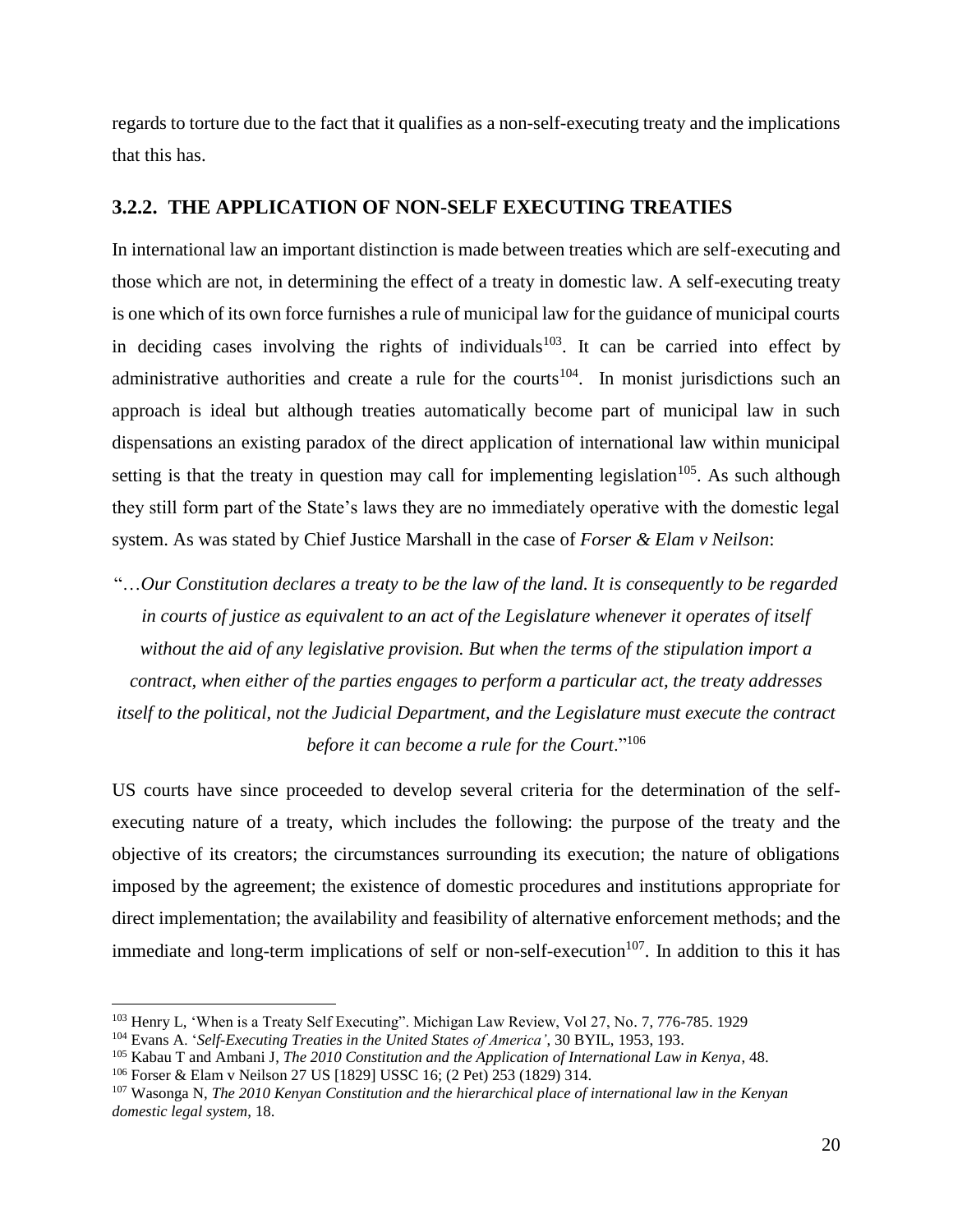been stated by the KNCHR that in general, the significance of ratification of any treaty will vary widely, with diverse impacts on compliance by different State agencies with the ratified instrument. The Commission was of the view that provisions of ratified treaties have to be practically enforced, which may require responses by various sectors for incorporation to happen. They stated that the enforcement of some treaty obligations may have budgetary implications, while some may need policy change or development, yet others may require national plans of action. A key example given was the 1965 International Convention on the Elimination of All Forms of Racial Discrimination, to which Kenya acceded to in 2001. The Commission stated that it is not an instrument whose implementation is possible by the simple enactment of its provisions as domestic law. To a large extent it requires specific measures to be devised and taken by the State in order to give effect to its provisions"<sup>108</sup>

With regard to the application of non-self-executing treaties within the municipal legal system it has been stated that

*"… the constitution may permit a specific category of treaty to be internally operative, but if a particular treaty within this category is not intended for immediate internal application some further action would seem to be necessary. Hence, for a treaty to apply internally, ex proprio vigore, it must be self-executing in both international law and municipal law..."*

Finally, the Constitution has provided for the application of such treaties under Article 21 (4) where it states the State shall enact and implement legislation to fulfil its international obligations in respect of human rights and fundamental freedoms."<sup>109</sup> It is under all these qualifications that the international obligations for the prohibition of torture have been determined to be non-selfexecuting in Kenya and in need of domestication regardless of whether a country implements a monist or dualist approach to international  $law<sup>110</sup>$ 

<sup>108</sup> Kenya National Commission on Human Rights, '*Making the Bill of Rights Operational: Policy, Legal and Administrative Priorities and Considerations'*, 2011, 10.

<sup>109</sup> DP O'Connell 'The Relationship between International Law and Municipal Law', Georgetown Law Journal 431, 1960, 452.

<sup>110</sup> Sloss D. The Domestication of International Human Rights: Non-Self-Executing Declarations and Human Rights Treaties, Santa Clara Law Digital Commons, 1999.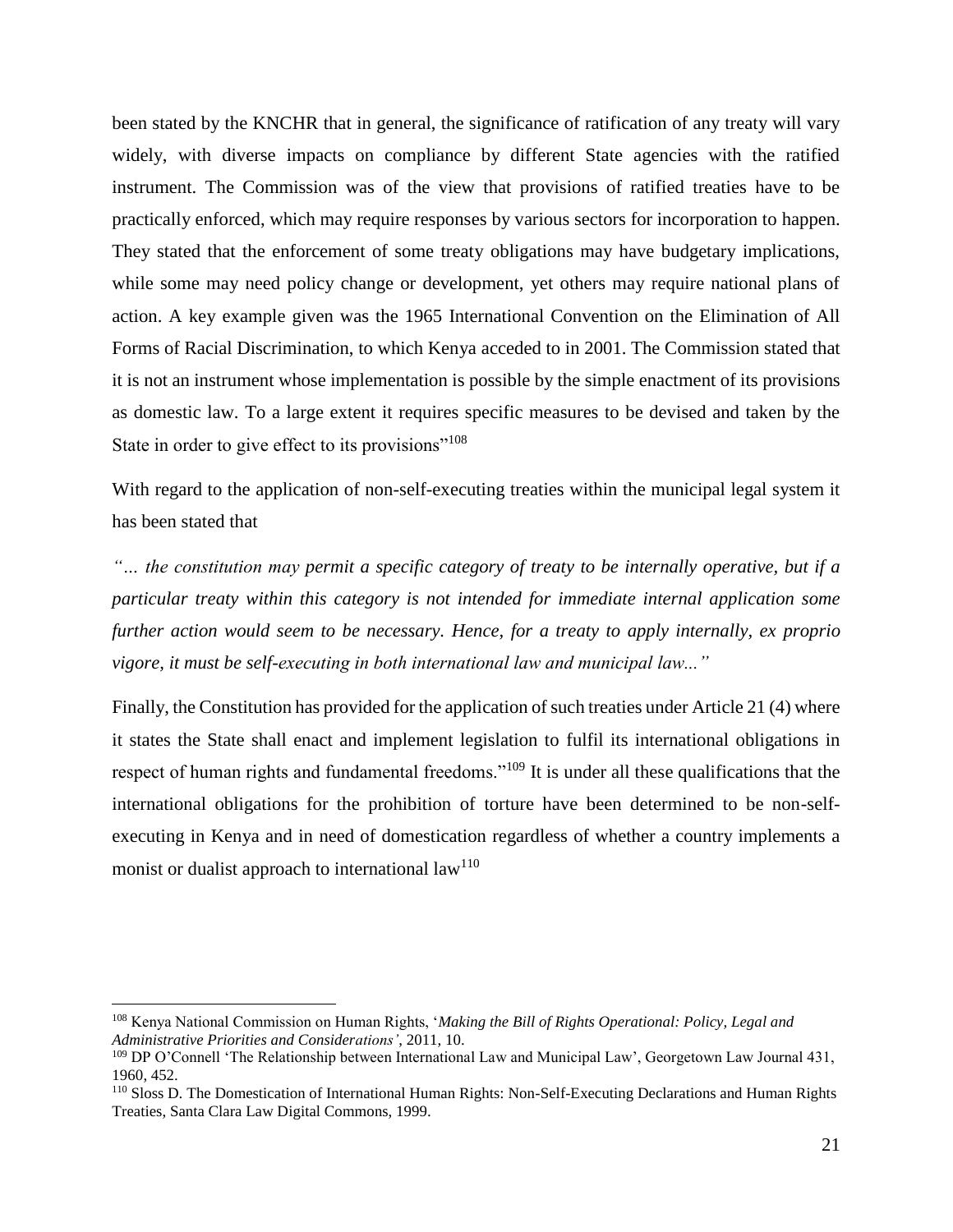### <span id="page-27-0"></span>**3.3. DOMESTIC LAWS**

I will now proceed to the next section of this chapter where I shall provide the key domestic legal provisions that have provide mechanism meant to prohibit torture in Kenya. It is key to note that these provision have been heavily influenced by the international instruments provided above. This is because the prohibition of torture has been a critical issue for the international community since even before the inception of the United Nations and has such been developed a great deal on the international stage as demonstrated above. As such, the provision below mainly give effect to the above provisions in fulfillment of Kenya's international obligations. Furthermore, I will identify and discuss the key institutions that have been created and are crucial to implementing measures meant to prohibit torture.

#### <span id="page-27-1"></span>**3.3.1. THE CONSTITUTION OF KENYA, 2010**

The most important domestic law that seeks to prevent torture in Kenya is found in the Constitution. In 2010, Kenya promulgated a new Constitution, which being heavily influenced by the South African Constitution, is now deemed to be one of the most progressive Constitutions in Africa and indeed in the world<sup>111</sup>. A key improvement made by the new Constitution as opposed to its predecessor, is the inclusion of an updated Bill of Rights which was altered. The scope of existing fundamental rights were also extended with new rights being added to the existing ones. The introductory first part, titled *"General provisions relating to the Bill of Rights"* has been added containing provisions on the application, enforcement and the limits of the Bill of Rights<sup>112</sup>. The second part, which is the most extensive in the chapter, touches upon fundamental rights and freedoms which are greatly enhanced and amplified $113$  while the third part deals with the application of these rights to specific groups of society including the youth, disabled persons and older people<sup>114</sup>. The fourth part of the chapter comprises the rules governing the State's power to declare a state of emergency<sup>115</sup> and the fifth part finally establishes the Kenya Human Rights and Equality Commission and outlines its function and powers $^{116}$ .

<sup>&</sup>lt;sup>111</sup> C Glinz, Kenya's new Constitution, 5.

<sup>&</sup>lt;sup>112</sup> Part 1, Articles 19 – 25, Chapter 4, Constitution of Kenya, 2010.

<sup>&</sup>lt;sup>113</sup> Part 2, Articles  $26 - 51$ , Chapter 4, Constitution of Kenya, 2010.

<sup>&</sup>lt;sup>114</sup> Part 3, Articles  $52 - 57$ , Chapter 4, Constitution of Kenya, 2010.

<sup>115</sup> Part 4, Article 58, Chapter 4, Constitution of Kenya, 2010.

<sup>116</sup> Part 5, Article 59, Chapter 4, Constitution of Kenya, 2010.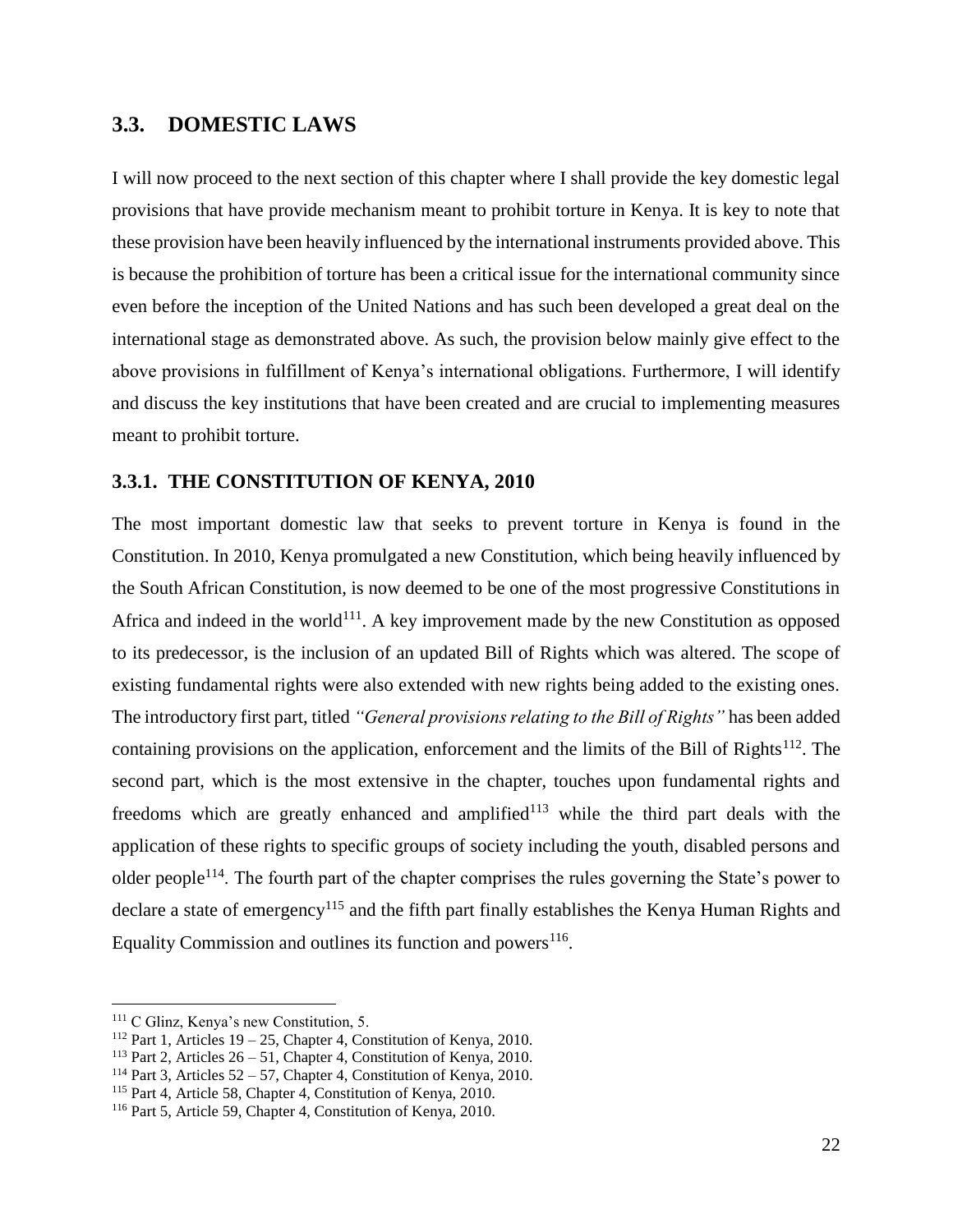With specific regards to torture, Article 25 (a) of the Constitution states that *"Despite any other provision in this Constitution, the following rights and fundamental freedoms shall not be limited; (a) freedom from torture and cruel, inhuman or degrading treatment or punishment …"*<sup>117</sup> The effect of this provision is that it entrenches freedom of torture as a fundamental right that cannot be limited. Furthermore, the right is absolute and non-derogable. The Constitution proceeds to ensure freedom from torture by introducing caveats<sup>118</sup> when creating national security organs (the Kenya Defence Forces, the National Intelligence Service and the National Police Service) that provide constitutionally mandated principles, which crucially includes the requirement that national security shall be pursued in compliance with the law and with the utmost respect for the rule of law, democracy, human rights and fundamental freedoms. The reasons for creating these caveats is due to the fact that statistically speaking, freedoms have historically been most at risk in security-related scenarios<sup>119</sup>. This extends to situations where the country is in a state of emergency<sup>120</sup>. To this end, both civilian<sup>121</sup> and parliamentary<sup>122</sup> oversight authorities are created to ensure a system of checks and balances to ensure proper accountability within the national security framework.

In addition to the above mentioned measures, the Constitution seeks to enforce the prevention of torture by elevating the status of general international laws and international treaties of which Kenya is party to. With specific regard to human rights the Constitution states that *"…The State shall enact and implement legislation to fulfil its international obligations in respect of human rights and fundamental freedoms…"*<sup>123</sup>This particular provision requires that international obligations undertaken by Kenya be domesticated in the form of legislation meant to ensure their enforcement. This is in particular reference to non-self-executing treaties which shall be further discussed below. To enable enforcement of rights, Article 22 of the Constitution states that *"… Every person has the right to institute court proceedings claiming that a right or fundamental freedom in the Bill of Rights has been denied, violated or infringed, or is threatened..."<sup>124</sup>* One can

<sup>117</sup> Article 25 (a), Constitution of Kenya, 2010.

<sup>118</sup> Article 238(2) (b), Constitution of Kenya, 2010 and Article 58, Constitution of Kenya, 2010.

<sup>119</sup> Kenya National Commission on Human Rights, Preliminary Report, 'The Error of Fighting Terror with Terror', September 2015.

<sup>120</sup> Article 58, Constitution of Kenya, 2010.

<sup>121</sup> Article 239(5), Constitution of Kenya, 2010.

<sup>&</sup>lt;sup>122</sup> Article 95(5) (b), Constitution of Kenya and Article 239(6), Constitution of Kenya, 2010.

<sup>123</sup> Article 21 (4), Constitution of Kenya, 2010.

<sup>124</sup> Article 22, Constitution of Kenya, 2010.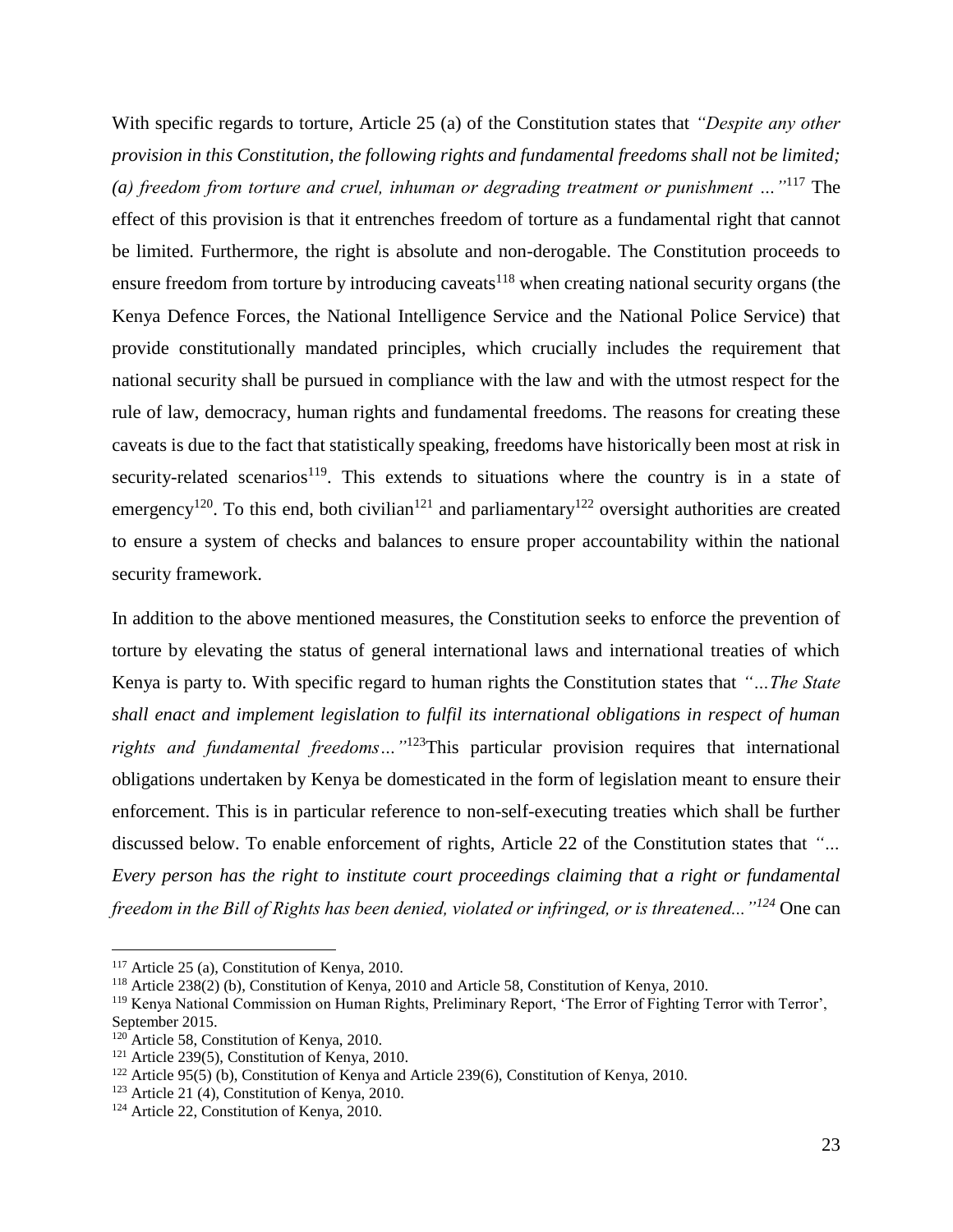act in their own interest, on behalf of another person, as a member or in the interest of a group or class of persons and in the public interest. An association may also act in the interest of one or more of its members. $125$ 

#### <span id="page-29-0"></span>**3.3.2. THE PERSONS DEPRIVED OF LIBERTY ACT, 2014**

The Persons Deprived of Liberty Act is representative of a key statutory attempt to prevent torture. It is meant to give effect to the constitutional right to freedom and security for every person<sup>126</sup> and also guarantees the rights and fundamental freedoms of all persons who are detain, held in custody or imprisoned<sup>127</sup>. It highlights the rights of persons deprived of liberty<sup>128</sup> who are defined as person deprived of liberty under authority of the law either by a law enforcement official for the purpose of investigation of a crime or so as to be charged with an offence or by a private person where there is reasonable suspicion that a crime has been committed; or a person deprived of liberty by order of or under de facto control of a judicial, administrative or any other authority, for reasons of humanitarian assistance, treatment, guardianship or for protection<sup>129</sup>. It also outlines the duties of person who is in charge of the detainment $^{130}$ .

All persons deprived of liberty are guaranteed the right to be treated in a humane manner and with respect for their inherent human dignity at all times<sup>131</sup>. Any person who violates this right commits an offence and shall be liable upon conviction to a fine not exceeding five hundred thousand shillings or imprisonment for a term not exceeding two years, or to both<sup>132</sup>. The Act also provides restrictions on searches<sup>133</sup> and provides additional rights such as the right to be notified of legal aid when available<sup>134</sup>, the right to the due process of law<sup>135</sup> and of importance the right to inspect the receipt book which shall be used by the law enforcement official to list the property in the possession of the person upon arrest and upon release<sup>136</sup>. This allows the person arrested or

<sup>125</sup> Article 22, Constitution of Kenya, 2010.

<sup>126</sup> Article 29, Constitution of Kenya, 2010.

<sup>&</sup>lt;sup>127</sup> Section 3, Deprivation of Liberty Act, No. 23 of 2014.

<sup>&</sup>lt;sup>128</sup> Part 2, Sections  $3 - 25$ , Deprivation of Liberty Act, No. 23 of 2014.

<sup>129</sup> Section 2, Deprivation of Liberty Act, No. 23 of 2014.

<sup>&</sup>lt;sup>130</sup> Part 2, Sections  $3 - 25$ , Deprivation of Liberty Act, No. 23 of 2014.

<sup>131</sup> Section 5, Deprivation of Liberty Act, No. 23 of 2014.

<sup>132</sup> Section 5, Deprivation of Liberty Act, No. 23 of 2014.

<sup>&</sup>lt;sup>133</sup> Section 10, Deprivation of Liberty Act, No. 23 of 2014.

<sup>134</sup> Section 3 (b), Deprivation of Liberty Act, No. 23 of 2014.

<sup>135</sup> Section 7, Deprivation of Liberty Act, No. 23 of 2014.

<sup>136</sup> Section 9, Deprivation of Liberty Act, No. 23 of 2014.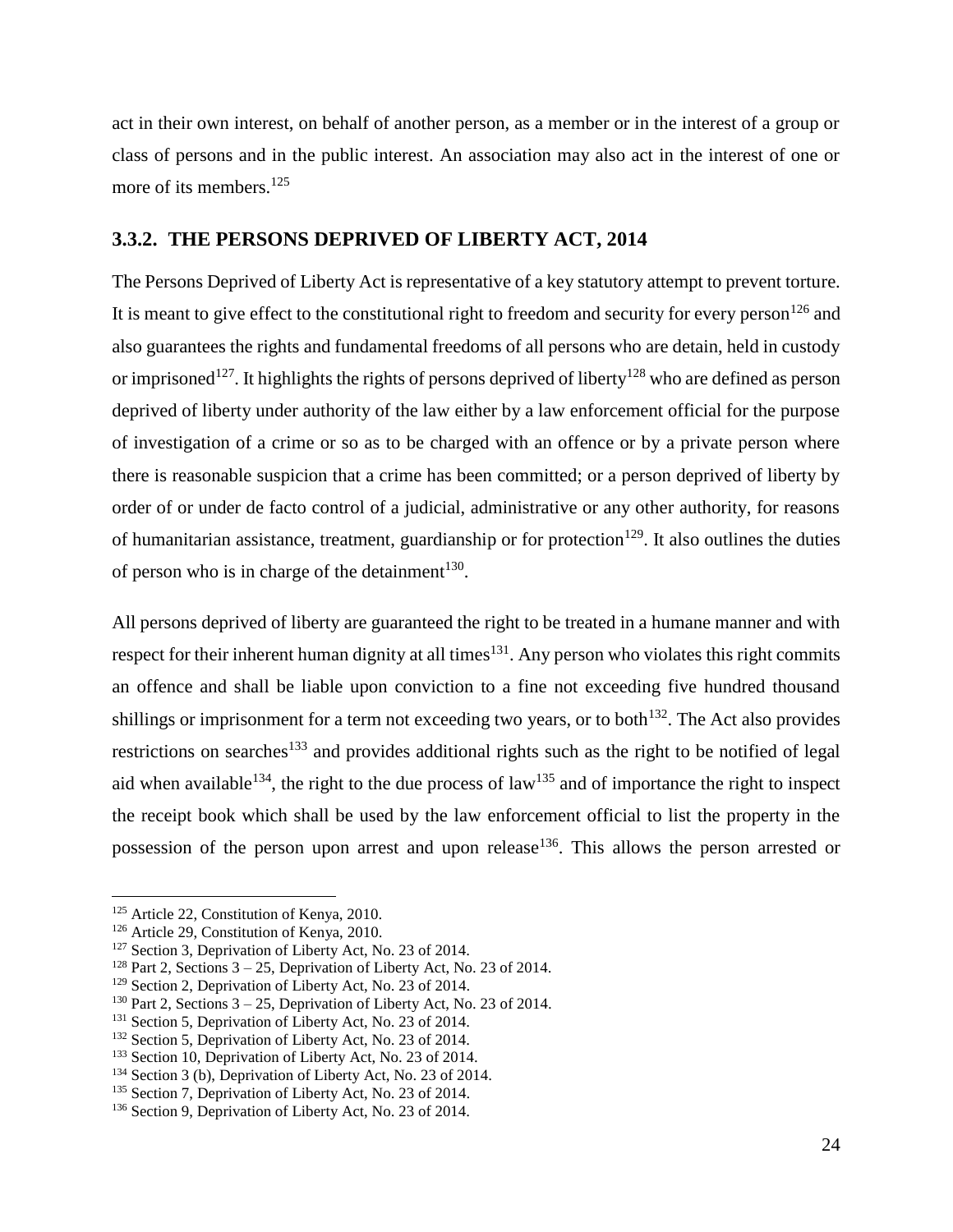detained to have the right to restoration of all his or her property. However the right to privacy is limited for persons deprived of liberty<sup>137</sup>.

Of great importance to achieve the end of prevention of torture Sections 24 (5) which guarantees the persons deprived of liberty to the right to visits. This includes the right to be visited by human rights officers of duly recognized institutions for the purposes of inspecting and assessing the conditions under which such persons are held."<sup>138</sup> This gives effect to the Robben Island requirement that provides the need to establish mechanisms of oversight, for example a system for regular visits to places of detention and independent bodies empowered to receive complaints. Furthermore, Section 32 states that the provisions of the Act shall be in addition to and not in derogation from any other law relating to the rights of persons deprived of liberty.<sup>139</sup> This goes to protect the person deprived of liberty freedom from torture. In addition to providing for the rights of deprived aliens<sup>140</sup>, the Act also provides for the hearing of persons deprived of liberty complaints and disciplinary procedures under Part IV of the Act<sup>141</sup>.

#### <span id="page-30-0"></span>**3.3.3. THE NATIONAL POLICE SERVICE ACT, 2011**

Provisions under the National Police Service Act are among the few that explicitly prohibits the use of torture by its officers. Under Section 2, the Act adopts the definition of torture proposed in the Convention against Torture which is *"… torture" means any act by which severe pain or suffering, whether physical or mental, is intentionally inflicted on a person for such purposes of— (i) obtaining information or a confession from the person or from a third person; (ii) punishing the person for an act which that person or a third person has committed or is suspected of having committed; (iii) intimidating or coercing the person or a third person; or (iv) for any reason based on discrimination of any kind.."* However the definition includes the exception that torture does not include any pain or suffering arising from, inherent in or incidental to lawful sanction. Section 95 of the Act states that it shall be unlawful for a police officer to subject any person to torture or other cruel, inhuman or degrading treatment and a police officer who subjects a person to torture

<sup>137</sup> Section 4, Deprivation of Liberty Act, No. 23 of 2014.

<sup>138</sup> Section 24 (5), Persons Deprived of Liberty Act, No. 23 of 2014.

<sup>139</sup> Section 32, Persons Deprived of Liberty Act, No. 23 of 2014.

<sup>140</sup> Section 11, Persons Deprived of Liberty Act, No. 23 of 2014.

<sup>&</sup>lt;sup>141</sup> Part 4, Sections  $27 - 28$ , Persons Deprived of Liberty, No.23 of 2014.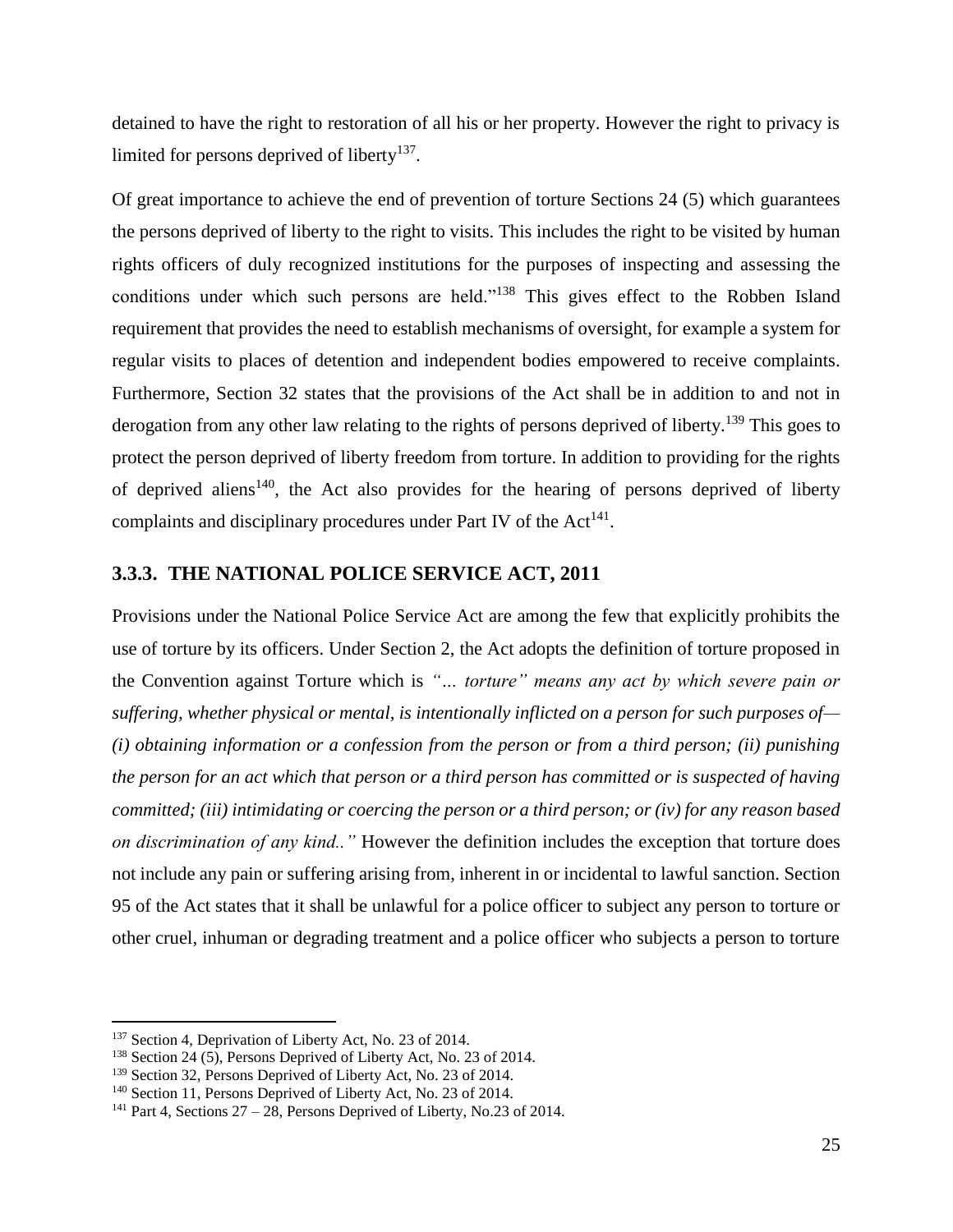commits a criminal offence. The punishment for such an offence is that the police officer is liable on conviction to imprisonment for a term not exceeding fifteen years  $142$ .

# <span id="page-31-0"></span>**3.4. DOMESTIC INSTITUTIONS**

#### <span id="page-31-1"></span>**3.4.1. THE KENYA NATIONAL COMMISSION ON HUMAN RIGHTS**

Part V, Article 59 of the Constitution and the Kenya National Commission on Human Rights Act establishes the Kenya National Commission on Human Rights whose primary function is to promote the protection and observance of human rights in public and private institutions<sup>143</sup>. Among its powers is the power to receive and investigate complaints about alleged abuses of human rights<sup>144</sup> and take steps to secure appropriate redress where human rights have been violated<sup>145</sup>. It may on its own initiative or on the basis of complaints, to investigate or research a matter in respect of human rights, and make recommendations to improve the functioning of State  $organs<sup>146</sup>$ .

Part III of the Act deals with the matter of investigations by the commission and it states that it should resolve any matter brought before it by conciliation, mediation or negotiation $147$ . If the inquiry into a violation of human rights or negligence discloses a criminal offence, the commission may refer the matter to the Director of Public Prosecutions or any other relevant authority or undertake such other action as the Commission may deem fit against the concerned person or persons<sup>148</sup>. Alternatively the Commission may recommend to the complainant a course of other judicial redress which does not warrant an application under Article 22 of the Constitution or recommend to the complainant and to the relevant governmental agency or other body concerned in the alleged violation of human rights other appropriate methods of settling the complaint or to obtain relief<sup>149</sup>.

<sup>142</sup> Section 95 (3), National Police Service Act, No. 11A of 2011.

 $143$  Article 59 (2) (a), Constitution of Kenya, 2010.

<sup>144</sup> Article 59 (3), Constitution of Kenya, 2010 and Section 32, Kenya National Commission on Human Rights Act, No. 14 of 2011.

<sup>145</sup> Article 59 (2) (e) and (f), Constitution of Kenya, 2010 and Section 41, Kenya National Commission on Human Rights Act, No. 14 of 2011.

<sup>&</sup>lt;sup>146</sup> Article 59, Constitution of Kenya, 2010.

<sup>&</sup>lt;sup>147</sup> Section 29, Kenya National Commission on Human Rights Act, No. 14 of 2011.

<sup>148</sup> Section 29, Kenya National Commission on Human Rights Act, No. 14 of 2011.

<sup>149</sup> Section 29, Kenya National Commission on Human Rights Act, No. 14 of 2011.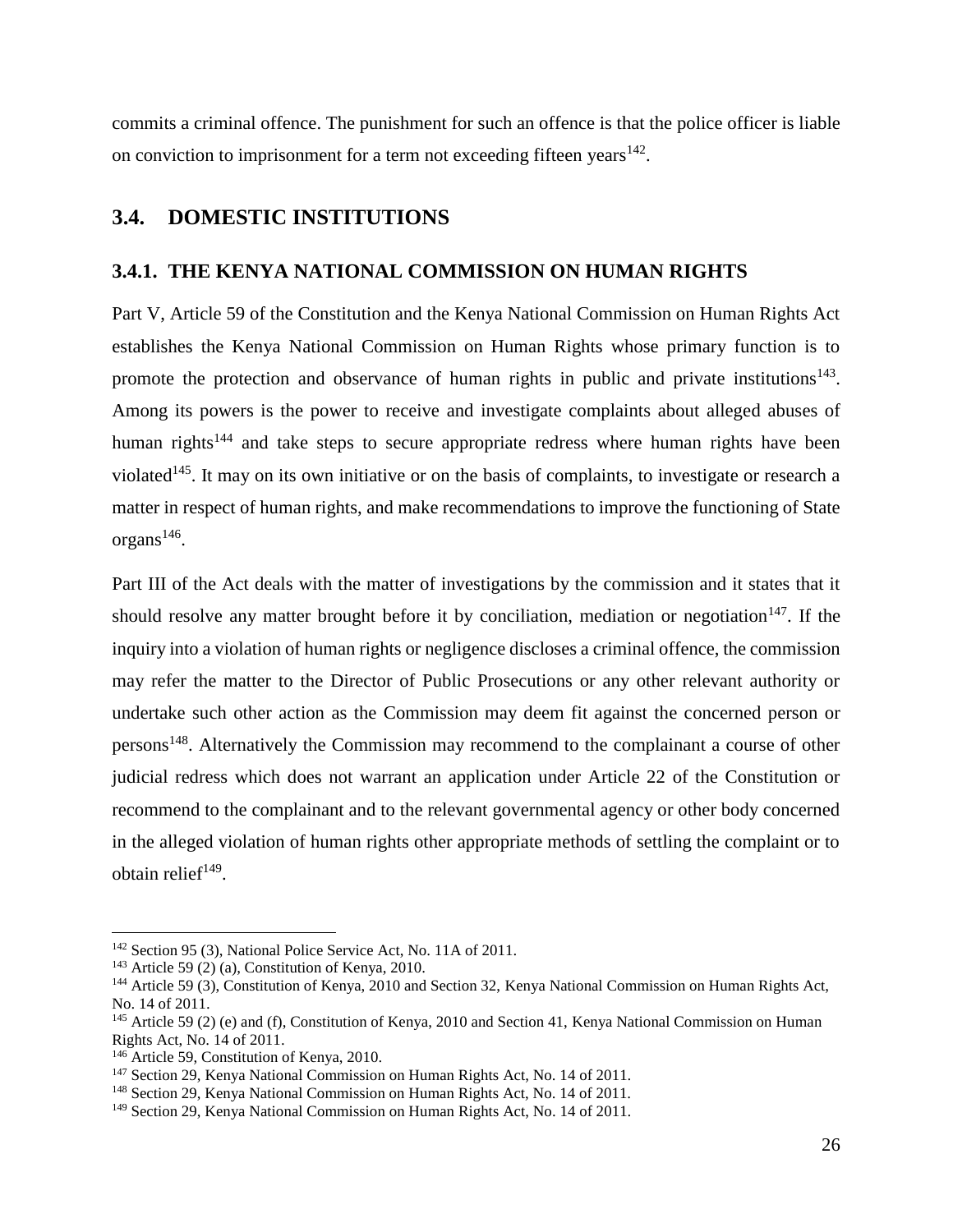#### <span id="page-32-0"></span>**3.4.2. THE OFFICE OF THE DIRECTOR OF PUBLIC PERSECUTION**

The Constitution also establishes the office of the Director of Public Prosecutions under Article 157 who has the power to direct the Inspector-General of the National Police Service to investigate any information or allegation of criminal conduct<sup>150</sup>. The DPP may then institute and undertake criminal proceedings against any person before any court of any offence alleged to have been committed or alternatively take over and continue any criminal proceedings commenced in any court with the permission of the person involved or authority<sup>151</sup>. However, this does not apply to court-martials<sup>152</sup>. The DPP's powers may be exercised in person or by subordinate officers acting in accordance with general or special instructions<sup>153</sup>. The KNCHR forms part of the investigative commissions mandated to assist and guide the office of the DPP to conduct investigations into  $crimes<sup>154</sup>$ .

#### <span id="page-32-1"></span>**3.4.3. THE INDEPENDENT POLICE OVERSIGHT AUTHORITY**

To implement the constitutional mandate of independent oversight over the police and bolster the prevention of torture in the police framework as envisioned in the National Police Service Act there is also the establishment of the Independent Police Oversight Authority which is meant to hold the police accountable to the public in the performance of their functions and also ensure independent oversight of the handling of complaints by the Service<sup>155</sup>. Among their functions IPOA is obligated to investigate any complaints related to disciplinary or criminal offences committed by any member of the Service, whether on its own motion or on receipt of a complaint, and make recommendations to the relevant authorities, including recommendations for prosecution, compensation, internal disciplinary action or any other appropriate relief, and shall make public the response received to these recommendations<sup>156</sup>.

<sup>150</sup> Article 157 (4), Constitution of Kenya, 2010.

<sup>151</sup> Article 157 (6), Constitution of Kenya, 2010.

<sup>152</sup> Article 157 (6), Constitution of Kenya, 2010.

<sup>153</sup> Article 157 (9), Constitution of Kenya, 2010.

<sup>154</sup> Section 5 (2) (b), Office of the Director of Public Prosecutions Act, No. 2 of 2013 and Section 5 (3), Office of the Director of Public Prosecutions Act, No. 2 of 2013.

<sup>&</sup>lt;sup>155</sup> Section 5, Independent Policing Oversight Authority Act, Chapter 88, 2011.

<sup>156</sup> Part III, Independent Policing Oversight Authority Act, Chapter 88, 2011.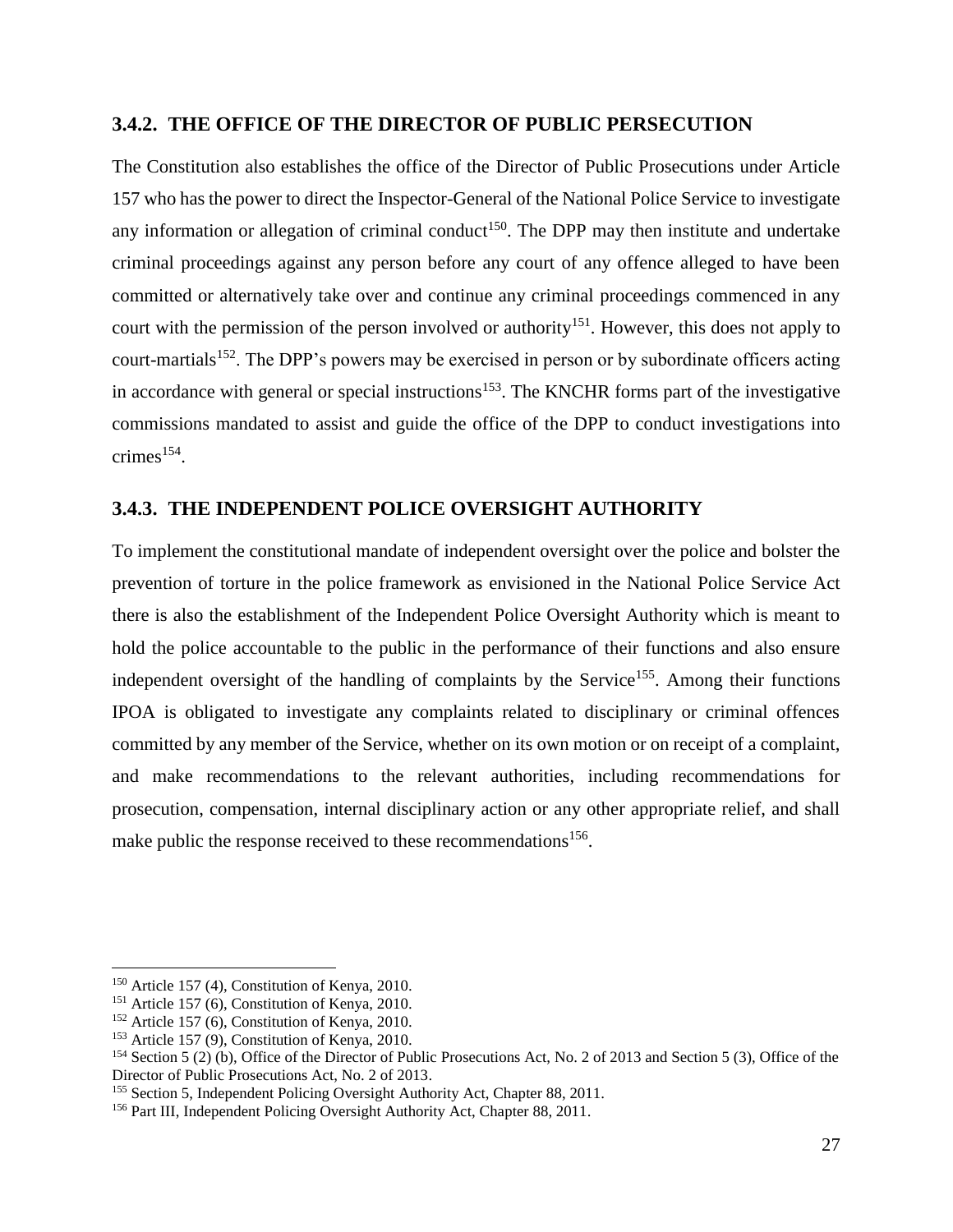# **CHAPTER FOUR**

# <span id="page-33-1"></span><span id="page-33-0"></span>**SHORTCOMINGS OF KENYA'S EXISTING ANTI-TORTURE LEGAL FRAMEWORK**

In the previous chapter, I provided the legal basis for the prohibition of torture on the international stage, the State obligations that arose as a result, and their application in the Kenyan legal framework. I then proceeded to demonstrate how these obligations had been given effect within Kenya's domestic legal framework. As such, the purpose of this chapter will be to evaluate the legal gaps that exists in Kenya's anti-torture framework by determining which obligations it has failed to undertake and the result of such omissions.

The first critical shortcoming of the Kenya's Anti-torture legal framework is that it lack a comprehensive definition of what constitutes torture<sup>157</sup>. Kenya acceded to the UN Convention against Torture in 1997 and is also part to several other international agreements that are relevant to the prohibition of torture and cruel and degrading treatment. Of great import is the fact that a definition of torture has been provided for in Article 1 of the Convention Against Torture and State Parties are obliged to adopt this definition as the minimum standard of what constitutes torture<sup>158</sup>. Furthermore, Article 2 provides that "…*State Parties shall take effective legislative, administrative, judicial or other measures to prevent acts of torture in any territory under its jurisdiction*" <sup>159</sup>. The Convention also states that State Parties may provide a wider definition in their national legislation<sup>160</sup>.

As seen above, part of Kenya's international obligations, is to provide a comprehensive definition of what comprises torture within its jurisdiction through legislation. However, to date, there has been no such provision that does so. A definition was included as a part of a 2014 amendment to the National Police Service Act which takes the definition provided for in the Convention but this

<sup>157</sup> Independent Medico – Legal Unit, National Torture Prevalence Survey, Kenya Fact Sheet, 2016.

<sup>158</sup> Article 1, UN CAT, 39/46 of 10 December 1984.

<sup>159</sup> Article 2, UN CAT, 39/46 of 10 December 1984.

<sup>160</sup> Article 1, UN CAT, 39/46 of 10 December 1984.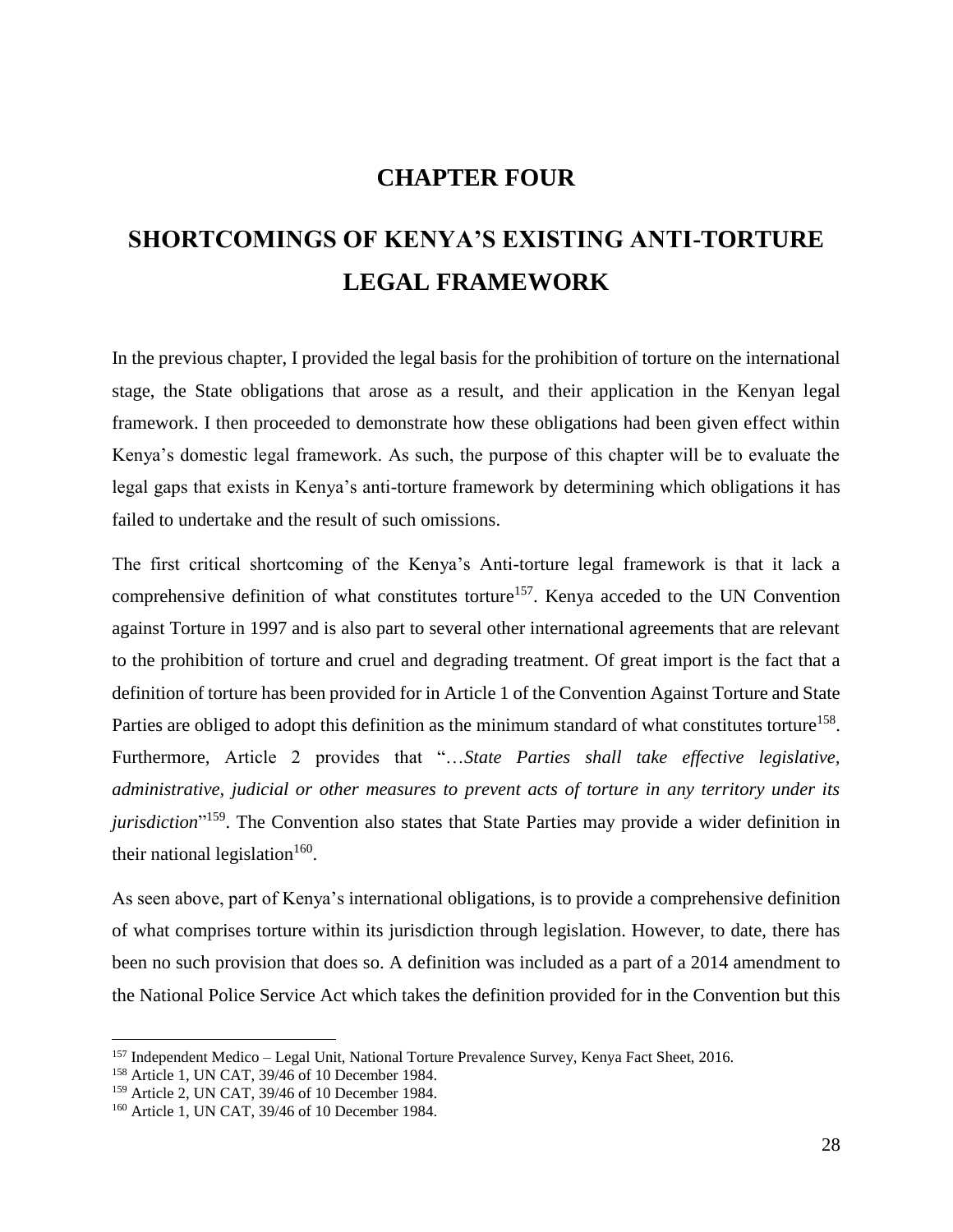is limited to police discipline. The main reason as to why a definition of torture is so crucial is so as to determine when an act constitutes torture. There have been instances where actions taken by security forces have been perceived to constitute torture but due to a lack of a definition or adoption of a narrow definition, such actions have failed to qualify as such. The most well-known case of such an instance is the actions undertaken by the Central Intelligence Agency in the United States to interrogate terrorist suspects. Suspects were subjected to several procedures, the most infamous one being water boarding, which were justified as not amounting to torture, which is illegal, but rather enhanced interrogation techniques which were permissible<sup>161</sup>. As such a comprehensive definition that is applicable to all instances of torture is extremely important in Kenya but is still non-existent.

Another glaring problem of the existing legal framework is that act of torture have not been included as a part of Kenya's penal offenses. Article 4 of the Convention against Torture states that "…*each State Party shall ensure that all acts of torture are offences under its criminal law. The same shall apply to an attempt to commit torture and to an act by any person which constitutes complicity or participation in torture*."<sup>162</sup> This obliges a state to criminalize acts of torture within its jurisdiction by providing for it in its penal code. This is an obligation that Kenya is yet to undertake as torture is only criminalized in the National Police Service Act with specific regard to members of the National Police Service.

In addition to the above, with regards to Kenya's anti-torture legal framework, there is a lack of a dedicated redress process with accompanying sanctions and remedies<sup>163</sup>. This is especially of importance when one takes into account the grave nature of acts of torture and the effect it has on victims<sup>164</sup>. This issue originates from an ineffective investigative procedure as it was noted in the recent IMLU survey that while the majority of tortured individuals reported these incidents to the police, over sixty percent stated that no action was taken at all<sup>165</sup>. Only a measly eight percent stated that these incidents resulted in perpetrators being arrested, charged in court and convicted  $166$ .

<sup>161</sup> Congressional Research Service, *Perspectives on Enhanced Interrogation Techniques*, Anne Daugherty Miles, Analyst in Intelligence and National Security Policy, January 8, 2016

<sup>162</sup> Article 4, UN CAT, 39/46 of 10 December 1984.

<sup>&</sup>lt;sup>163</sup> Independent Medico – Legal Unit, National Torture Prevalence Survey, Kenya Fact Sheet, 2016.

<sup>164</sup> Istanbul Protocol, 1999.

<sup>165</sup> Independent Medico – Legal Unit, National Torture Prevalence Survey, Kenya Fact Sheet, 2016.

<sup>166</sup> Independent Medico – Legal Unit, National Torture Prevalence Survey, Kenya Fact Sheet, 2016.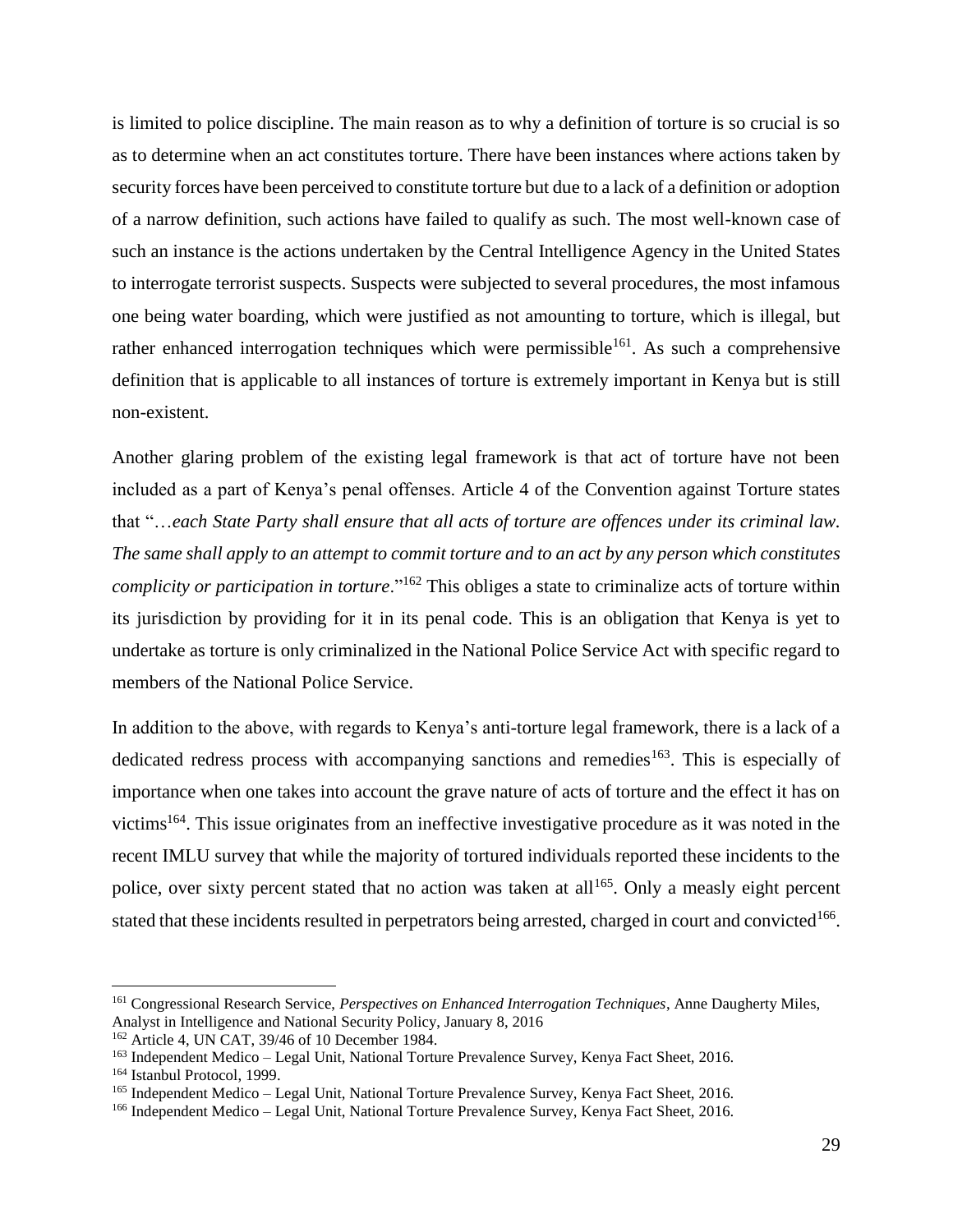This is especially worrying when one takes into consideration the fact that only twenty seven percent of the tortured respondents indicated that they had reported these incidents to some institutions<sup>167</sup>. These institutions include, the Police, Prisons administrations, IPOA, the office of the DPP, KNHRC and the Judiciary. Key reasons why a majority of individuals do not report incidents of torture include the belief that one will require money to cater for costs related to access to justice which was raised by thirty percent of the tortured respondents<sup>168</sup>, twenty seven percent who believed that no assistance will be given despite reporting<sup>169</sup>, twenty three percent who had a fear of reprisals<sup>170</sup> and sixteen percent who lacked knowledge of the relevant investigative body to whom one is to report<sup>171</sup>.

With regards to remedies available, the current legal dispensation is lacking. Sixty percent of tortured individuals surveyed in the recent IMLU report indicated that they had suffered adverse psychological effects as a result of experiencing torture or ill treatment<sup>172</sup>. Some of the most worrying psychological issues reported include, a state of perpetual fear which was reported by thirty nine percent of the tortured respondents, constant worry and anxiety, recurring intrusive thoughts of the events, chest and heart pains, sexual problems and suicidal thoughts<sup>173</sup>. This is in addition to other physical problems, which was reported by over fifty two percent of the tortured respondents. This physical damage was encountered by tortured respondent who have undergone the following types of torture; physical injuries that result in maiming and scarring, being held in flooded cells, being deprived of sleep, being forced to observe others being tortured, bagging and suffocation, burning and scalding, hanging and rape<sup>174</sup>. The provision of rehabilitative remedies are neglected as they are not readily available for these victims and neither are State provided funds meant to cater for these treatments.

With regards to the perpetration of torture, a majority of which the police are responsible, almost forty percent of the tortured individuals were tortured in police cells, almost twenty two percent were tortured on the way to the police cells while twenty percent were tortured at the time of

<sup>167</sup> Independent Medico – Legal Unit, National Torture Prevalence Survey, Kenya Fact Sheet, 2016.

<sup>168</sup> Independent Medico – Legal Unit, National Torture Prevalence Survey, Kenya Fact Sheet, 2016.

<sup>169</sup> Independent Medico – Legal Unit, National Torture Prevalence Survey, Kenya Fact Sheet, 2016.

<sup>170</sup> Independent Medico – Legal Unit, National Torture Prevalence Survey, Kenya Fact Sheet, 2016.

<sup>171</sup> Independent Medico – Legal Unit, National Torture Prevalence Survey, Kenya Fact Sheet, 2016.

<sup>172</sup> Independent Medico – Legal Unit, National Torture Prevalence Survey, Kenya Fact Sheet, 2016.

<sup>173</sup> Independent Medico – Legal Unit, National Torture Prevalence Survey, Kenya Fact Sheet, 2016.

<sup>174</sup> Independent Medico – Legal Unit, National Torture Prevalence Survey, Kenya Fact Sheet, 2016.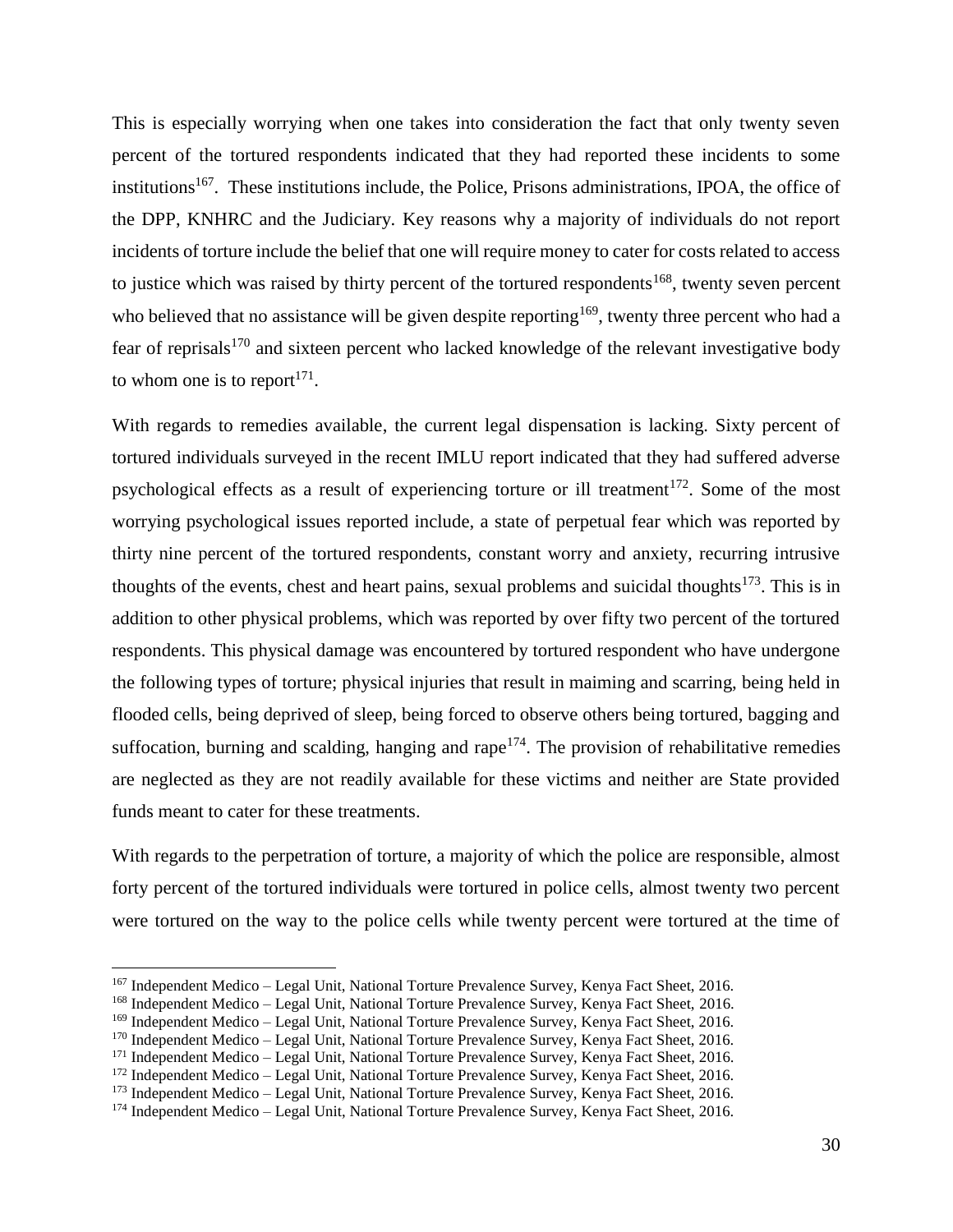arrest<sup>175</sup>. In addition to this, thirty three percent of the tortured respondents indicated that they had been tortured for no apparent reason, twenty nine percent stated that they were tortured to reveal more information, twenty four percent indicated that they were tortured to make a confession while almost twenty percent were tortured as punishment for a crime<sup>176</sup>. These statistics point to a Police force that seems to be poorly trained in carrying out their mandate while respecting human rights with regards to the prohibition of torture.

The primary institutions credited with any success in investigating acts of torture and effectively prosecuting them while actively protecting victims include the Independent Police Oversight Authority, the Office of the Director Public Prosecution, the Kenya National Commission on Human Rights and the Judiciary<sup>177</sup>. These institution were noted for being especially active and effective in undertaking cases of torture and ill treatment on the country with significant contribution from the media, civil society organizations and affected communities<sup>178</sup>. These contributions range from informing the general population of their rights and the legal actions they may take in case of violation of these rights, aiding in the investigation of acts of torture and providing support to victims of torture which aids them in their rehabilitation.

While the above institutions were recognized as generally being the most effective institutions in the fight against torture, the Police, Prisons administrations and County Governments were noted as being the least effective institutions<sup>179</sup>. This is despite the fact that as previously stated, a majority of afflicted individuals report their grievances to these ineffective institutions. This is extremely troubling news if one takes into account the vulnerable situations that victims of torture find themselves in once they dare to report these cases since it has been noted that intimidation and reprisals by the culprits of torture is common<sup>180</sup>.

As seen above, the existing anti-torture legal framework is lacking in several aspects. The first problem is that there is a lack of a comprehensive definition. This creates a problem where it becomes extremely difficult to determine which actions legally amount to torture. This problem is exemplified in the CIA enhanced interrogation techniques case where security forces may justify

<sup>175</sup> Independent Medico – Legal Unit, National Torture Prevalence Survey, Kenya Fact Sheet, 2016.

<sup>176</sup> Independent Medico – Legal Unit, National Torture Prevalence Survey, Kenya Fact Sheet, 2016.

<sup>177</sup> Independent Medico – Legal Unit, National Torture Prevalence Survey, Kenya Fact Sheet, 2016.

<sup>178</sup> Independent Medico – Legal Unit, National Torture Prevalence Survey, Kenya Fact Sheet, 2016.

<sup>179</sup> Independent Medico – Legal Unit, National Torture Prevalence Survey, Kenya Fact Sheet, 2016.

<sup>180</sup> Independent Medico – Legal Unit, National Torture Prevalence Survey, Kenya Fact Sheet, 2016.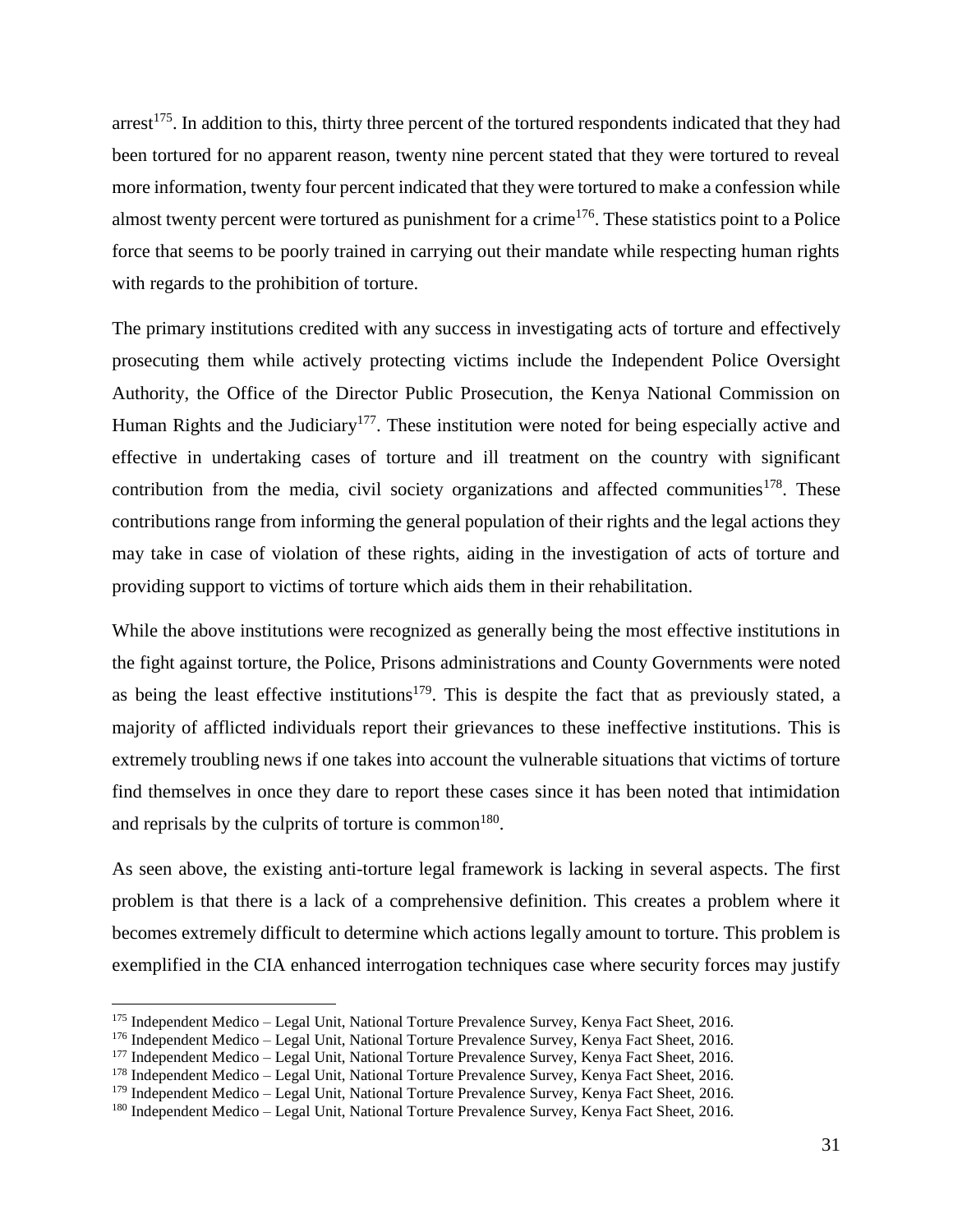inhumane actions that cause harm and injury as permissible. Additionally, the act of torture has not been criminalized in Kenya's penal code. The inclusion of torture in the penal code is one of Kenya's international obligations and as such it has to undertake it. Furthermore, the law is silent on matters of deportation, extradition and refoulement with specific regards to matters where torture is a prevailing issue. Finally, the law fails to take into account the adverse mental repercussions that torture victims suffer and thus does not provide rehabilitative remedies. This is linked with the overall issue that there is no dedicated mechanisms for reparations for victims of torture.

If one takes into account the culture of torture that is tolerated within the national security forces, as proved by the IMLU national statistics, these glaring omissions in the law cannot be ignored. It is important to provide for them in order to allow for effective investigations and prosecutions of these crimes that will not only deter such actions in the future, but also allow for the mental and physical rehabilitation of victims of torture. Two bills that seek to address this issues have been tabled in Parliament. These are the Prevention of Torture Bill and the National Coroners Service Bill. In the next chapter, I will discuss and critique these bills as part of the recommendations of how Kenya's anti-torture legal framework can be improved.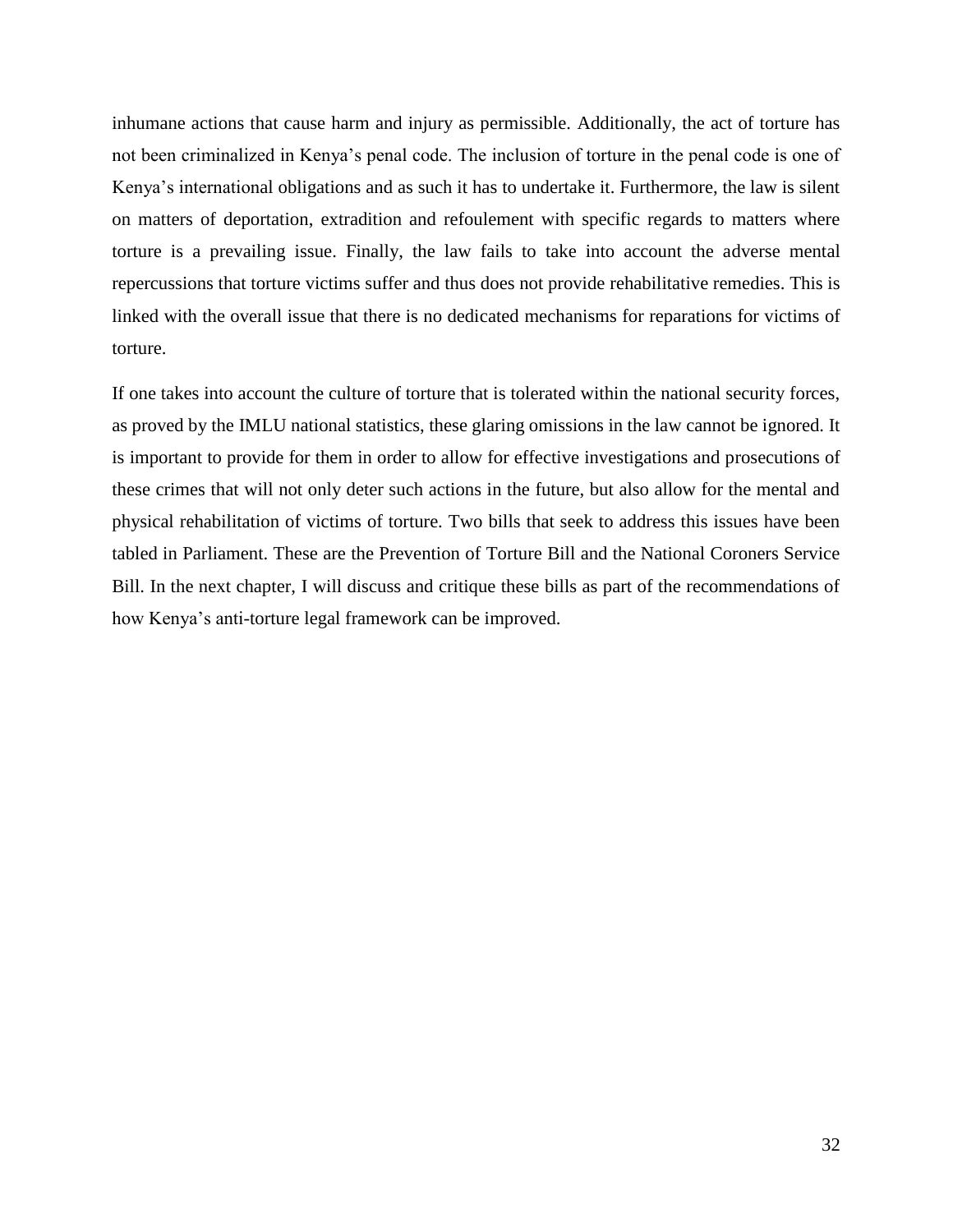# **CHAPTER FIVE**

# <span id="page-38-0"></span>**RECOMENDATIONS AND CONCLUSION**

<span id="page-38-1"></span>In this chapter, I will seek to address recommendations on how to resolve the shortcomings of Kenya's anti-torture legal framework that had been highlighted in the previous chapter. I will give due regard to the analysis of the Prevention of Torture Bill and the National Coroners Bill that have been tabled in parliament in a bid to supposedly resolve the implementation gaps in the prohibition of torture and then proceed to include other recommendations before finally providing a conclusion to this research paper.

### <span id="page-38-2"></span>**5.1. RECOMENDATIONS**

As of November 2016, two proposed bills have been tabled in the National Assembly: the Prevention of Torture Bill of 2016<sup>181</sup>and the National Coroner Service Bill of 2013<sup>182</sup> which are relevant to Kenya's effort to address the implementation gaps that exists within its anti-torture legal framework.

#### <span id="page-38-3"></span>**5.1.1. THE PREVENTION OF TORTURE BILL, 2016**

The Prevention of Torture Bill has been drafted with particular reference to the investigations conducted by the Truth Justice and Reconciliation Commission that revealed great instances of torture and related violation of human rights and historical injustices. The report further established that torture, extra-judicial executions, murders, harassments by law enforcement agents and many other forms of human rights violations are still being reported across the country. Despite the Constitution's attempt to provide for freedom from torture and inhuman, cruel and degrading treatment as an unlimited right, it has been noted that the provision falls far short of defining what constitutes torture nor establishing mechanisms for reparations for victims of torture. The problems

<sup>&</sup>lt;sup>181</sup> Prevention of Torture Bill, National Assembly Bills No. 47, 2016.

<sup>182</sup> National Coroners Service Bill, 2013.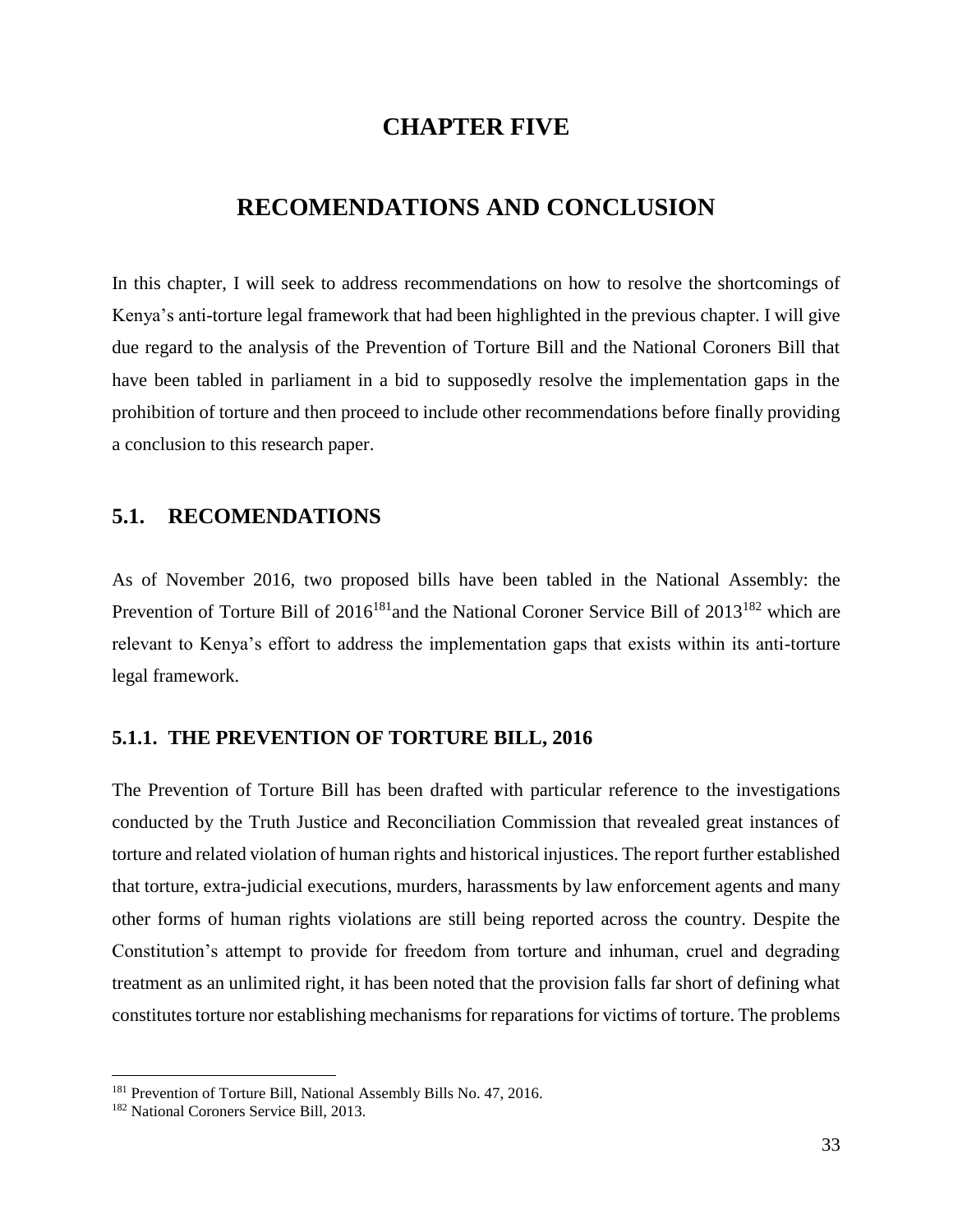with this omission include the difficulty associated with determining which actions legally amount to torture. As such, the Prevention of Torture Bill seeks to provide for such implementation gaps in accordance with Kenya's international obligations<sup>183</sup>.

The first major step that the Bill takes is providing for a comprehensive definition of torture that is applicable to all. The Bill defines torture in accordance with Article 1 and Article 2 of the UN  $CAT<sup>184</sup>$ . It goes further to provide what constitutes physical torture by stating that it includes beating, gunshots, electric shocks, drowning, rape and sexual abuse, strangling, use of drugs to induce pain etc.<sup>185</sup>. This is also applies to mental or psychological torture which includes threats to victim or his/her family, denial of sleep or rest, secret detention, unnecessary solitary confinement, stripping the victim, simulation of killing among other degrading acts<sup>186</sup>.

In addition to the above, the Bill provides that third parties that instigate, consent or acquiesce to the perpetration of torture are liable<sup>187</sup>. Another key improvement made by this Bill is that it provides that torture is now an offence and anyone who commits such an offence shall be liable on conviction to imprisonment for a term not exceeding twenty five years and if the torture results in death, one shall be liable on conviction to life imprisonment<sup>188</sup>. Persons refusing to obey an order from a superior officer or public authority to commit, aid or abet in torture are also legally protected from any disciplinary actions<sup>189</sup> and the use of information obtained through torture commits an offence and is liable to a fine not exceeding one million shillings or to imprisonment for a term not exceeding fifteen years or both $190$ .

According to the Bill the proposed procedure for reporting torture and related offences for persons alleging that an offence has been committed is to complain to the police, the Kenya National Commission on Human Rights or any other relevant institution or body having jurisdiction over the offence<sup>191</sup>. The Bill goes further in stating that the person receiving such a complaint must register the complaint in writing and the offence investigated promptly by the Directorate of

<sup>&</sup>lt;sup>183</sup> Prevention of Torture Bill 2014 commentary, Independent Medico-Legal Unit.

<sup>&</sup>lt;sup>184</sup> Section 4, Prevention of Torture Bill, National Assembly Bills No. 47, 2016.

<sup>&</sup>lt;sup>185</sup> Schedule to Prevention of Torture Bill, National Assembly Bills, No. 47, 2016.

<sup>186</sup> Schedule to Prevention of Torture Bill, National Assembly Bills No. 47, 2016.

<sup>187</sup> Section 4, Prevention of Torture Bill, National Assembly Bills No. 47, 2016.

<sup>188</sup> Section 5, Prevention of Torture Bill, National Assembly Bills No. 47, 2016.

<sup>189</sup> Section 6 (3), Prevention of Torture Bill, National Assembly Bills No. 47, 2016.

<sup>190</sup> Section 9, Prevention of Torture Bill, National Assembly Bills No. 47, 2016.

<sup>191</sup> Section 12 (1) (a) and Section 13, Prevention of Torture Bill, National Assembly Bills No. 47, 2016.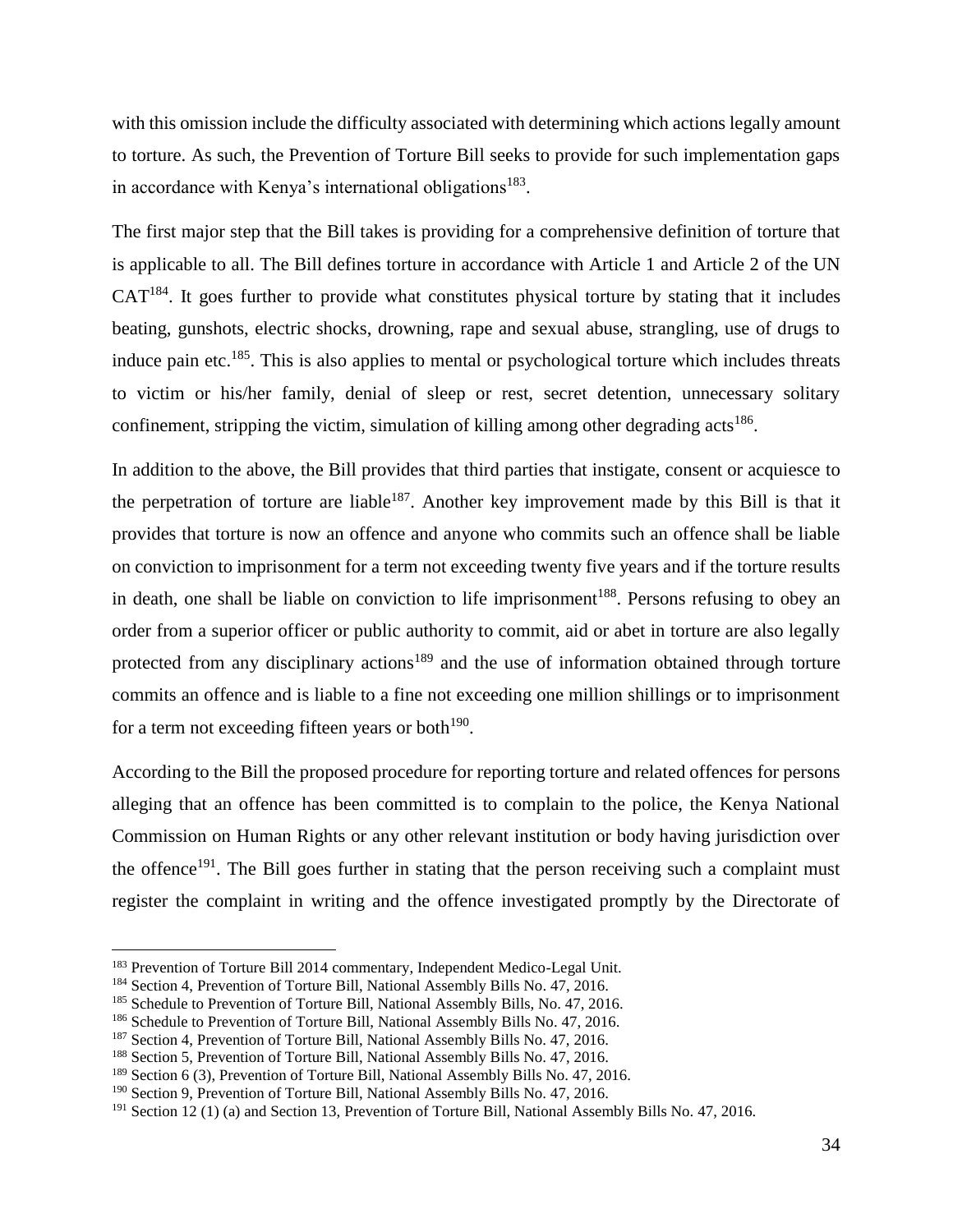Criminal Investigation<sup>192</sup>. According to the Bill, the division in charge of investigating such matters within the police is the Internal Affairs Unit and the Independent Police Oversight Authority is meant to follow the procedure prescribed in its  $Act^{193}$ .

Furthermore, the Bill introduces a Victim Impact Statement which means a "…*statement by the victim or where incapacitated, the victim's representative on the psychological, emotional, physical, economic or social impact of the offence committed against the victim and includes any recording, summary, transcript or copy thereof...*"<sup>194</sup>This allows for the personalization of the crime which helps the court in determining perpetrators liability and also contributes to the process of healing and overall rehabilitation of the victim It further provides the court with details on descriptions of medical treatment or psychological services that victims require as a result of the crime, highlights the victims safety concerns, the need for reparations and the victim's opinion of an appropriate punishment for the offender<sup>195</sup>. This provision goes in hand with the establishment of the Victims Trust Fund through the Victims Protection Act<sup>196</sup> to be used to afford reparations to victims of torture in Kenya. The aim of the Fund is to help victims and their families to rebuild their lives and have redress for the human rights violations they have suffered.

Victim under the Bill shall obtain redress and have an enforceable right to adequate reparation including restitution, adequate compensation, rehabilitation satisfaction and guarantees of nonrepetition. In the event of the death of a victim as a result of an act of torture, his dependents shall be entitled to necessary reparation<sup>197</sup>. The state shall also ensure that specialized/holistic services for the victim of torture or ill-treatment are available, appropriate and promptly accessible. Examples of these services include psychological support, appropriate medical assistance, legal assistance or legal information on relevant judicial and administrative procedures*.* The expenses incurred for the medical treatment or professional counselling of a victim shall be charged on the Victims Trust Fund<sup>198</sup>. Where the court finds it appropriate, the victim shall be compensated for

<sup>&</sup>lt;sup>192</sup> Section 13 (4), Prevention of Torture Bill, National Assembly Bills No. 47, 2016.

<sup>&</sup>lt;sup>193</sup> Section 13, Prevention of Torture Bill, National Assembly Bills No. 47, 2016.

<sup>194</sup> Section 2, Prevention of Torture Bill, National Assembly Bills No. 47, 2016.

<sup>&</sup>lt;sup>195</sup> Prevention of Torture Bill 2014 commentary, Independent Medico-Legal Unit.

<sup>196</sup> Victim Protection Act, No. 17 of 2014.

<sup>&</sup>lt;sup>197</sup> Section 17, Prevention of Torture Bill, National Assembly Bills No. 47, 2016.

<sup>198</sup> Section 20, Prevention of Torture Bill, National Assembly Bills No. 47, 2016.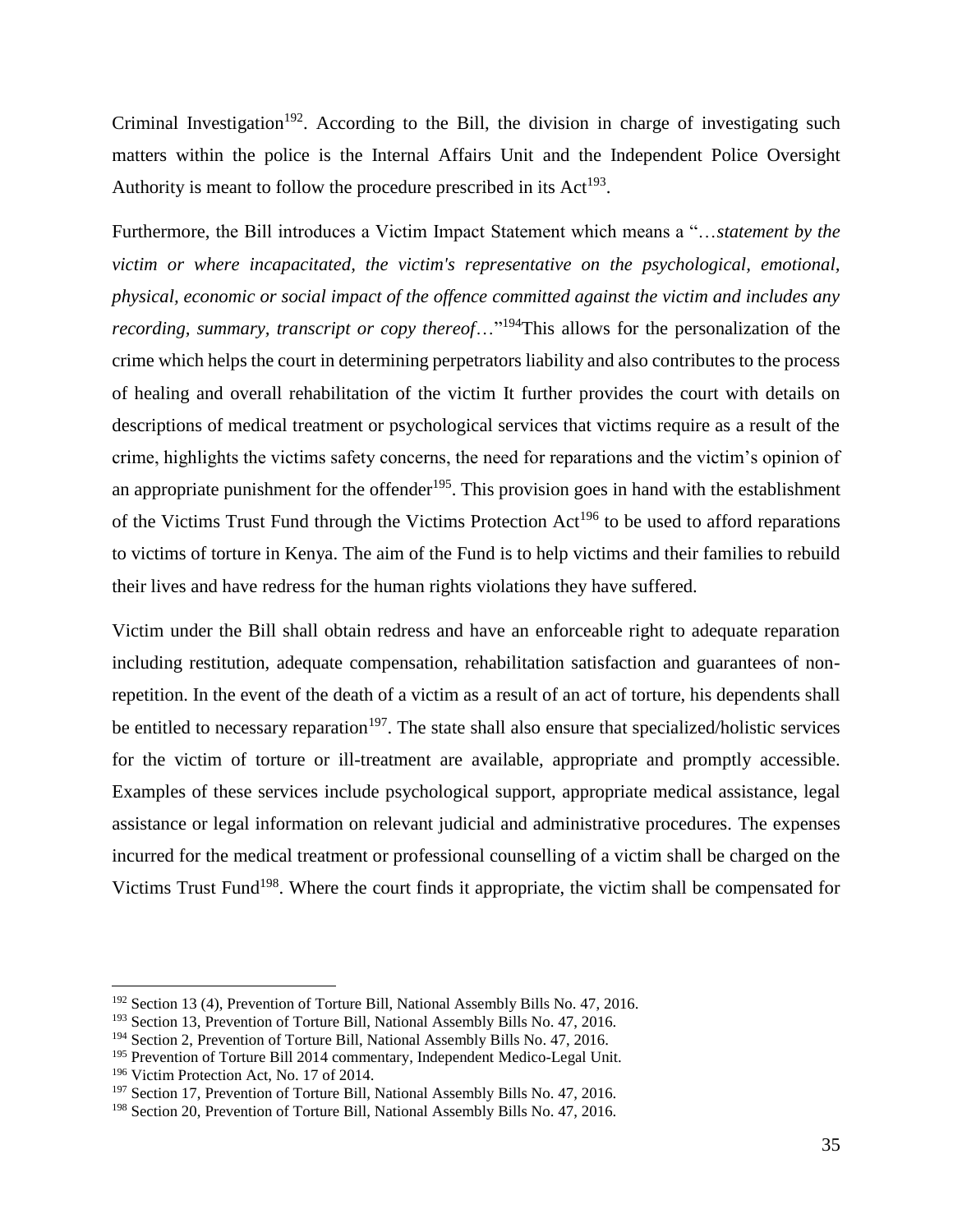economic or emotional loss, damage of property or physical injury or harm as a result of torture and related offences which shall be effected from the Victims Trust Fund.

Witness protection is also a priority in the Bill meant to protect vulnerable witness. During criminal proceedings, the courts will put in place support structures such as protection covers for such witnesses, giving evidence through intermediaries, camera court sessions etc. A vulnerable witness in recognized as a person who due to age, gender, disability or other special characteristics needs support and protection from a threat or risk which exists on account of his/her being a crucial witness before a court, commission or tribunal<sup>199</sup>.

However, the Bill fails to provide for the procedures to be used for the assessment of persons who allege torture and ill treatment. It is my view that Parliament should take steps to adopt the Istanbul Protocol since it provides a set of guidelines for the assessment of persons who allege torture and ill treatment, for investigating cases of alleged torture, and for reporting such findings to the judiciary and any other investigative body. It outlines the international standards for effective legal and medical evaluations conducted to investigate allegations of torture and ill treatment. It is meant to train medical practitioners on how to conduct clinical interviews and exams on victims in order to document physical and psychological evidence and adhere to proper ethical guidelines. Such training is also extended to law enforcement as it is deemed necessary to ensure that law enforcement officers not only recognize what torture is but can understand their obligations under international agreements in preventing and investigating torture. The Istanbul protocol was formally endorsed by the UN in 1999 but is a non-binding instrument.

In addition to the above suggestion, it is also my view, that it would be better to exclude the police from the investigative process. This is in line with the extremely poor performance and victim's exposure to reprisal that was reflected in the Independent Medico – Legal Unit National Survey on National Torture. In addition to this, the Istanbul Protocol outlines the fact that investigative procedures into torture by law enforcement are best undertaken by independent investigative bodies. As such, it would be prudent to assign the investigative role to the Kenya National Commission on Human Rights and the Independent Police Oversight Authority in conjunction with the Director of Public Prosecution who have proven to be the most effective, as illustrated in

<sup>&</sup>lt;sup>199</sup> Section 16, Prevention of Torture Bill, National Assembly Bills No. 47, 2016.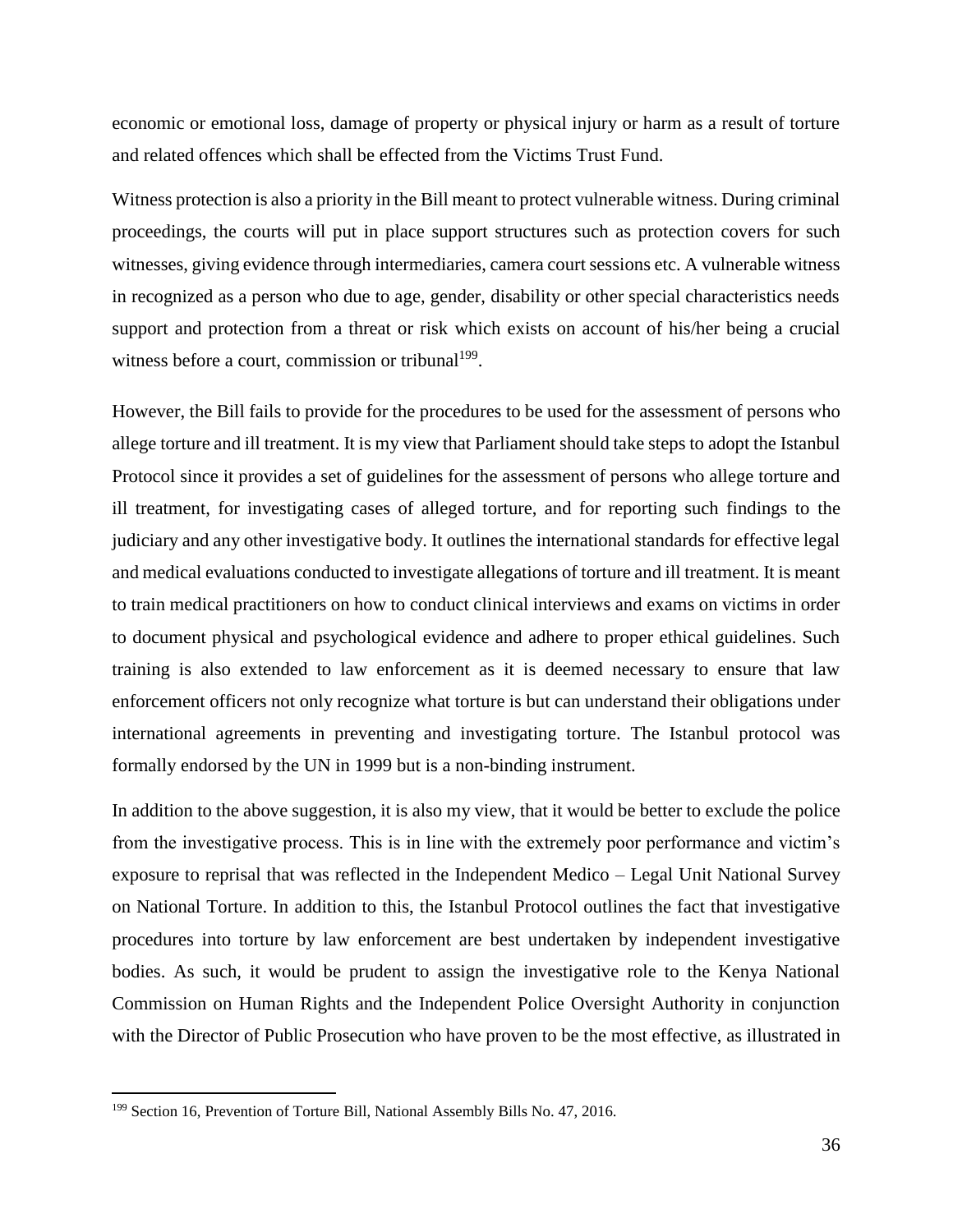the above. These institutions, whose functions and powers are provided for in chapter three of this paper, are in my opinion sufficiently equipped to handles cases of torture.

Finally the Bill should address the matter of extradition and refoulement with specific regards to matters where torture is a prevailing issue. In this regard, the Robben Island Guidelines would be instructive as it provides that torture should be made an extraditable offence and that the trial or extradition of those suspected of torture should take place expeditiously in conformity with relevant international standards. Furthermore, States should ensure no one is expelled or extradited to a country where he or she is at risk of being subjected to torture. With regards to refoulment, it provides that Sates should ensure no one is expelled or extradited to a country where he or she is at risk of being subjected to torture. Finally it provides that States should ensure expeditious consideration of extradition requests to third states, in accordance with international standards.

#### <span id="page-42-0"></span>**5.1.2. THE NATIONAL CORONER'S SERVICE BILL, 2013**

Due to a lack of a comprehensive formal death investigation system in Kenya, whose responsibility has been in the ambit of the National Police Service, the National Taskforce on Police Reforms noted that the practice of using serving police officers as forensic scientists within the field of criminal investigations has more challenges than benefits. It was further noted by the United Nations Special Rapporteur in Extrajudicial, Summary or Arbitrary Execution Philip Alston that police investigation of murders in Kenya are generally inadequate due to resource, training and capacity constraints<sup>200</sup>. This was even worse when the police themselves are implicated in the death and thus it was concluded that Police Service in Kenya lacked the will to institute reforms that would improve transparency and accountability required in death investigations<sup>201</sup>. The proposed Bill is meant to provide a legal framework for reporting, investigating and documenting unnatural deaths in Kenya and provide for an independent and accountable system that promotes cooperation between different stakeholder which includes the National Police Service, investigative agencies, the courts, professional and regulatory bodies, other government bodies and authorities and the public in promoting effective death inquiries $^{202}$ .

<sup>200</sup> The National Coroners Service Bill 2015 commentary, Independent Medico-Legal Unit.

<sup>201</sup> The National Coroners Service Bill 2015 commentary, Independent Medico-Legal Unit.

<sup>&</sup>lt;sup>202</sup> The National Coroners Service Bill 2015 commentary, Independent Medico-Legal Unit.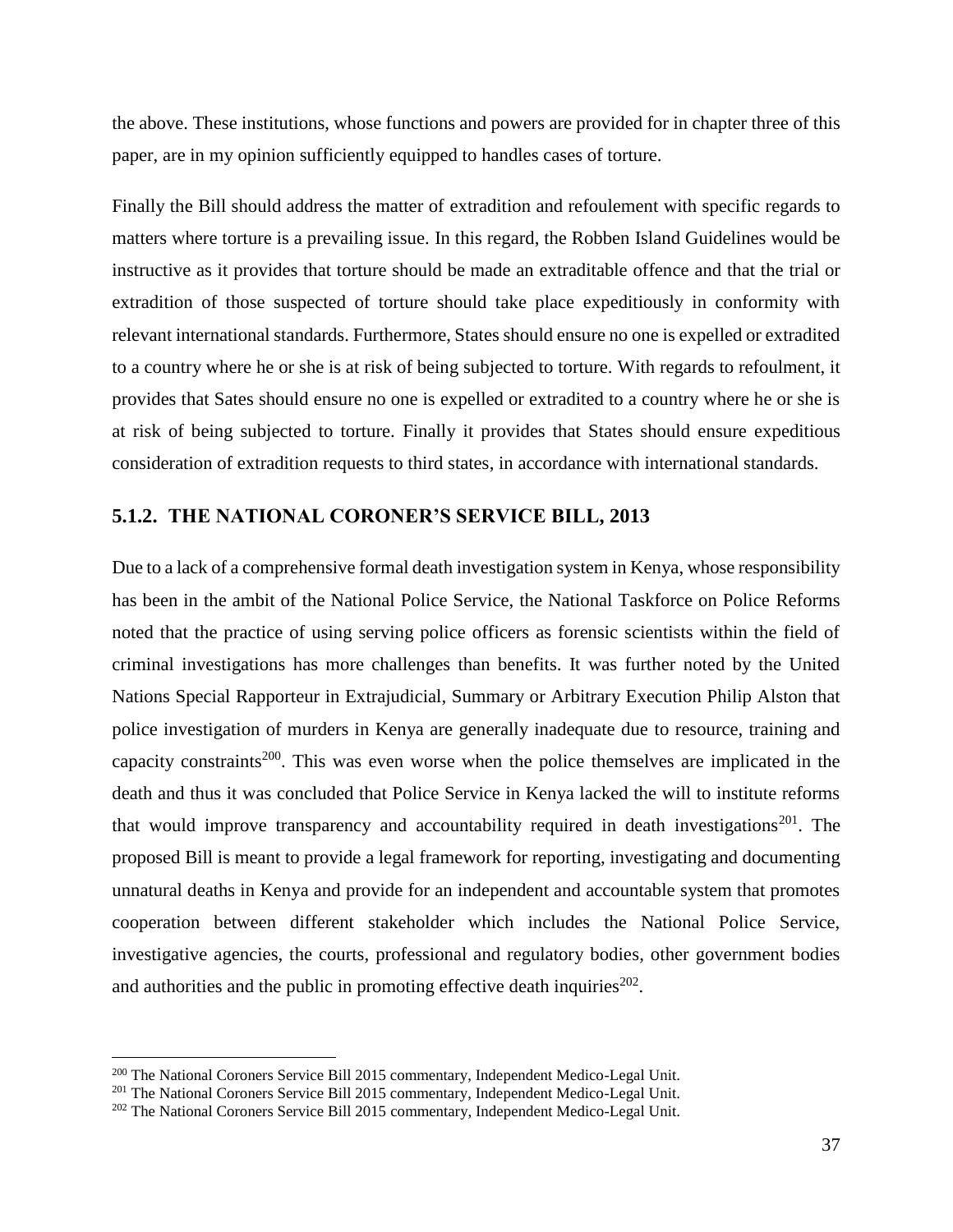The Bill establishes an independent<sup>203</sup> National Coroners Service and the object of the Act would be to:

"…*provide for investigation of reportable deaths in order to determine the identities of the deceased persons, the times and dates of their deaths and the manner and cause of their deaths; and (c) provide for the complementary role of forensic medical science services to the police in handling investigations involving decedent bodies and scene management; (d) to provide for matters relating to exhumation of bodies at the order of the courts and pursuant o other written;* 

*(e) to provide for the mandatory requirement to report reportable deaths; (f) to establish the procedures for investigations, by coroners of reportable deaths; (g) to assist in policy* 

*formulation by advising the State, by forensic study, on possible measures to help to prevent deaths from similar causes happening; and (h) to facilitate the participation of the coroner at inquests to advise on matters connected with reportable deaths, including matters related to public health or safety and the administration of justice*…"<sup>204</sup>

The above function is to be overseen by the Coroner General. Costs of undertaking a post-mortem or autopsy on reportable deaths shall be borne by the State<sup>205</sup>.

Where deaths that occur in police custody or military custody or in any other form of custody the officer in charge or any other officer in the area shall immediately report the death to the Coroner and the next of  $\sin^{206}$ . The report should be made as soon as possible but no later than six hours after death. Once the coroner completes his investigation, he shall furnish a copy of the report to the Independent Police Oversight Authority or any other relevant authority for further action. Since the coroner undertakes medical investigations of deaths suspected to be of a criminal nature, when he finds that the death of the deceased person was occasioned by an act or omission which amounts to an offence, the coroner shall immediately after the investigations forward a copy of the investigation report together with the names and addresses of any witness to the Director of Public Prosecutions and the Inspector General of Police for necessary for legal interventions<sup>207</sup>. State officers are obligated to cooperate with the National Coroner Service in ensuring the successful

<sup>203</sup> Section 8, National Coroners Service Bill, 2013.

<sup>204</sup> Section 3, National Coroners Service Bill, 2013.

<sup>205</sup> Section 62, National Coroners Service Bill, 2013.

<sup>206</sup> Section 25, National Coroners Service Bill, 2013.

<sup>207</sup> Section 28, National Coroners Service Bill, 2013.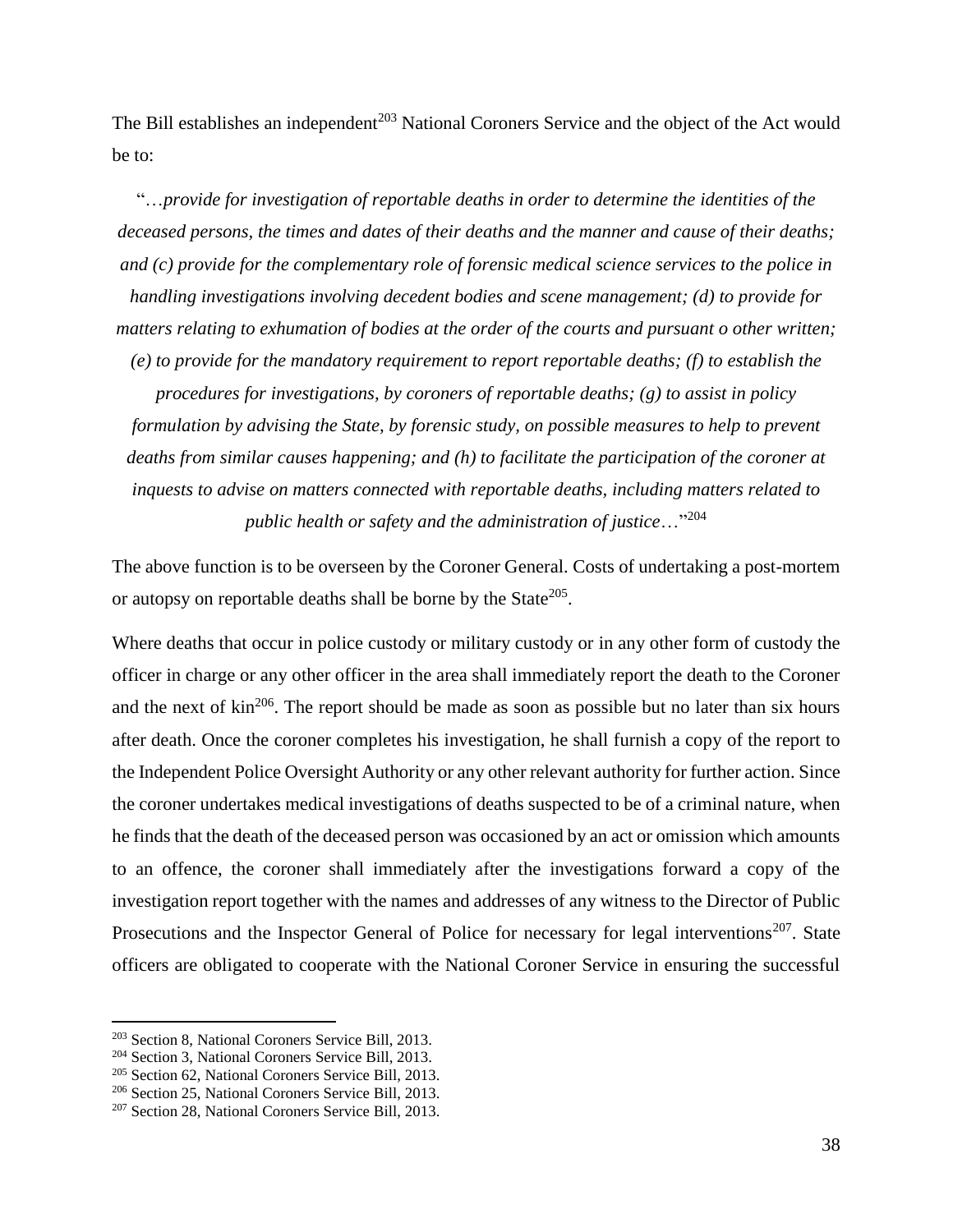performance of the functions of the coroner. A violation of this requirement will be deemed to be in contempt of Parliament and shall be liable on conviction to a fine not exceeding one hundred thousand shillings or a jail term of six months or both.

#### <span id="page-44-0"></span>**5.1.3. OTHER RECOMMENDATIONS**

In addition to adopting the above two bills with the highlighted amendments, there should also be a move to the adoption of a Manual on Human Rights Training and Torture Prevention for the Police in a bid to improve police respect for human rights and route the culture of torture tolerance that is currently prevalence within the service. This is training that is highly recommended in the Istanbul Protocol<sup>208</sup> and a comparative example of a jurisdiction that has recently undertaken such a positive step is Nigeria<sup>209</sup>. The manual that they have adopted seeks to sensitise officers of the importance of upholding human rights and prohibiting torture in the course of executing their mandate. In addition, it provides officers with an understanding of international human rights instruments. The manual has specific focus on the United Nations Code of Conduct for Law Enforcement Officials and on instruments in relation to torture, cruel, inhuman and degrading treatment or punishment. Supported by international donors and civil society groups in Nigeria, the manual has been adopted for use in all police training colleges as part of the police reform and to address concerns about police misconduct $2^{10}$ .

Furthermore, there should be steps taken by the State to provide civic education to communities with regards to their legal rights with regards to freedom from torture. This should be undertaken in conjunction with the judiciary, national human rights bodies, civil society organizations, nongovernmental organizations, education institutions, religious organizations and the media. This would ensure that victims of torture not only know the legal processes and redresses that they are entitled to but have access to support structures that can aid them through the healing process. It would also further deter overt perpetration of torture in various communities as they would be sensitised to their rights.

<sup>208</sup> Istanbul Protocol, 1999.

<sup>209</sup> Manual on Human Rights Training and Torture Prevention for the Police Nigeria, 2014.

<sup>210</sup> Amnesty International, *You Have Signed Your Death Warrant' Torture and Other Ill Treatment by Nigeria's Special Anti-Robbery Squad (SARS)*, 2016.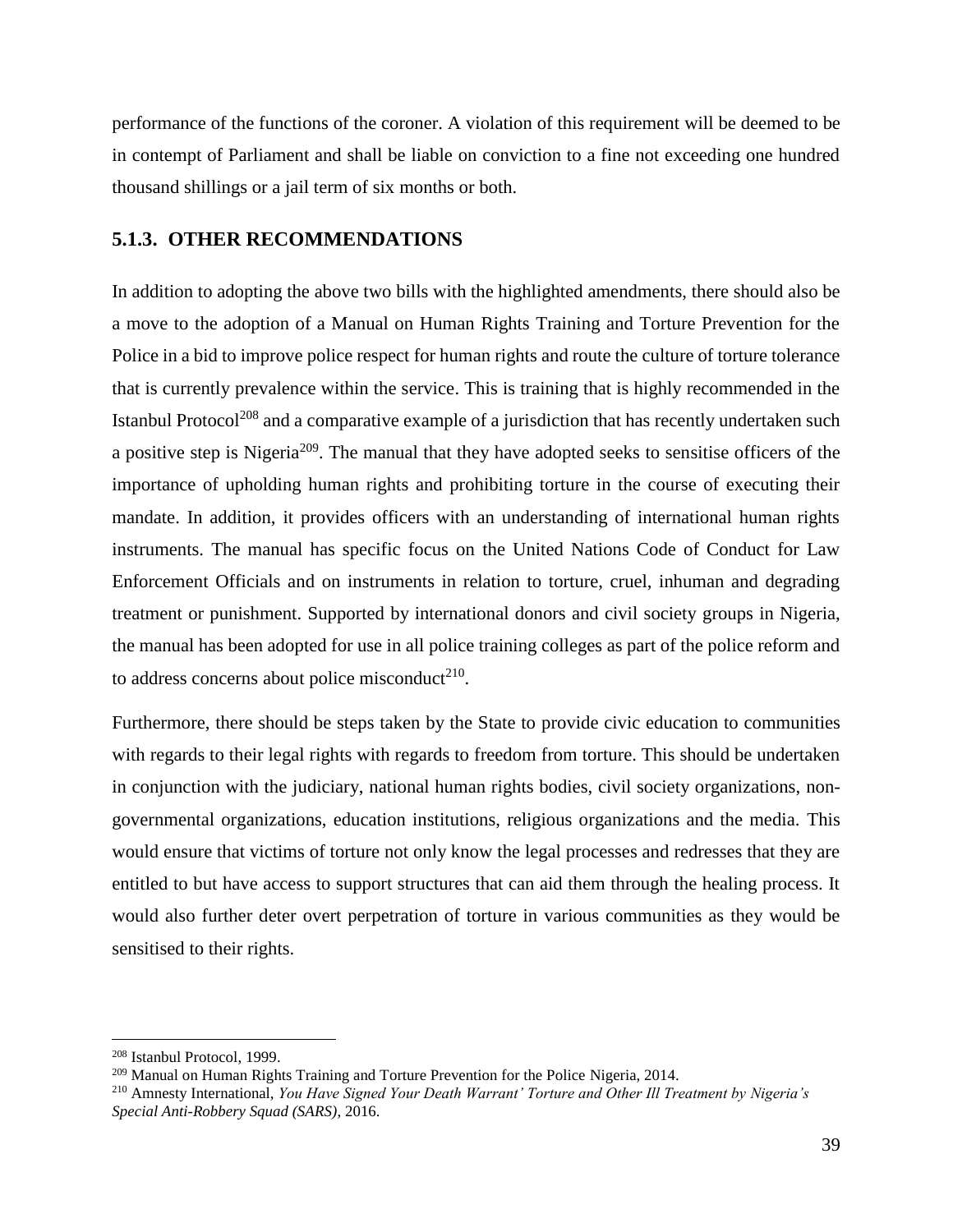### <span id="page-45-0"></span>**5.2. CONCLUSION**

In conducting research on whether Kenya has effectively executed it international obligations to prohibit torture and other cruel, inhuman or degrading treatment or punishment, I have been guided by the theoretical view that mankind is ruled by the hedonistic principle of pursuit of pleasure and avoidance of pain and that this could be used to rehabilitate criminal behaviour through the diligent implementation of the law. It is with specific regard to this deterrent and rehabilitative purpose of law that I have approached this study and provided the hypothesis that the prohibition and prevention of torture is best achieved through the legislation of national statutes that domesticate Kenya's international obligations and thus prevent torture in Kenya.

In order to prove the above hypothesis, in chapter three, I undertake to demonstrate the legal status that the prohibition of torture enjoys on the international stage, the obligations that Kenya has undertaken with regards to it and finally, how these obligations have been provided for within the country's domestic legal framework. As such international legal instruments that are instructive on the prohibition on torture such as the UN CAT, the Robben Island Guidelines and African Resolution 105 of 2007 were discussed in detail. Furthermore it was demonstrated how the prohibition on torture has come to be part of *jus cogens*. In discussing the application of these instruments in Kenya, it has been demonstrated that the international laws on the prohibition of torture form part of a certain group of treaties that are non-self-executing and are thus in need of domestication in Kenya. The current laws and institutions in Kenya that are currently in place were then highlighted. This is in line with the hypothesis posited in chapter one of this research paper which stated that it was necessary to domesticate Kenya's international obligations.

In chapter four, I highlighted the various legal gaps that existed in Kenya's legal anti-torture framework. These included a lack of a comprehensive definition, the non-criminalization of torture in Kenya, the failure to take into account the adverse mental repercussions that torture victims suffer, the non-existence of rehabilitative remedies, the lack of a dedicated mechanisms for reparations for victims of torture and the omission of measures relating to extradition and refoulement with specific regards to matters where torture is a prevailing issue. Systemic issues regarding the culture of torture tolerance in national security organs were also identified. This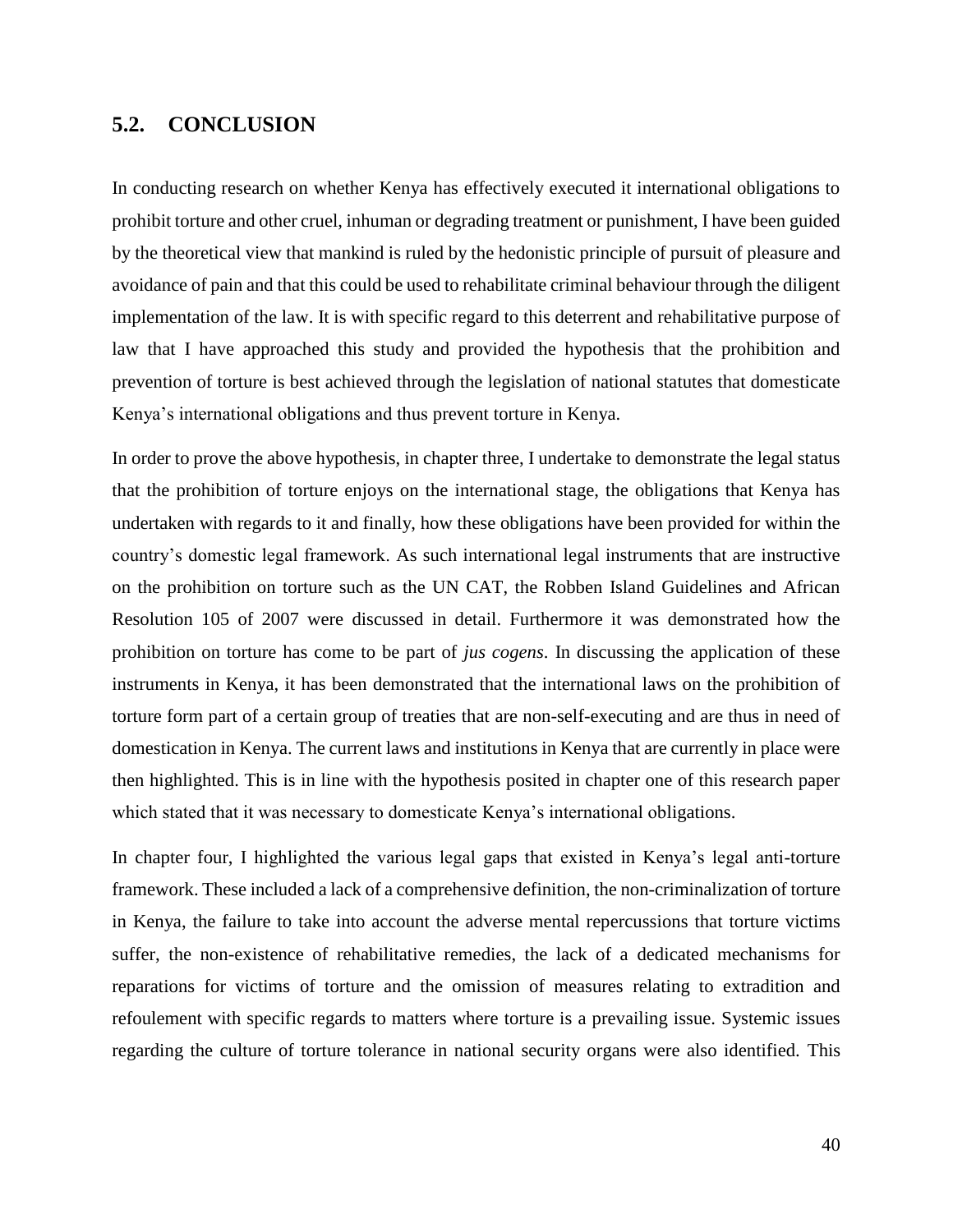proves that the hypothesis put forth in chapter one of this research paper was indeed accurate in determining that there did exists various gaps in Kenya's legal anti-torture framework.

In the recommendations found in this chapter, I analysed the Prevention of Torture Bill and highlighted the commendable measures provided for to aid in the prevention torture. This included the inclusion of; a comprehensive definition in accordance with the UN CAT, the criminalization of torture in Kenya and the various levels of liabilities with penalties being provided in both cases where the victim survives or dies, the protection of officials who refuse to participate in torture, the provision of a procedure for reporting torture and related offences for persons alleging that an offence has been committed, the introduction of a Victim Impact Statement, the establishment of the Victims Trust Fund through the Victims Protection, the establishment of means to obtain redress, an enforceable right to adequate and the prioritization of witness protection. However, the Bill fails to provide for the procedures to be used for the assessment of persons who allege torture and ill treatment. But this may be remedied with the adoption of measures suggested in the Istanbul Protocol that provide a set of guidelines for the assessment of persons who allege torture and ill treatment. The Bill also fails to address the matter of extradition and refoulement with specific regards to matters where torture is a prevailing issue and thus the adoption of the Robben Island Guidelines provisions on them would be helpful.

With regards to addressing the systemic issues that exists such the culture of torture tolerance in national security organs that has contributed to the extremely poor performance of the police investigative process and victim's exposure to reprisal, it is recommended that the police be excluded from the investigative process. This is supported by the Istanbul Protocol which outlines the fact that investigative procedures into torture by law enforcement are best undertaken by independent investigative bodies which in Kenya's case include the Kenya National Commission on Human Rights and the Independent Police Oversight Authority who work in cooperation with the Director of Public Prosecution. These institutions have already proven to be the most effective institutions in investigating acts of torture and effectively prosecuting them while actively protecting victims. This move can further be bolstered by the passing of the National Coroners Bill which would safeguard the integrity of investigations of deaths caused by torture.

Furthermore, it is recommended that the culture of torture tolerance in the National Police Service may further be reduced by the adoption of a Manual on Human Rights Training and Torture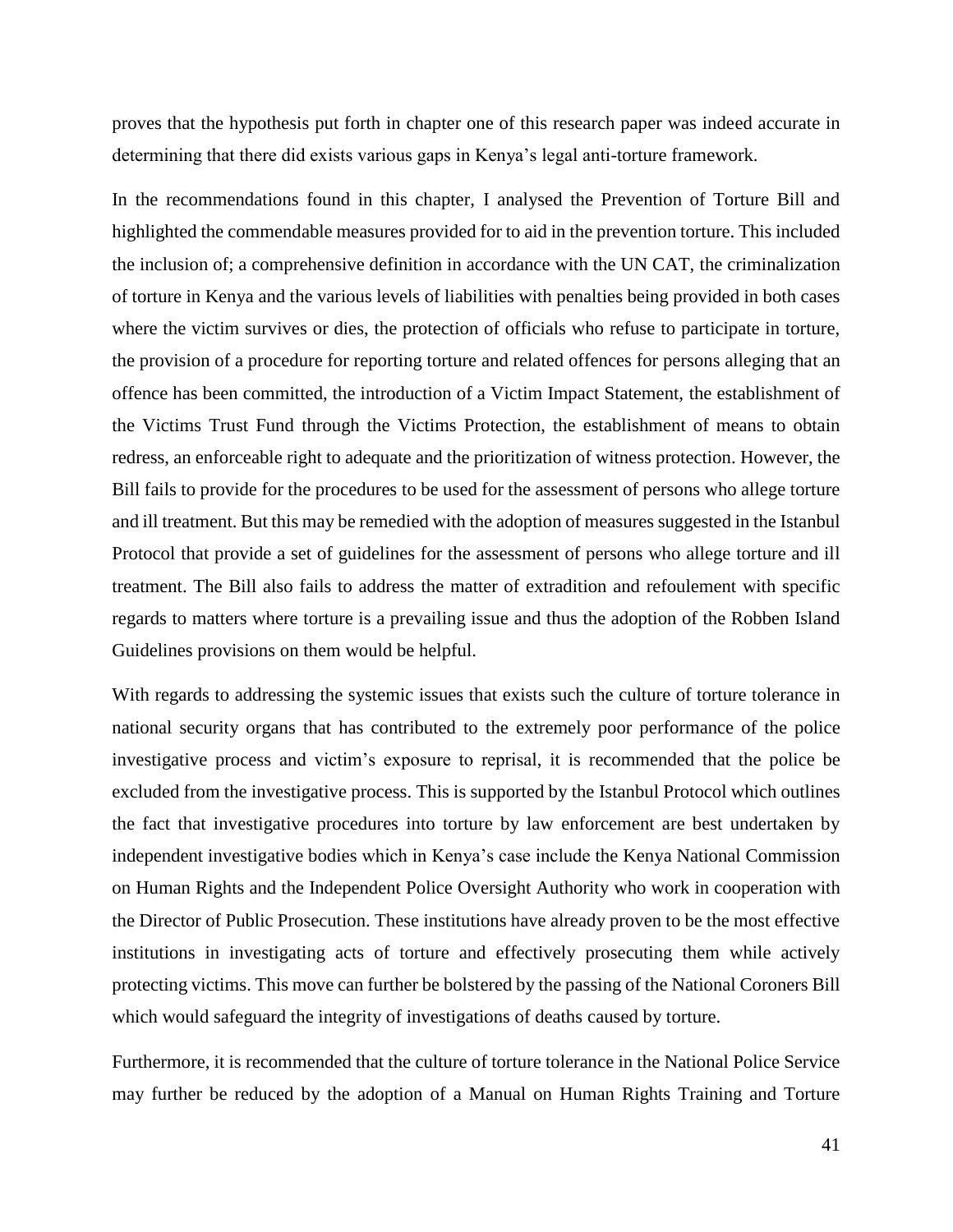Prevention for the Police similar to that adopted in Nigeria. Such a manual should incorporate provisions contained in the United Nations Code of Conduct for Law Enforcement Officials and in instruments in relation to torture, cruel, inhuman and degrading treatment or punishment. Such training should be made mandatory for all police officers. Lastly, it is recommended that steps should be taken by the State to provide civic education to communities with regards to their legal rights relating to freedom from torture. This should be undertaken in conjunction with the judiciary, national human rights bodies, civil society organizations, non-governmental organizations, education institutions, religious organizations and the media.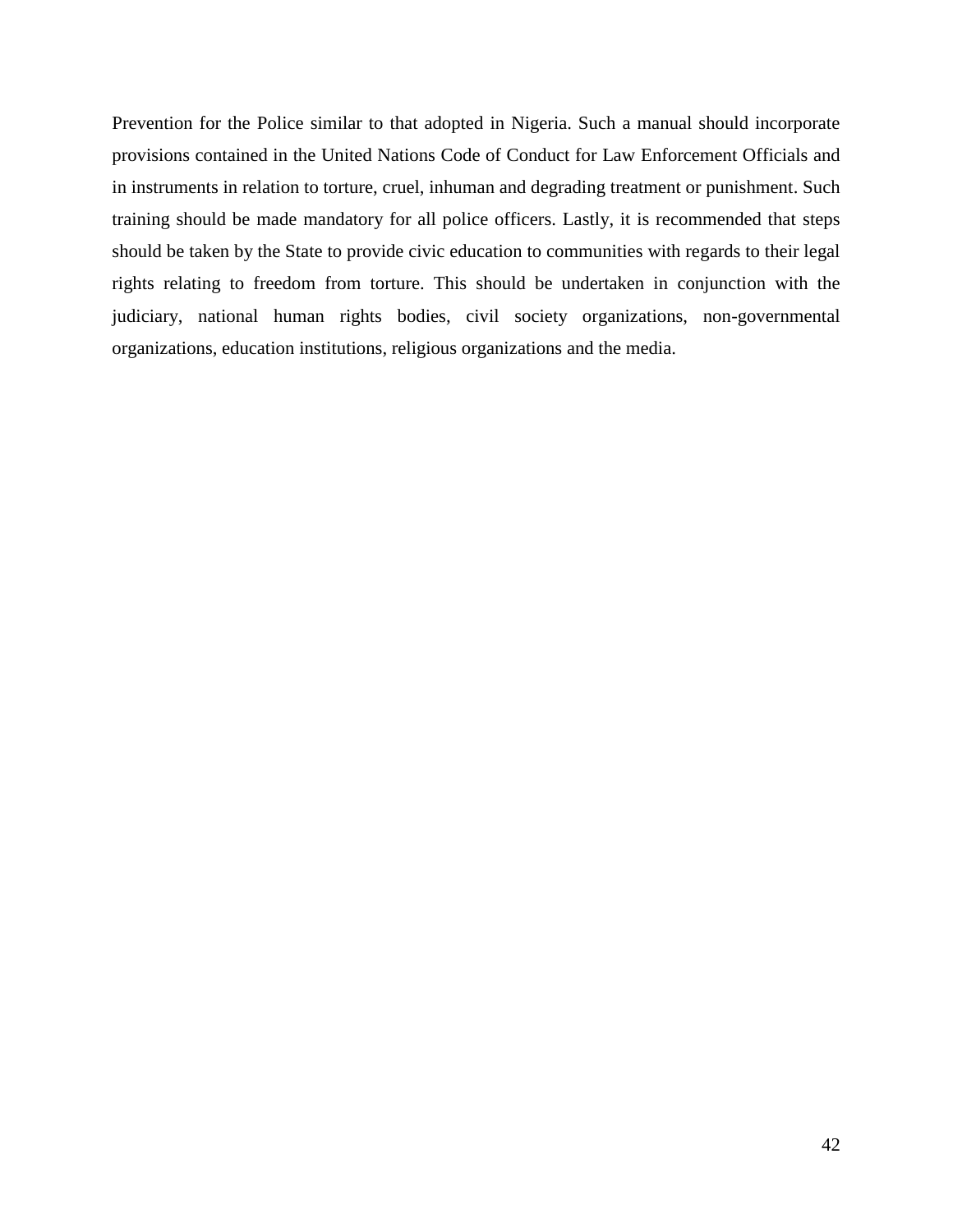# **BIBLIOGRAPHY**

<span id="page-48-0"></span>**Stiftung F,** *We Lived to Tell the Nyayo House Story***, Citizens of Justice (FES), 2003.**

**Beccaria C,** *On crimes and punishments (introduction by H. Paolucci, Trans.).* **New York: Macmillan, (1963).**

**Bentham J,** *An introduction to the principles of morals and legislation (with an introduction by W. Harrison, Ed.)***, New York: Macmillan, 1948.**

**Akers RL, Criminological theories: Introduction and Evaluation, Roxbury, California, 2000.** 

**Murphy J, Punishment and rehabilitation, Wadsworth publishers, California, 1973.**

**K Hossein, The Concept of** *Jus cogens* **And the Obligation under the U.N. Charter, Santa Clara Journal of International Law, 2005.**

**H Kelsen,** *Principles of International Law***, 2nd ed, 1969.**

**M Dixon,** *Textbook on International Law***, Clarendon Press, New York, 1996.**

**F Viljoen,** *International Human Rights Law in Africa***, Oxford, 2007.**

**S Ololade,** *Monism/Dualism Or Self Executory: The Application Of Human Rights Treaties By Domestic Courts In Africa, Institute For Human Rights***, Abo Akademi University, 2009.**

**Kabau T and Ambani J, The 2010 Constitution and the Application of International Law in Kenya: A Case of Migration to Monism or Regression to Dualism?** *Africa Nazarene Law Journal***, 2013.**

**D Maraga,** *The Legal Implications Of Article 2(6) Of The Constitution Of Kenya 2010***, 2012.**

**DP O'Connell 'The Relationship between International Law and Municipal Law', Georgetown Law Journal 431, 1960.**

**Aronson S, Kenya and the Global War on Terror: Neglecting History and Geopolitics in Approaches to Counterterrorism,** *African Journal of Criminology and Justice Studies* **2013.** 

**Hossain K, The Concept of** *Jus cogens* **and the Obligation under the U.N. Charter,** *Santa Clara Journal of International Law***, 2005.**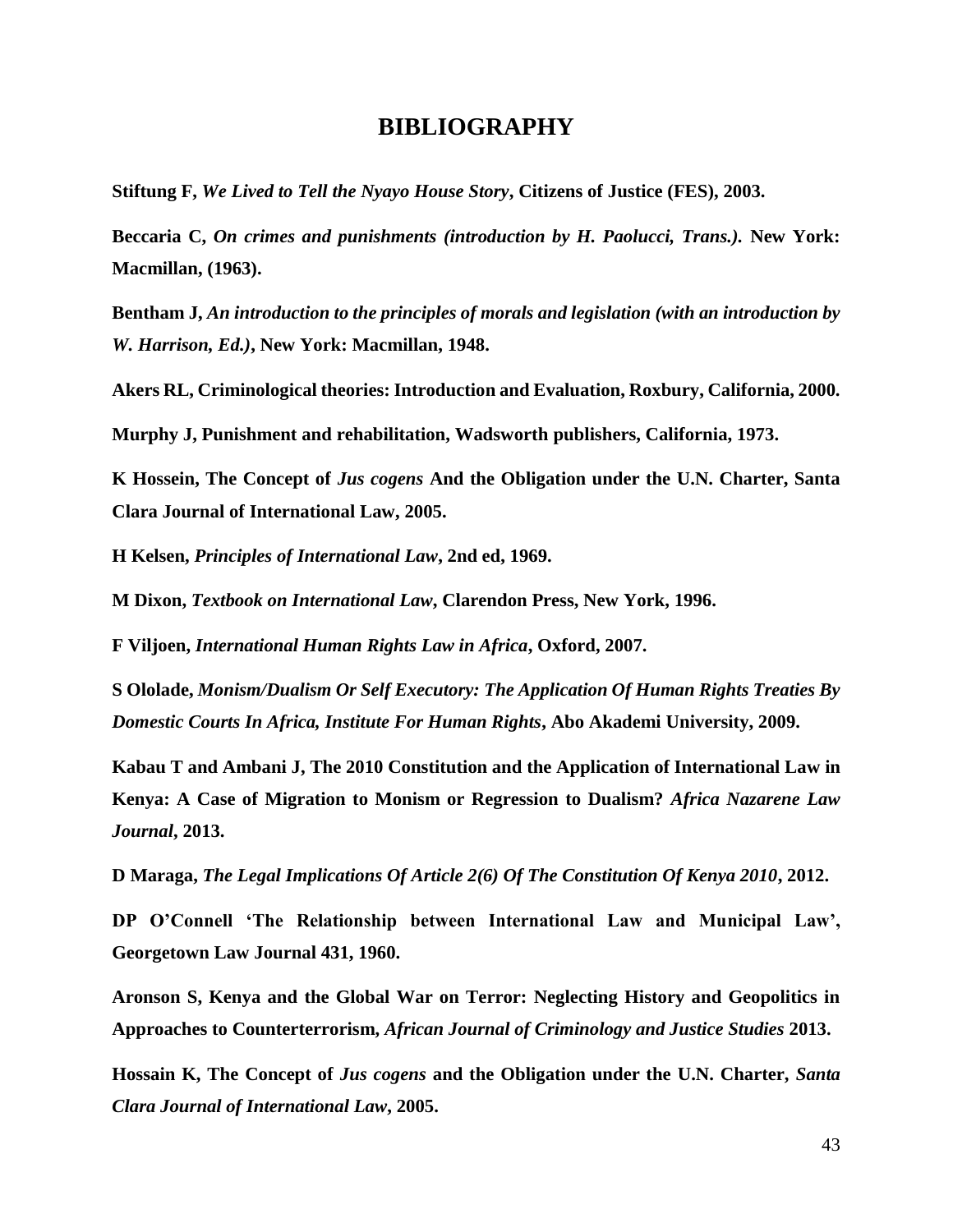**Wasonga N, The 2010 Kenyan Constitution and the hierarchical place of international law in the Kenyan domestic legal system: A comparative perspective, The 2010 Kenyan Constitution and the hierarchical place of international law in the Kenyan domestic legal system: A comparative perspective,** *African Human Rights Law Journal (Vol 2)***, 2013.** 

**Gibbs JP, Crime, Punishment and Deterrence,** *Advances in Applied Sociology***, Southwestern Social Science Quarterly, 1968.**

**Harrington J, Redressing the Democratic Deficit in Treaty Law Making: (Re-) Establishing a Role for Parliament,** *McGill Law Journal***, 2005.**

**The World Organisation Against Torture,** *State of Torture and Related Human Rights Violations in Kenya Alternative Report to the Human Rights Committee to Inform its Review of Kenya's Third Periodic Report at its 105th Session (9-27 July 2012) on the Implementation of the Provisions of the International Covenant on the Civil and Political Rights on Relation to Torture***, June 2012.** 

**United Nations Commission on Human Rights,** *Torture And Other Cruel, Inhuman or Degrading Treatment or Punishment, Report by the Special Rapporteur***, Mr P. Kooijmans, appointed pursuant to Commission on Human Rights Resolution 1985/33, 1986, 1.** 

**P Kooijmans,** *United Nations Commission on Human Rights Report on Torture and Other Cruel, Inhuman or Degrading Treatment or Punishment***, UN Doc. E/CN. 4/1986/15, 1, para 5, 1986.**

**Congressional Research Service, Perspectives on Enhanced Interrogation Techniques, Anne Daugherty Miles, Analyst in Intelligence and National Security Policy, 2016.**

**Kenya Human Rights Commission,** *International Day in Support of Victims of Torture***, 28 June 2011.**

**Kenya National Commission on Human Rights,** *Occasional Report (2010-2014), 'Are We Under Siege? The State Of Security in Kenya'***, 2014.**

**Kenya National Commission on Human Rights,** *Report to the Committee against Torture on the Review of Kenya's Second Periodic Report on Implementation of the Provisions of the*